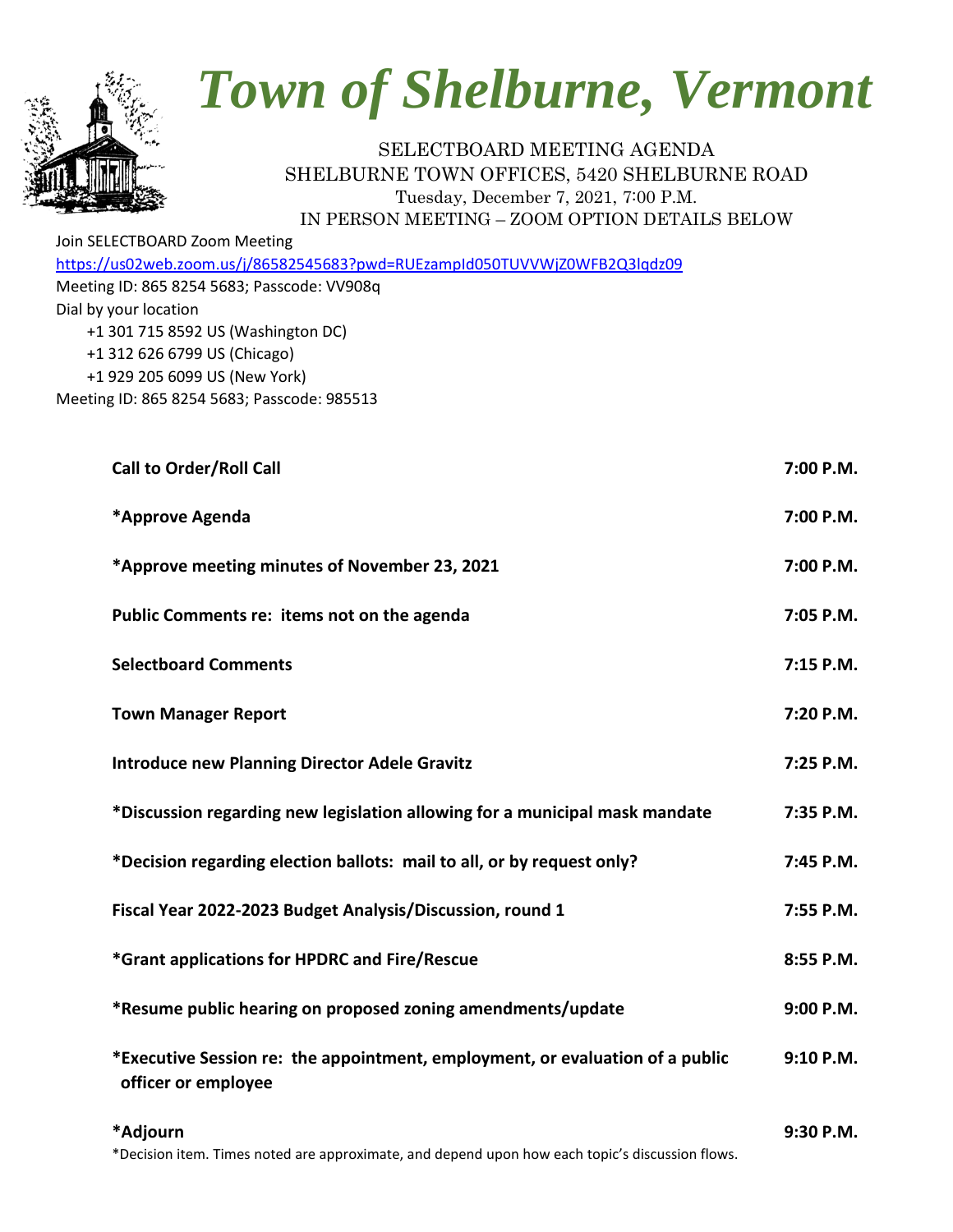*A VIDEO RECORDING OF THE MEETING IN ITS ENTIRETY IS AVAILABLE THROUGH VERMONTCAM.ORG. THE WRITTEN MINUTES ARE A SYNOPSIS OF THE DISCUSSION AT THE MEETING. MOTIONS ARE AS STATED BY THE MOTION MAKER. MINUTES SUBJECT TO CORRECTION BY THE SHELBURNE SELECTBOARD. CHANGES, IF ANY, WILL BE RECORDED IN THE MINUTES OF THE NEXT MEETING OF THE BOARD.*

## **TOWN OF SHELBURNE SELECTBOARD MINUTES November 9, 2021**

**\*Hybrid meeting held via teleconference and in-person.**

| <b>MEMBERS PRESENT:</b> | Mike Ashooh (Chair), Kate Lalley, Luce Hillman, Mary       |
|-------------------------|------------------------------------------------------------|
|                         | Kehoe. (Cate Cross was absent.)                            |
| <b>ADMINISTRATION:</b>  | Lee Krohn, Town Manager; Peter Frankenburg, Finance        |
|                         | Director; Highway Superintendent, Paul Goodrich;           |
|                         | Buildings & Grounds, Darwin Norris, Kyle Wagner; Parks     |
|                         | & Rec Director, Betsy Cieplicki; Library Director, Kevin   |
|                         | Unrath; Diana Vachon, Town Clerk.                          |
| <b>OTHERS PRESENT:</b>  | Members of the public participating in the meeting         |
|                         | included Gail Albert, Don Rendall, Wanda Morgan,           |
|                         | Patricia Fontaine, Linda Riell, Sue Furry-Irish, Sgt. Josh |
|                         | Flore, Don Porter, Jennifer Hoenigsberg, Sean Moran,       |
|                         | Erika Lea, Susan McLellan, Peggy Coutu, Tom and Jane       |
|                         | Zenaty, Jessica Brumsted, Susan, Tompkins, Ken Scott,      |
|                         | Halini Gangi, Dean Pierce, Becky, Kristin Jangraw, Lisa    |
|                         | Merrill, Rob Broder, Jim White, Scooter MacMillan, Rick    |
|                         | Bushey, Mark Sammut, Jason Grignon, Media Factory          |
|                         |                                                            |

## **1. CALL TO ORDER**

Chair Mike Ashooh called the hybrid in-person and teleconference meeting to order at 7 PM.

## **2. APPROVE AGENDA**

**MOTION by Kate Lalley, SECOND by Luce Hillman, to approve the agenda as presented. VOTING: unanimous (4-0); motion carried.**

## **3. MINUTES**

*October 19, 2021 & October 26, 2021*

## **MOTION by Luce Hillman, SECOND by Kate Lalley, to approve the minutes of 10/19/21 and 10/26/21 as presented. VOTING: unanimous (4-0); motion carried.**

## **4. PUBLIC COMMENT**

- $\triangleright$  There was a request for the Selectboard to find out why police officers are leaving the department for other towns. Concern was expressed about not having enough officers in Shelburne to cover the town.
- $\triangleright$  A resident asked for information on who is providing support services to residents and homeless at Days Inn. Mike Ashooh said the level of support from the state is inadequate. The town's Social Services Committee has been providing some services.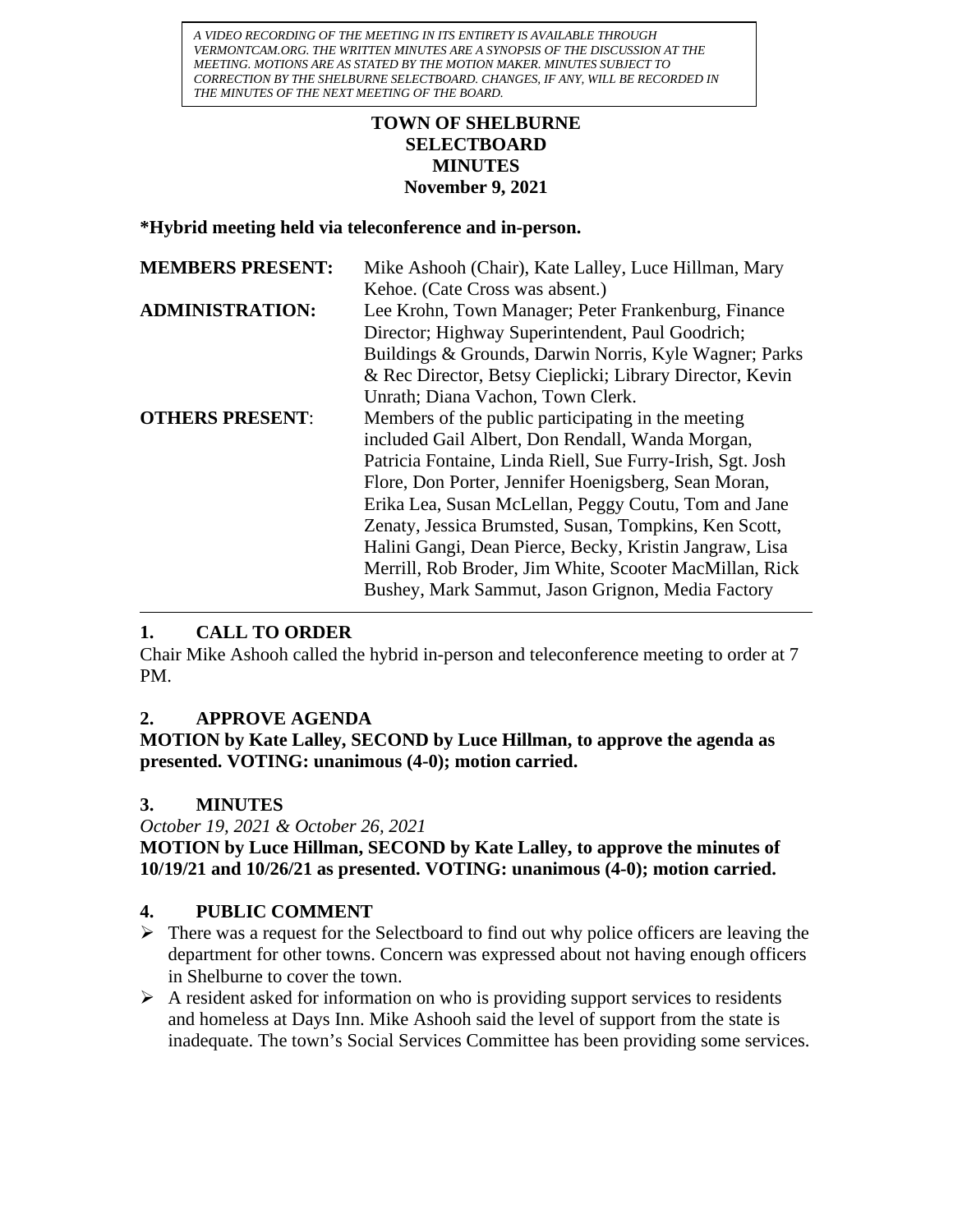## **5. SELECTBOARD COMMENTS**

 $\triangleright$  Mary Kehoe expressed appreciation for being able to participate in the meeting remotely.

## **6. TOWN MANAGER REPORT/UPDATE**

Lee Krohn reported:

• Veteran's Day ceremony will be held 11/11/21 at the Veterans Memorial in town.

## **7. APPOINTMENT(S)**

## *Library Board of Trustees*

Kristin Jangraw expressed her interest in serving on the board stems from being a "super user" of the library with her family.

## **MOTION by Mary Kehoe, SECOND by Kate Lalley, to appoint Kristin Jangraw to the Pierson Library Board of Trustees to replace John Boscia for a term to begin immediately and ending April 1, 2023. VOTING: unanimous (4-0); motion carried.**

## *Poet Laureate*

Rob Broder, author of poetry and children's books, said he is honored, flattered, and humbled to be nominated as poet laureate for the town and will bring his passion for poetry and literature to the position.

## **MOTION by Kate Lalley, SECOND by Mary Kehoe, to appoint Rob Broder as Shelburne's poet laureate for a three-year term beginning immediately and ending April 2024. VOTING: unanimous (4-0); motion carried.**

Kevin Unrath said an event will be held to honor Rick Bessette, previous poet laureate for the town.

## **8. BUDGET PRESENTATIONS FY23**

Department Heads and committee representatives presented their FY23 budgets:

## *Town Clerk*

The Town is once again processing passports by appointment only; revenue is coming in. Assistant Town Clerks want to earn their certifications so the budget includes money for in-state workshops, conferences, trainings. Town Clerk will also attend due to a position in the State Clerk's Association. The state covers mailing expenses for state and national elections. The town pays printing costs and has estimates. The School pays half the expense for the March elections with the town. The Town and School need to decide how voting will take place (in-person or mail-in).

## *Equity/Diversity Committee*

The committee is asking that the charter be changed relative to municipal employees serving on the committee. The budget includes money for flyers and a consultant to give the committee direction and training opportunities and apply for grants. The committee is researching scope of work and consultants working in nearby towns.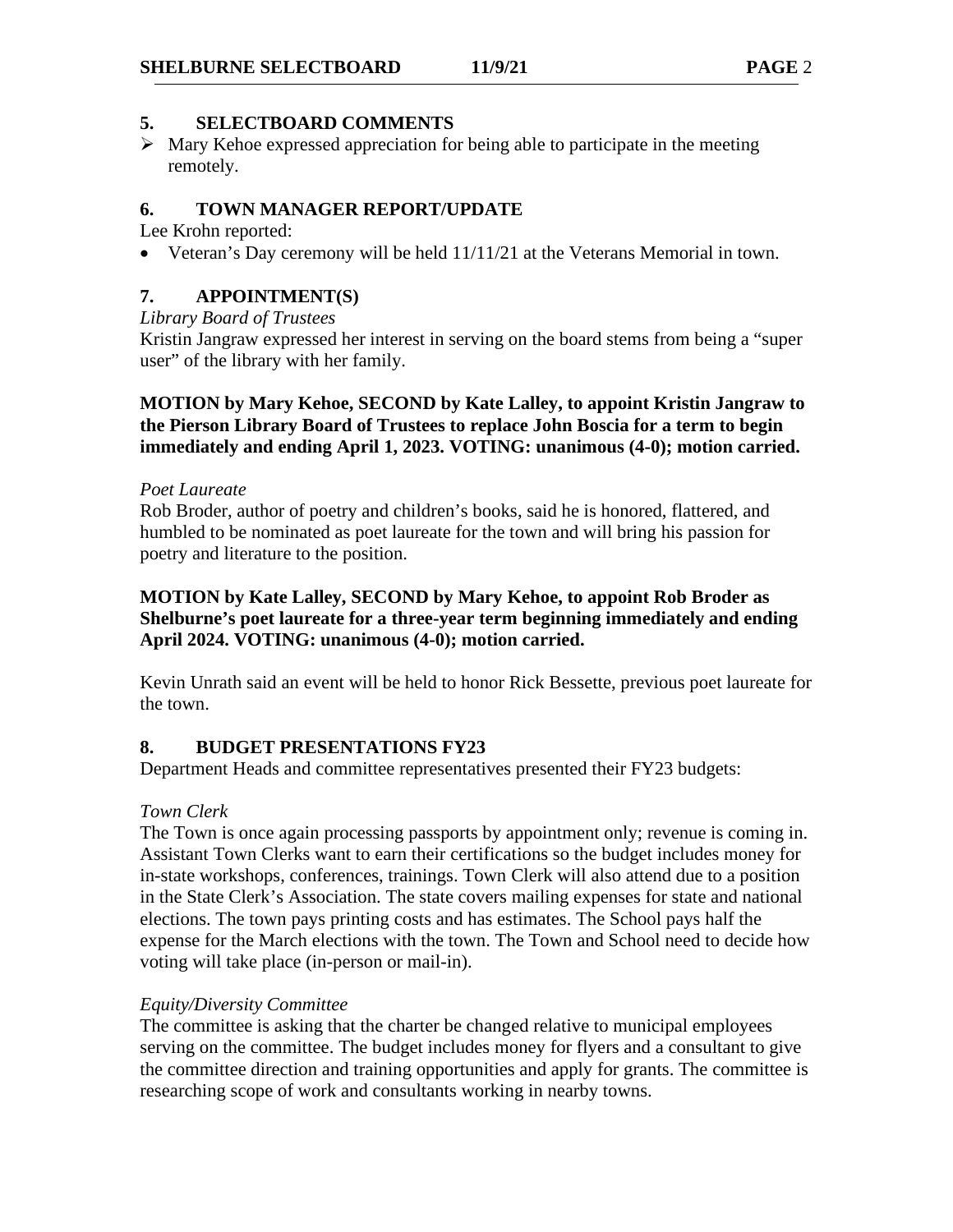There was discussion and a motion made to amend the charter to say that up to two Town employees may be members (current charter requires that two members be Town employees. Upon further discussion the following motion was made:

**MOTION by Mike Ashooh, SECOND by Mary Kehoe, to amend the town charter as it pertains to the Equity & Diversity Committee to state that it is preferred that up to two members of the Equity & Diversity Committee be employees of the town. VOTING: unanimous (4-0); motion carried.**

#### *Social Services Committee*

The budget request is \$38,000 plus \$2,000 for the Community Fund.

#### *Buildings & Grounds*

The 2008 F-250 truck is rusting out and will not pass the next inspection so a replacement is needed. The truck is shared with Parks  $& Rec. A Gator$  vehicle would be very useful and shared by both departments. There is a list of capital projects for Town buildings and grounds. Projects include carpet replacement, roof repair/replace, parking lot and sidewalk work. Sprinkler heads in buildings may need to be replaced per state mandate. Lights are being replaced with LEDs.

#### *Highway*

The budget includes two more employees (salary and benefits), money in the equipment fund for a truck, and money to chip seal Pond Road.

There was discussion of paving Pond Road (\$450,000 investment) or declaring the road Class 4 and having residents on the road maintain it.

#### *Parks & Rec*

Program and office expenses are mostly covered by program fees. Beach daily operating expenses are not fully covered by fees. One option could be to increase the cost of a beach pass. Money is requested (\$2,000) to augment donations from area businesses to cover the cost of special events so donations do not have to be collected at the door. The Selectboard is asked to approve a 20-year bond of \$350,000 for the beach house.

#### *Library*

The library expects usage will double. The budget includes an additional \$5,000 in the line item for materials, money for a 30 hour per week staff position (salary and benefits), and a 2% cost of living increase for current staff.

#### *Natural Resources and Conservation Commission*

The request for the Conservation Fund in the CIP is \$55,000. The budget also seeks \$15,000 for an environmental consultant to document forest blocks, wildlife corridors, and other special natural resources in town, and \$1,000 to cover miscellaneous expenses for memberships, conferences, registrations, education.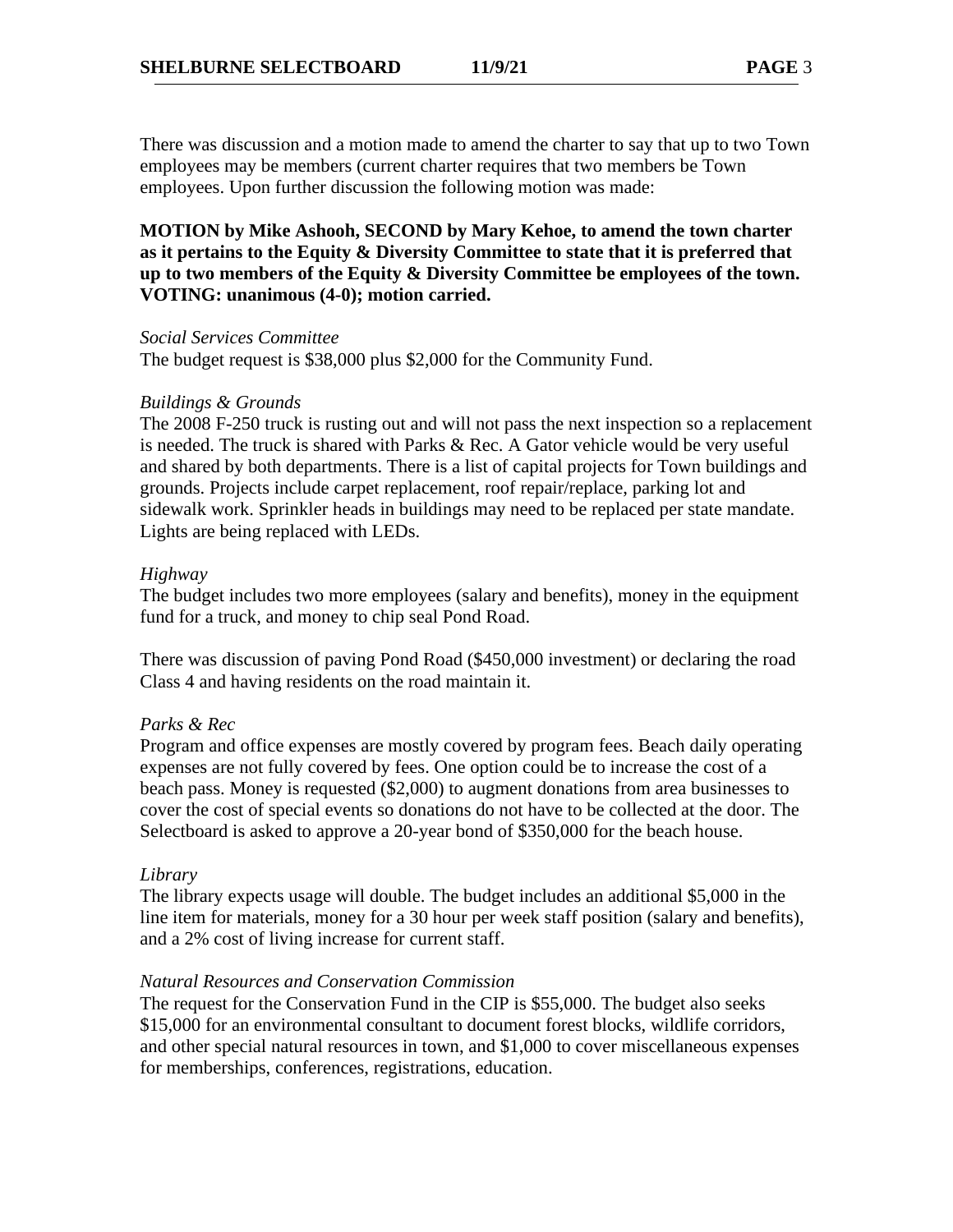### *Dog Park Committee*

The budget includes an additional \$3,000 for work on vegetation removal and fence repair, to be matched by equivalent funding already in hand.

## **9. PUBLIC HEARING: Proposed Zoning Amendments**

## **MOTION by Luce Hillman, SECOND by Kate Lalley, to resume the public hearing to consider zoning amendments proposed and approved by the Planning Commission. VOTING: unanimous (4-0); motion carried.**

The public hearing resumed at 9:28 PM on 11/9/21.

## *Two-Step Review Process*

There was discussion of ensuring the public is informed of the hearings before the DRB. It was noted there are no changes proposed to the nature of the public notices in the bylaws and staff can work on handling notification of the public and Town committees internally rather than changing the regulations and adding the burden of a third meeting just to ensure the public is informed. Mary Kehoe stressed the need to make sure it is clear how the public is notified and that each hearing before the DRB is a quasi-judicial hearing where evidence is accepted. Title 24 of Vermont statute should be cited. Members of the Natural Resources Committee asked that the committee be involved in the review process as early as possible.

## *Fences*

There was discussion of the rule on fences being 5' from the public sidewalk and impact on historic homes and the effort to increase pedestrian appeal in the village. Kate Lalley suggested the language be amended such that fences may be placed as close as 3' back from a public sidewalk if along a property with a designated historic house or within the Town's designated design review or historic districts; otherwise, the 5' setback would apply elsewhere.

The proposed amendments will be sent back to the Planning Commission for consideration and/or further edit.

## **MOTION by Luce Hillman, SECOND by Kate Lalley, to recess the public hearing on proposed zoning amendments until 12/7/21. VOTING: unanimous (4-0); motion carried.**

## **10. LATE PROPERTY TAX PAYMENT PENALTY**

#### *Brigid Chick, 229 Penny Lane*

**MOTION by Mary Kehoe, SECOND by Kate Lalley, to waive the late property tax penalty of \$29.12 for property at 229 Penny Lane owned by Brigid Chick for reasons given which the Selectboard finds justified under criterion #6 of the town's tax policy 18-01. VOTING: unanimous (4-0); motion carried.**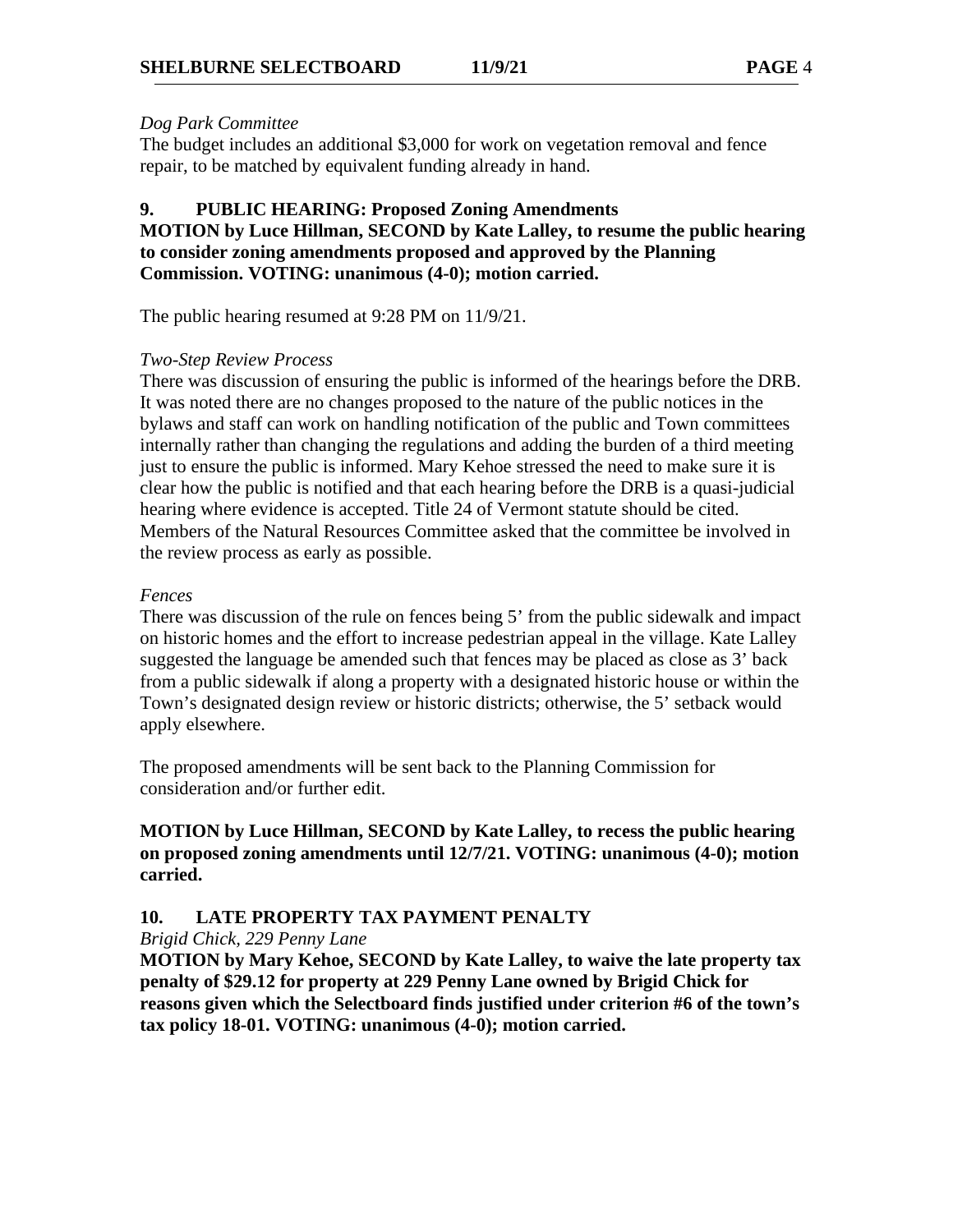## *Jeffrey Halverson*

**MOTION by Mary Kehoe, SECOND by Kate Lalley, to waive the late property tax penalty of \$1,327.71 for Jeffrey Halverson for reasons given which the Selectboard finds justified under criterion #6 of the town's tax policy 18-01. VOTING: unanimous (4-0); motion carried.**

## **11. ADJOURNMENT**

**MOTION by Mary Kehoe, SECOND by Kate Lalley, to adjourn the meeting. VOTING: unanimous (4-0); motion carried.**

\_\_\_\_\_\_\_\_\_\_\_\_\_\_\_\_\_\_\_\_\_\_\_\_\_\_\_\_\_ \_\_\_\_\_\_\_\_\_\_\_\_\_\_\_\_\_\_\_\_\_\_\_\_\_\_\_\_\_

The meeting was adjourned at 10:21 PM

*RScty by tape: MERiordan*

For the Selectboard Date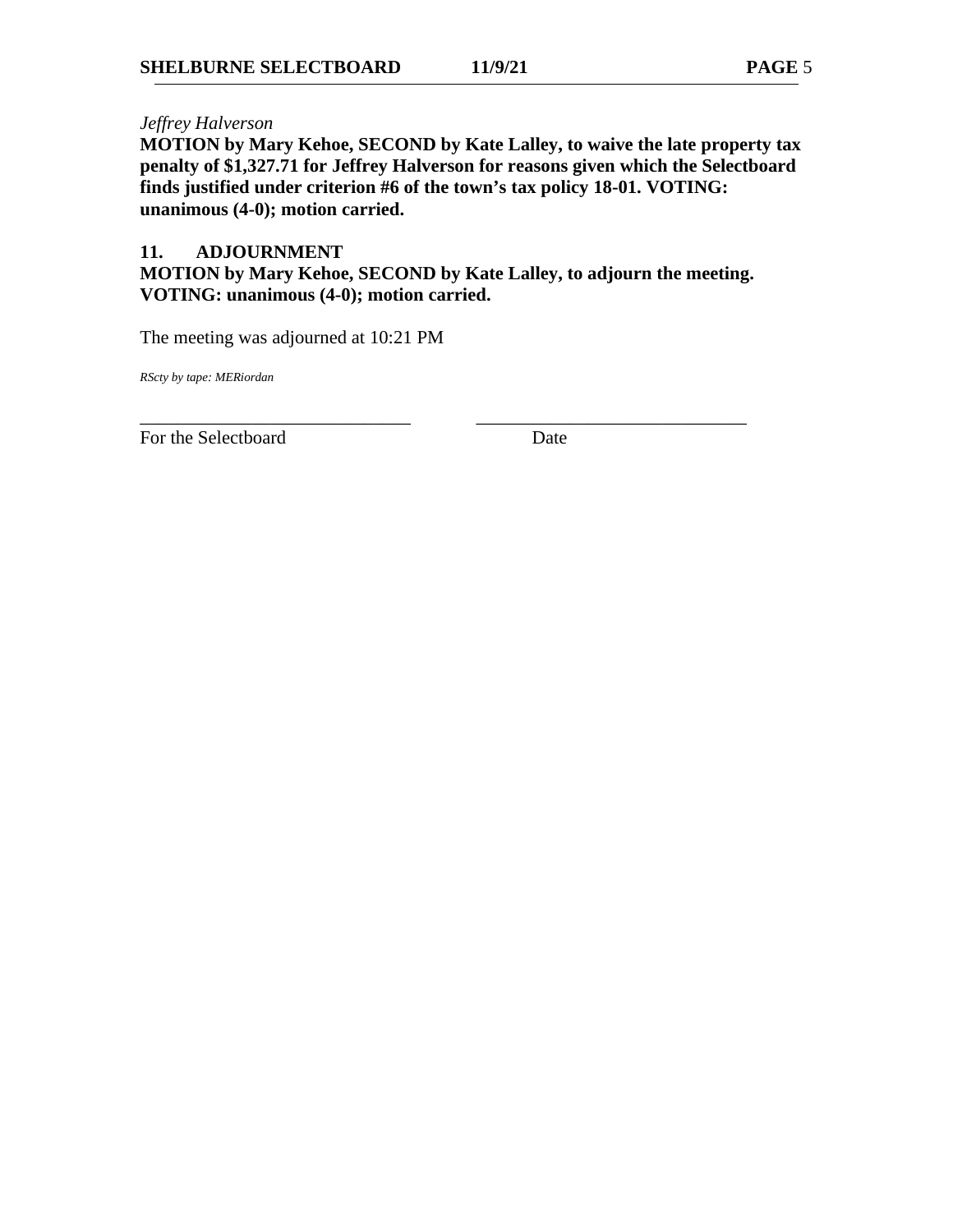*A VIDEO RECORDING OF THE MEETING IN ITS ENTIRETY IS AVAILABLE THROUGH VERMONTCAM.ORG. THE WRITTEN MINUTES ARE A SYNOPSIS OF THE DISCUSSION AT THE MEETING. MOTIONS ARE AS STATED BY THE MOTION MAKER. MINUTES SUBJECT TO CORRECTION BY THE SHELBURNE SELECTBOARD. CHANGES, IF ANY, WILL BE RECORDED IN THE MINUTES OF THE NEXT MEETING OF THE BOARD.*

## **TOWN OF SHELBURNE SELECTBOARD MINUTES November 23, 2021**

**\*Hybrid meeting held via teleconference and in-person.**

| <b>MEMBERS PRESENT:</b> | Mike Ashooh (Chair), Kate Lalley, Luce Hillman, Mary      |
|-------------------------|-----------------------------------------------------------|
|                         | Kehoe, Cate Cross.                                        |
| <b>ADMINISTRATION:</b>  | Lee Krohn, Town Manager; Peter Frankenburg, Finance       |
|                         | Director; Water Quality Superintendent, Chris Robinson;   |
|                         | Police Chief, Aaron Noble; Fire Chief, Jerry Ouimet;      |
|                         | Rescue Chief, Jacob Leopold; Tree Warden, David Hall;     |
|                         | Diana Vachon, Town Clerk.                                 |
| <b>OTHERS PRESENT:</b>  | Members of the public participating in the meeting        |
|                         | included Susan, Tom Tompkins, Joyce George, Jane and      |
|                         | Tom Zenaty, Dean Pierce, Patricia Fontaine, Anne Powell,  |
|                         | Charlie Jones, Bill Deming, Ted Grozier, Madeline, John   |
|                         | Goodrich, Jim Mack, Barbara Johnson, Bob Lake, Scooter    |
|                         | MacMillan, Olga Cruz/Ella, iPhone, Caryn Feinberg,        |
|                         | Kristen Shamis, Gail Henderson-King, Chris Kent, Michael  |
|                         | Thomas, Steve Metz, Jessica Brumsted, Ray Duggan,         |
|                         | Linda Riell, Zoe Hart, Karen Chatfield, Carol Bick, Susan |
|                         | McLellan, Peggy Coutu, Marcela Pino, Gina Clithero,       |
|                         | Mike Donoghue (Shelburne News), Media Factory             |

## **1. CALL TO ORDER**

Chair Mike Ashooh called the hybrid in-person and teleconference meeting to order at 7 PM.

## **2. APPROVE AGENDA**

**MOTION by Kate Lalley, SECOND by Cate Cross, to approve the agenda as presented. VOTING: unanimous (5-0); motion carried.**

## **3. MINUTES**

*November 9, 2021* Postponed to the next meeting.

## **4. PUBLIC COMMENT**

- $\triangleright$  Several members of the public requested the Selectboard find out why so many police officers and dispatchers are leaving their job with the Town and seeking employment elsewhere. The Selectboard confirmed they are aware of the matter.
- $\triangleright$  Jessica Brumsted reported the state legislature passed a bill allowing towns to implement local mask policies. Ms. Brumsted expressed gratitude to Shelburne residents for doing what can be done to take care of their neighbors.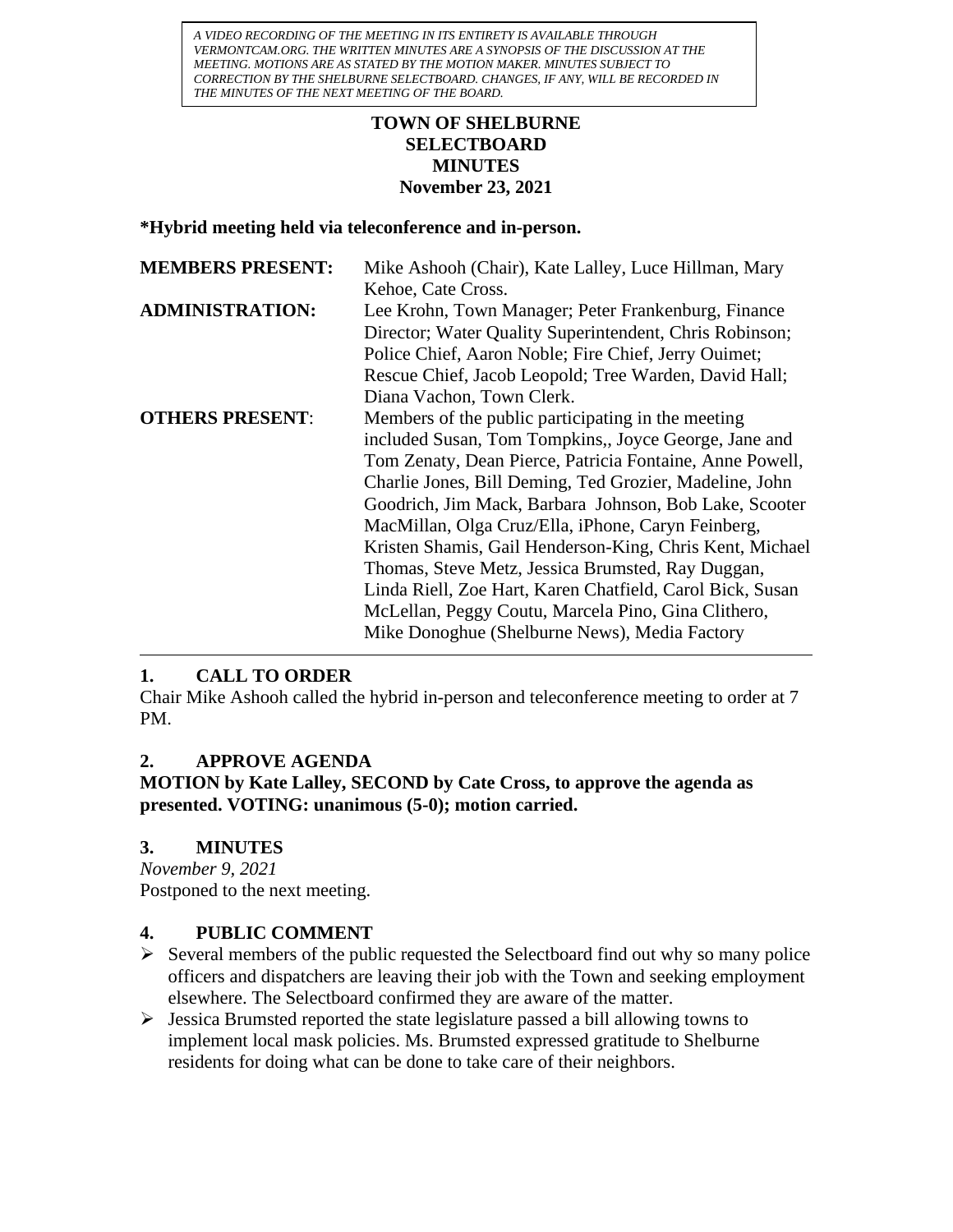$\triangleright$  Susan McLellan thanked the town for the blinking lights on the stop sign at the intersection of Falls Rd./Mt. Philo Rd./Marsett Road, and mentioned that residents in Hedgerow do not feel neighbors are taking care of neighbors.

## **5. SELECTBOARD COMMENTS**

 The Selectboard urged booster shots, mask mandates, getting burn permits as needed, doing morale interviews with employees, and wished everyone a Happy Thanksgiving.

## **6. TOWN MANAGER REPORT/UPDATE**

Lee Krohn reported:

- December  $3<sup>rd</sup>$  is tree lighting and caroling at the library.
- Town offices closed 11/25/21 and 11/26/21 for the Thanksgiving holiday.
- Town to participate in a pilot program with the electric company and Efficiency Vermont that adjusts the library thermostat at peak hour demand in exchange for a discount on the Town's power bill. The Town can override the adjustment as needed. Reducing peak load power demand can save all ratepayers costs by the power company avoiding having to purchase power at times of peak cost.

## **7. FAIR & IMPARTIAL POLICING POLICY**

The Selectboard heard a presentation on protection of immigrants from police inquiring about immigration status, and heard from a migrant farm worker expressing fear of being deported if stopped by the police. The Selectboard was urged to support the proposed policy.

The Selectboard will postpone action until the committee has opportunity to review and respond to the Town Attorney's response to the policy. Some legal implications will need to be considered, as the Town cannot adopt a policy contradicting federal law.

## **8. WASTEWATER TREATMENT FACILITY CONSOLIDATION PLAN**

Water Quality Superintendent, Chris Robinson, explained the predesign study and scoping of the best option (Route 7 or TiHaul) for the treatment plant consolidation plan.

## **MOTION by Cate Cross, SECOND by Mary Kehoe, to proceed to the predesign phase of the Town's wastewater treatment facility consolidation plan as recommended and represented by the Water Quality Superintendent. VOTING: unanimous (5-0); motion carried.**

## **9. FY2022-2023 BUDGET PRESENTATIONS**

*Tree Committee Arbor Day Proclamation* Lee Krohn read the Arbor Day Proclamation for May 7, 2021 and May 6, 2022.

**MOTION by Mary Kehoe, SECOND by Kate Lalley, to adopt the Arbor Day Proclamation as read by the Town Manager to include May 7, 2021 and May 6, 2022. VOTING: unanimous (5-0); motion carried.**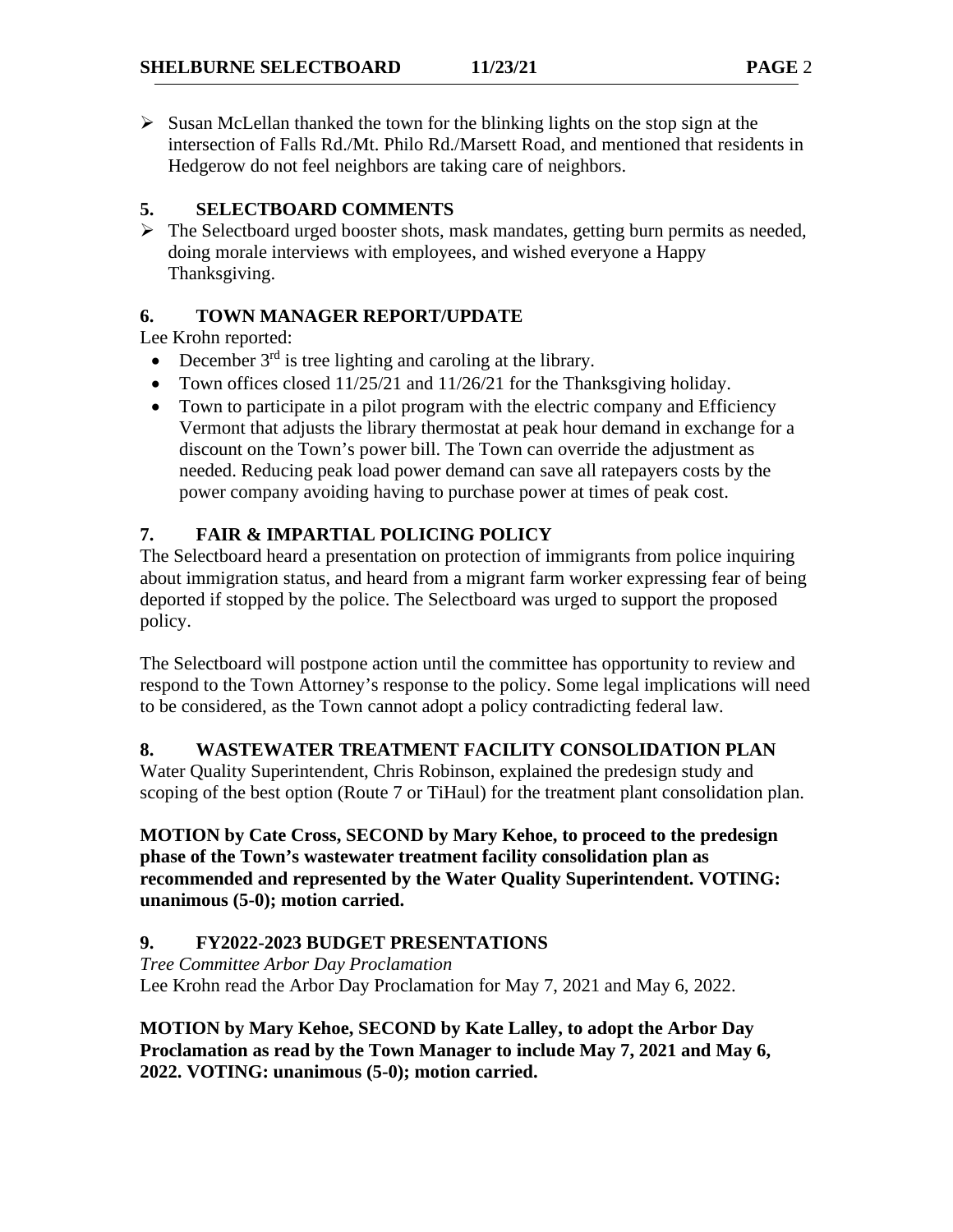## *Tree Committee*

Gail Henderson-King stated the Tree Committee budget is level funded. Aside from the budget the committee is requesting a stipend of \$1,500 for the work of the Tree Warden.

## *Village Pedestrian Safety Group*

Jane Zenaty stated there is a list of projects for the connectivity study to make Shelburne a more walkable and bike-able community. It is hoped that recommendations of the connectivity study get funded and implemented.

## *Bike/Ped/Paths Committee*

Ted Grozier reviewed the project "wish list" that hopefully will be funded. The list includes safety items, using the Gator to spread gravel on trails, work on the bridge across Monroe Brook, covering shortfalls on the Falls Road footbridge, and holding regular meetings with the Highway Department.

## *Rescue*

Chief Leopold reviewed the history of the department, current staffing, and call volume. The budget shows a 2.4% increase. Due to the decrease in volunteerism, it is suggested to go to more per diem hours and an in-kind contribution for volunteer hours. Improvements are needed as described to the building. The purchase of an ambulance and defib machine are deferred for a year due to reduction in revenues (many calls for service are for persons on Medicare/Medicaid, which do not reimburse fully for actual costs billed).

## *Fire*

Chief Ouimet reported the budget increase is due to the cost of supplies and materials. Capital costs include a radio upgrade and replacement of Car 1. Volunteerism is down in the department so an increase in the stipend to a sustainable wage is requested as well as the addition of a per diem firefighter at 20 hours/week.

The Selectboard spoke in support of all Town departments investigating electric vehicles when replacing cars/trucks.

## *Police*

Chief Noble reported the budget shows replacement of one cruiser, an increase of \$1,000 for firearms and ammo, officer safety program construct, and salary and overtime wages (to be determined after contract negotiations are complete). Shelburne is behind neighboring communities in salary amounts for police and dispatch and needs to be at least competitive in order to hire experienced people.

## *Planning & Zoning*

Lee Krohn reported the budget is in flux due to trying to fill vacant positions. Although our new Planning Director begins work on December 1, the salaries for a DRB Coordinator and support staff are not yet determined. The budget shows a decrease in grant funded projects with most of these projects now to be handled more in-house.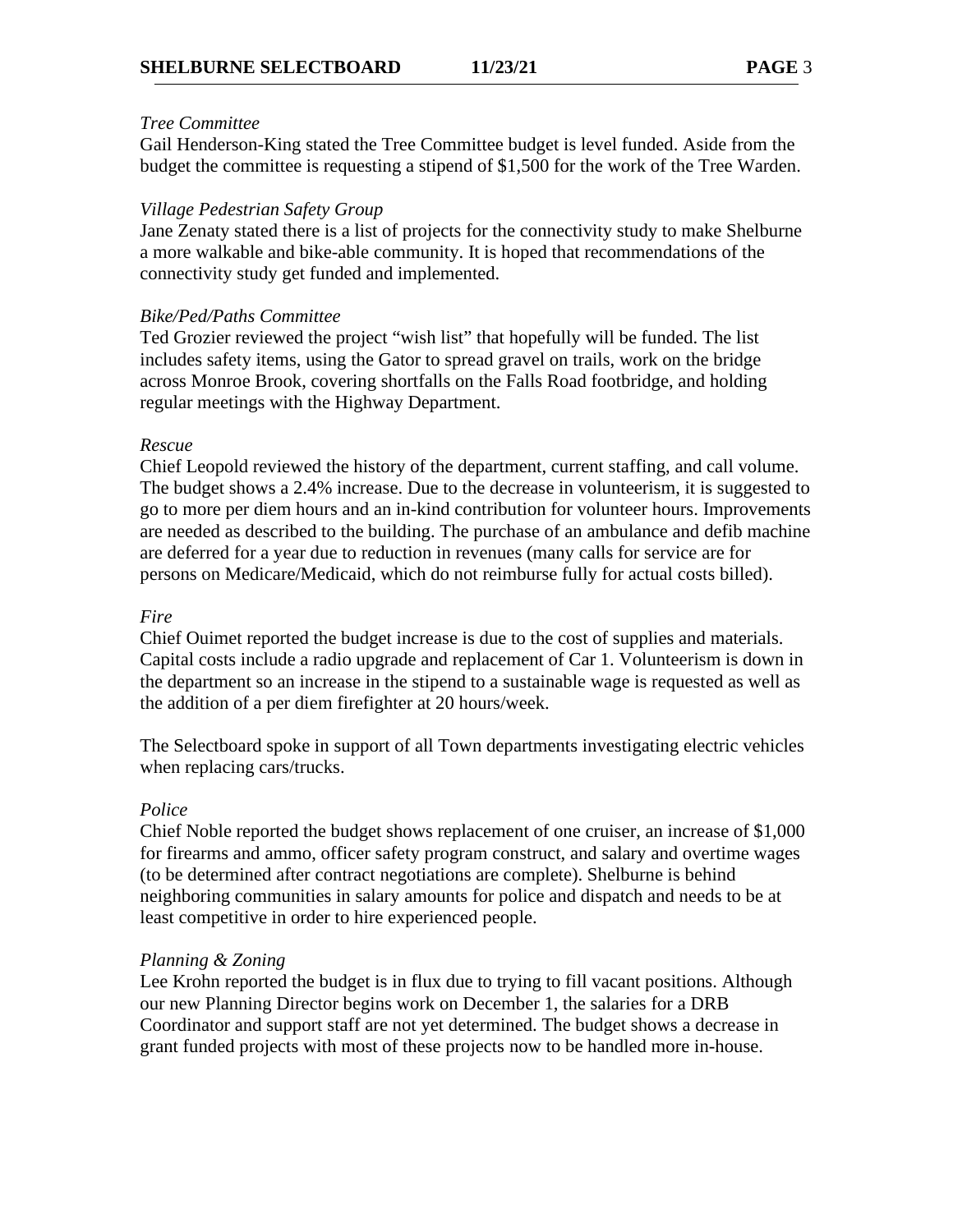## *Stormwater*

A level funded budget is proposed based on this year's amount from the General Fund; this will also include for next year the Town's own required contribution to the stormwater utility for its own impervious surfaces.

## *Finance/Administration/Town Manager*

Peter Frankenburg highlighted the following:

- Legal expenses are difficult to predict.
- Workers comp insurance is level funded.
- Short term disability insurance may be added to the budget.
- Health insurance rates are flat.
- Stormwater is level funded.
- Chittenden County Court, CCTA, and other regional assessments have not yet been received.
- Contracts for rental of Town facilities are being renewed.
- IT virus and other protection strategies are being increased, given increased prevalence of ransomware and other risks; the budget includes replacement of the server.
- The Town Manager Budget includes salary support for staff, a \$2000 increase for Emergency Management, and \$20,000 for possible parity adjustments to salaries as may be appropriate.

## **10. EXECUTIVE SESSION: Real Estate**

The regular meeting was recessed at 9:31 PM.

**MOTION by Mary Kehoe, SECOND by Luce Hillman, pursuant to 1VSA313 to find that premature general public knowledge of the Town's strategy in negotiating or securing a real estate purchase or lease options would clearly place the Town at a substantial disadvantage. VOTING: unanimous (5-0); motion carried.**

**MOTION by Mary Kehoe, SECOND by Kate Lalley, pursuant to 1VSA313 to enter into Executive Session to evaluate the Town's strategy in negotiating or securing a real estate purchase or lease options, and to invite the Town Manager, Town Attorney, and members of the Fire/Rescue Property Steering Committee to participate. VOTING: unanimous (5-0); motion carried.**

Executive Session was convened at 9:32 PM.

**MOTION by Kate Lalley, SECOND by Mary Kehoe, to resume the regular meeting. VOTING: unanimous (5-0); motion carried.**

The regular meeting resumed at 10:30 PM.

## *ACTION FOLLOWING EXECUTIVE SESSION*

**MOTION by Mary Kehoe, SECOND by Kate Lalley, to accept the Partial Assignment of Option for Road to Hana, Inc. d/b/a Healthy Living Market & Café**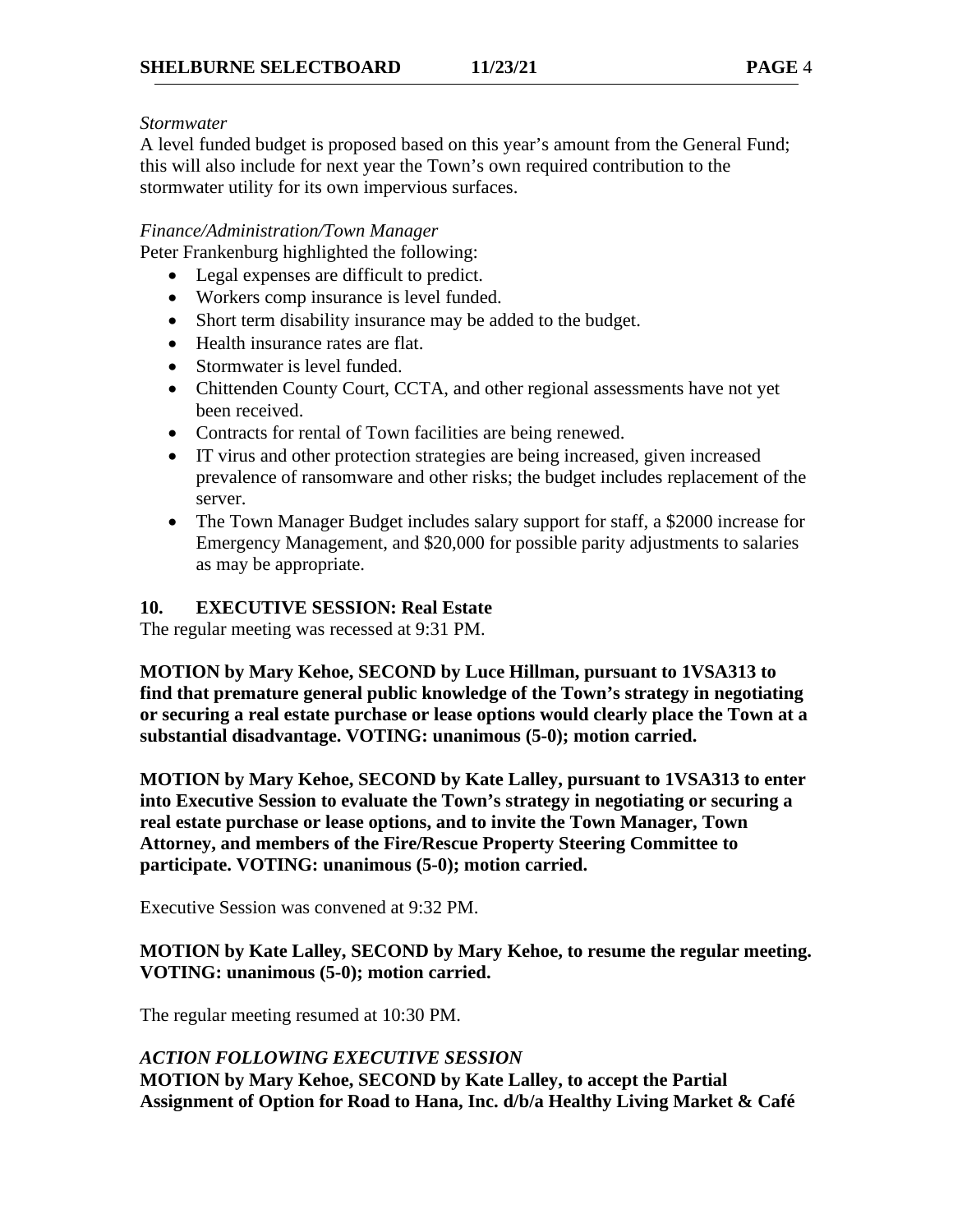**to the town with any necessary non-substantive changes as deemed necessary by the Town Attorney, and to authorize the Town Manager to sign on behalf of the town, and further, to authorize the Town Manager upon the Town Attorney determining there are no outstanding title issues with the property to notify Rice Lumber, Inc. before November 30, 2021 that the town accepts the option to purchase the property for the agreed upon purchase price of \$650,000. VOTING: unanimous (5-0); motion carried.**

## **11. ADJOURNMENT**

**MOTION by Kate Lalley, SECOND by Luce Hillman, to adjourn the meeting. VOTING: unanimous (5-0); motion carried.**

The meeting was adjourned at 10:32 PM

*RScty by tape: MERiordan*

\_\_\_\_\_\_\_\_\_\_\_\_\_\_\_\_\_\_\_\_\_\_\_\_\_\_\_\_\_ \_\_\_\_\_\_\_\_\_\_\_\_\_\_\_\_\_\_\_\_\_\_\_\_\_\_\_\_\_ For the Selectboard Date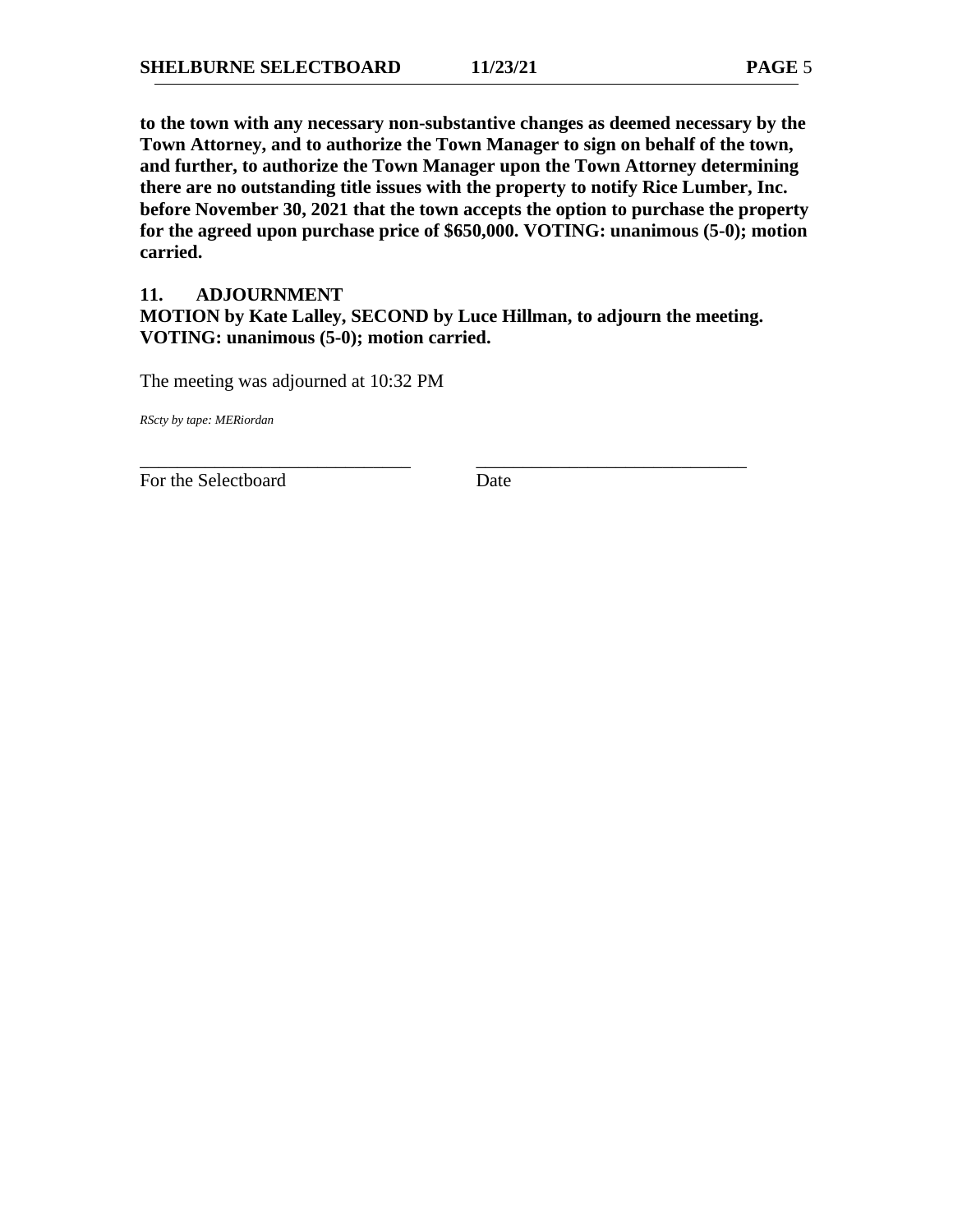

# *Town of Shelburne, Vermont*

SELECTBOARD MEETING ANNOTATED AGENDA SHELBURNE TOWN OFFICES, 5420 SHELBURNE ROAD Tuesday, December 7, 2021, 7:00 P.M. IN PERSON MEETING – ZOOM OPTION DETAILS BELOW

| Join SELECTBOARD Zoom Meeting                                              |           |
|----------------------------------------------------------------------------|-----------|
| https://us02web.zoom.us/j/86582545683?pwd=RUEzampId050TUVVWjZ0WFB2Q3lqdz09 |           |
| Meeting ID: 865 8254 5683; Passcode: VV908q                                |           |
| Dial by your location                                                      |           |
| +1 301 715 8592 US (Washington DC)                                         |           |
| +1 312 626 6799 US (Chicago)                                               |           |
| +1 929 205 6099 US (New York)                                              |           |
| Meeting ID: 865 8254 5683; Passcode: 985513                                |           |
| <b>Call to Order/Roll Call</b>                                             | 7:00 P.M. |
| *Approve Agenda                                                            | 7:00 P.M. |

| *Approve meeting minutes of November 23, 2021        | 7:00 P.M.   |
|------------------------------------------------------|-------------|
| Public Comments re: items not on the agenda          | $7:05$ P.M. |
| <b>Selectboard Comments</b>                          | $7:15$ P.M. |
| <b>Town Manager Report</b>                           | 7:20 P.M.   |
| <b>Introduce new Planning Director Adele Gravitz</b> | $7:25$ P.M. |

We are very pleased that Adele has joined our team as of December 1, and thought this a helpful and important opportunity to introduce her to the Selectboard and our community.

## **\*Discussion regarding new legislation allowing for a municipal mask mandate 7:35 P.M.**

As many are aware, there has been discussion in various arenas whether to reinstitute a mask mandate. By action of the Legislature, municipalities are enabled to adopt a temporary mask mandate if felt appropriate or necessary. If approved by the Board, the indoor mask policy in public settings may now be made for up to an initial 45-day period, subject to renewal every 30 days until the end of April when the temporary enabling authority expires.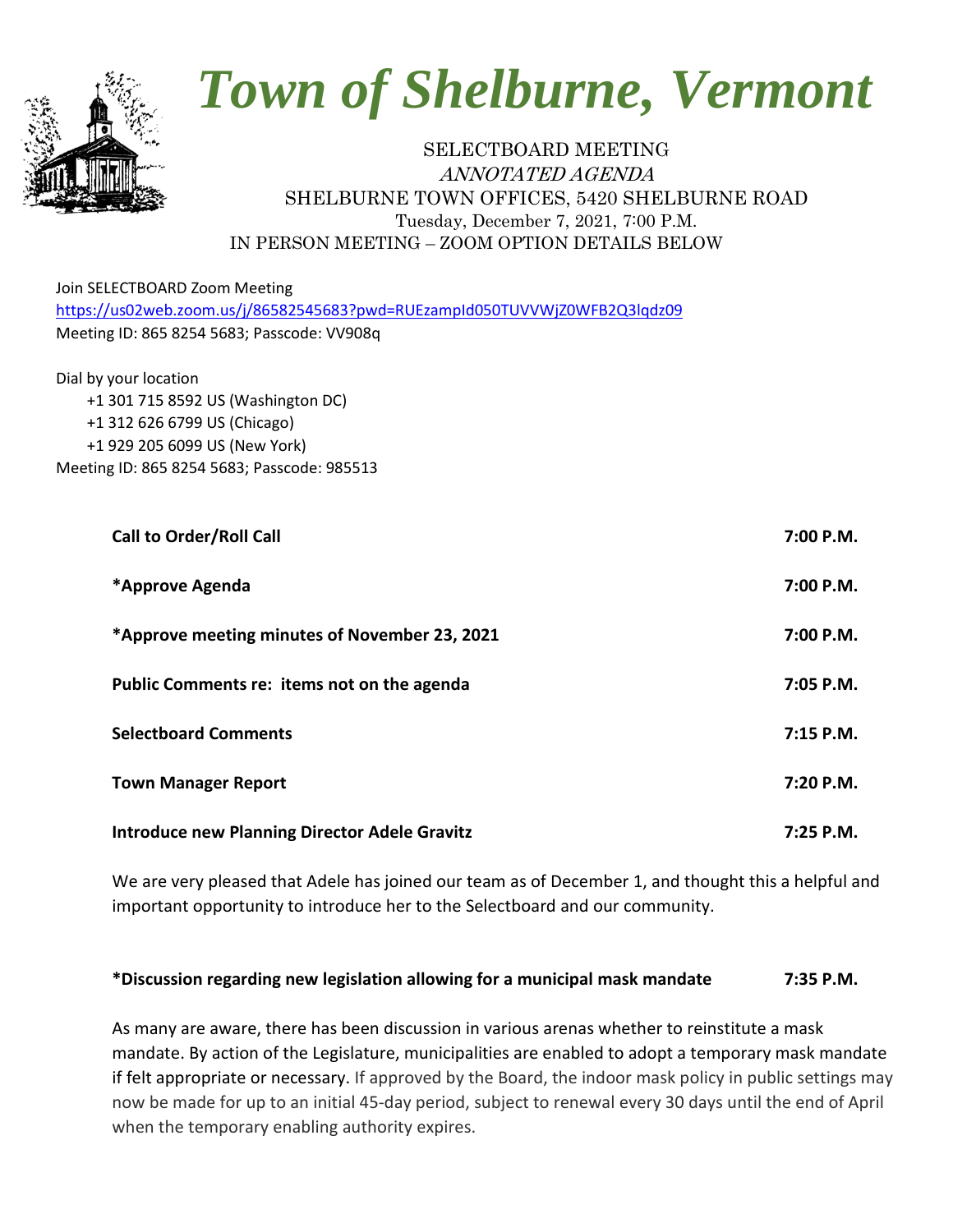I'm sure there are varying opinions on this subject. From my own perspective and observations, I find that Shelburne residents have generally been respectful in this regard and have been voluntarily wearing face coverings when in indoor public places out of respect for their own health and the health of others. I'm not sure that enacting a mandate is necessary here, nor am I sure that those who don't already wear face coverings would suddenly change their behavior.

That said, we all know that cases continue to increase, and hospitals are reaching capacity/emergency surge levels of patients due almost entirely to unvaccinated persons, creating challenges not only for those who must care for these persons, but for those whose own medical needs must be postponed. Understandably, this may factor into any decisionmaking in this matter.

In light of this temporary enabling authority, the Vermont League of Cities and Towns has prepared two different "model resolutions" (attached) for municipalities to consider if they choose to enact a mask mandate. One includes enforcement language and authority, the other does not.

This leads to my other concern regarding this matter: either how we would actually enforce such a mandate, or whether a mandate carries any actual weight if there is no enforcement. These are questions I would ask in any rulemaking circumstance, not just here regarding masks. So while acknowledging the clear and present public health challenge before us, I wonder if we can ultimately be more effective as community leaders via moral suasion or mandate.

To be sure, some municipalities (Brattleboro and Warren, for example) have enacted mask mandates; the Town of Hartford chose not to for the same reasons I've noted above. Burlington just adopted a mask mandate, with certain exceptions, as reported on VT Digger: *"people do not have to wear masks in restaurants, convenience stores or gyms if everyone in the establishment has shown proof that they are vaccinated, the ordinance stated. In retail stores, masks are required of everyone regardless of*  vaccination status. Places of worship are exempt from the directive". Other area municipalities are also discussing this, with outcomes yet unknown; Milton and Hinesburg are not adopting a mandate at this time. Please also find attached a letter from Shelburne Athletic Club, asking that if the Board adopts a mandate, it includes exceptions similar to Burlington's.

As always, it's the Selectboard's decision; but by placing this on the agenda for discussion, it will have been brought forward consciously, and not let lie by default.

## **\*Decision regarding election ballots: mail to all, or by request only? 7:45 P.M.**

As you may also be aware, discussion ensues once again as to how to handle election ballots in the year to come. It's a more complicated question than may first appear, for as you know, there are separate ballots for municipal and school related matters; and with a consolidated school district, it becomes an "all or nothing" approach – all municipalities within a district must administer the school district's election in the same way. To date, it appears that there is consensus among Town Clerks and the School District to do what has typically been done, which is to mail ballots only to those voters who request them.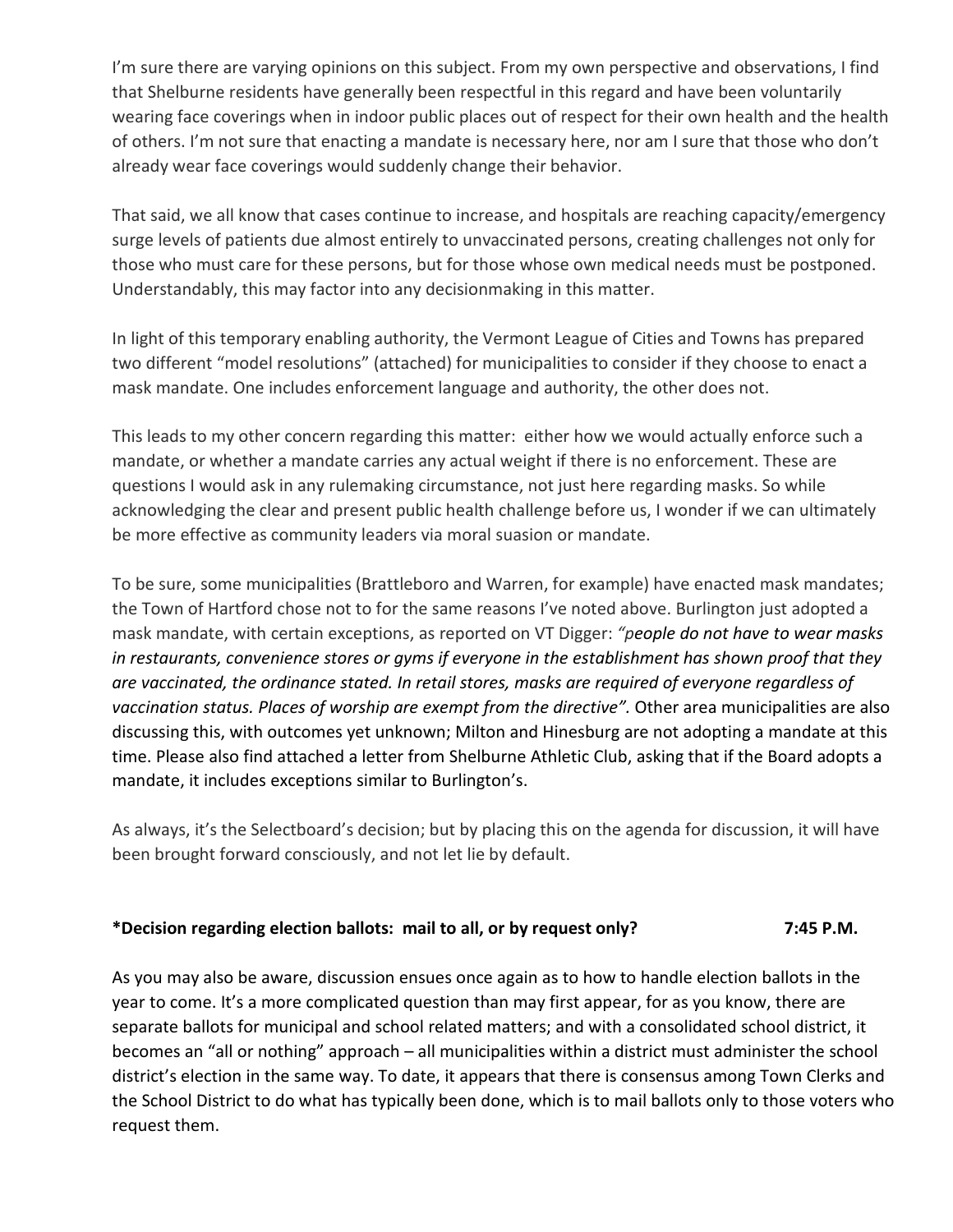All other voters may cast their ballots in person once early voting has begun, or on Election Day. This is a far less costly and far less time and resource intensive approach than mailing ballots to all registered voters, keeps it consistent between Town and School ballots, and is the approach we recommend.

## **Fiscal Year 2022-2023 Budget Analysis/Discussion, round 1 7:55 P.M.**

This is the first of our three-evening analysis and discussion of next year's budget. For tonight, please find below thoughts and suggestions for either smaller, simpler matters that I believe are easily resolved, and also some of the bigger-ticket matters that are driving the budget increase as presently proposed – some of which I believe are essential, and others that may be harder to justify, disappointing as that will be to their proponents.

First, as background: the first-round draft budget attached in this packet represents an "all in" approach – it includes all requests made by all departments or committees, along with our best estimates for other matters for which we may not yet have firm figures. It does not include the changes suggested in this memo. Finance Director Peter Frankenburg deserves great thanks once again for the long, tedious hours he has spent entering all of these numbers into the master spreadsheet, along with all else that he does.

As you will see, this first draft would result in an estimated property tax increase of 5%, which we don't imagine the Selectboard will support; and this does not include any new debt payments on the capital side as have been proposed; nor does it include any presumed cost of living increases for non-Union employees. Even though the municipal portion of the property tax bill is roughly only ¼ of the total (the other ¾ being on the 'school' side of the ledger), it's still a larger increase than has typically been presented to the voters; and we know that residents' primary attention is always paid to the municipal side of the budget. So here goes my "first round draft picks" for your consideration:

**CBC training requests:** there are renewed requests from various committees for their own independent training budgets. We had already resolved this several years ago by combining these into a single, consolidated training line, and I see no need to change back. Further, very little of this budget line has actually been spent in recent years, so the requests now before us (\$1000 here, \$1200 there… far exceed actual apparent needs as demonstrated by prior actual expenditures. In recent years, we've actually increased that combined training line from \$1500 (FY'20) to \$2500 (FY'21) to \$3500 (FY'22) to ensure that CBC members could avail themselves of training opportunities upon demonstrated value or need. Given historical use and no known actual needs at this time, it seems that \$3500 should be more than sufficient to accommodate these requests. Along these lines, I note that the Equity and Diversity committee seeks its own separate \$2400 for print materials and advertising. That is a significant amount for one committee relative to that allocated for all other CBCs combined.

Similarly, the Equity and Diversity committee seeks a commitment of \$15,000 for the next three years for consulting services. This is a big ask, appears to be based upon what other communities are doing (yet about which we don't know their success, nor what they may have learned that could be applicable here at no cost), and appears based on presumptions of problems that have not been demonstrated to exist. It is also based on what appears to be exceedingly high consulting costs,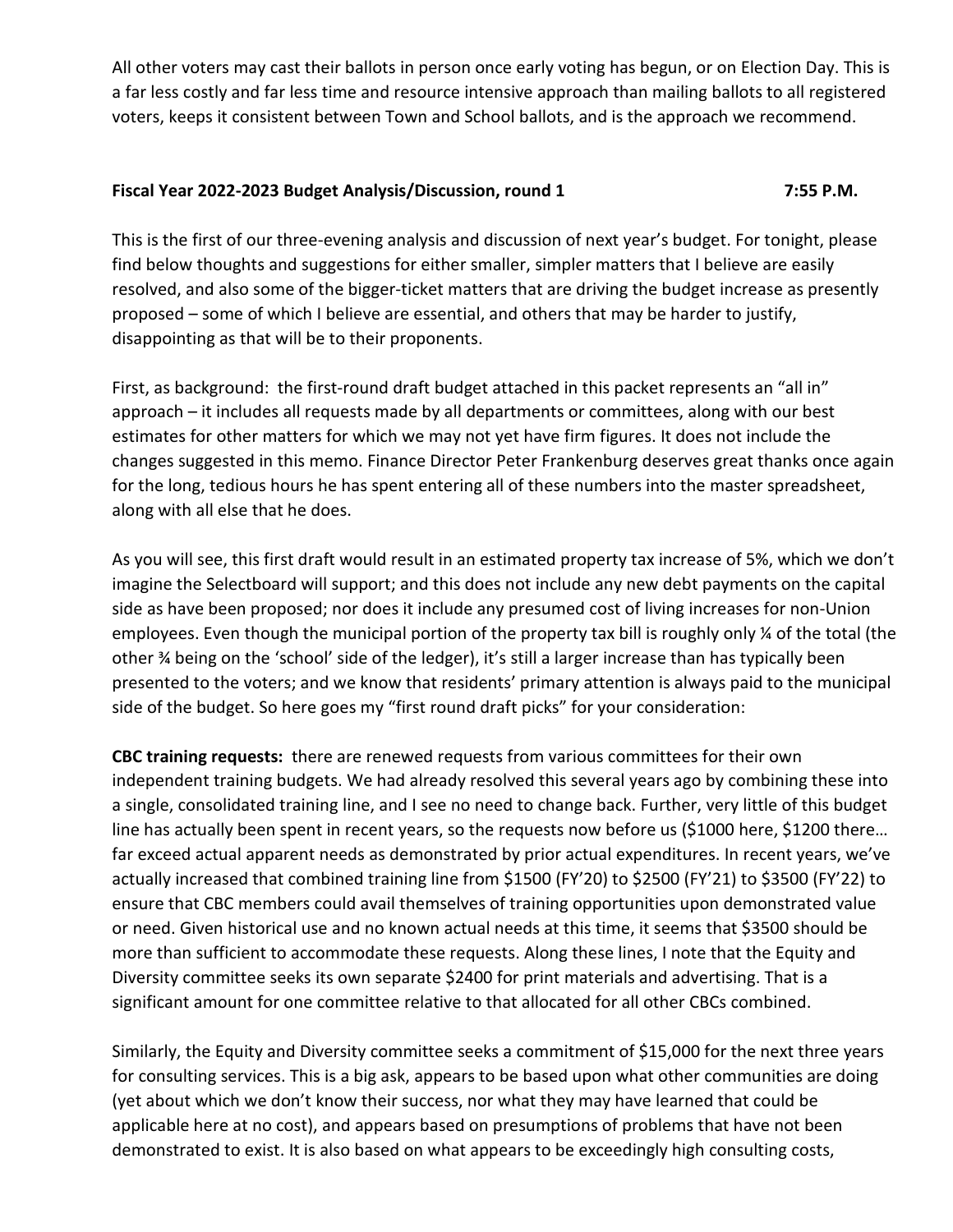estimated at \$275-\$500/hour. By comparison, the diversity/anti-bias trainer used by the Police Department for their required training charges \$100/hour.

Similarly, the Natural Resources and Conservation Commission seeks its own \$15,000 allocation for consulting services, which it believes essential to its own work. It is worth asking whether that full amount is actually needed, and whether that work could be performed or accomplished through other less costly means. For example, the Regional Planning Commission provides a wide array of de facto consulting services to municipalities as staff are available for \$50/hour, far less than private consultants. There may also be internship opportunities through area colleges and universities that can be free or low cost and still provide high quality work.

NRCC also seeks a significant increase in the appropriation for the open space fund, to \$55,000. Presuming Selectboard support for this fund, I recommend holding the line at \$50,000. There are already significant funds "in the bank", and in terms of seeking a dynamic balance between what some believe "should" be done and the wide array of other wishes and needs. Others would argue that we "should" be putting more than \$50,000 each year into bike/ped/traffic safety improvements. Both camps might be right (and I offer these as examples, not suggesting that these are pitted against each other); but can we afford everything that we'd like to do in an ideal world? Seems that \$50,000 is a reasonable figure in addition to what's already in the bank, absent any known priority projects on the horizon.

**Pond Road paving:** this is a perennial request, understandable from a maintenance perspective, but the question must be asked whether it's realistic to continue to spend time and energy on this. At one point, it was suggested that an environmental analysis should be done on this. In a perfect world, that might make sense, but as always, it becomes a time/cost/resource challenge for which the bandwidth does not exist in house. Further, and reduced to its essence, we already know what the answers will be: those concerned about environmental issues already believe it will be harmful to water quality, animal life, and rural character; our own environmental consulting engineers who worked on this road two years ago believe it would improve water quality by reducing sediment and adsorbed chemical/nutrient runoff. Never the twain shall meet on this issue, especially when the competing interests of environment and roadway maintenance come from entirely different perspectives.

From a practical perspective, roadway analyses done elsewhere based on maintenance costs/challenges suggest that it is a long run savings of time and expense to maintain paved vs gravel roads that carry traffic volumes as we have here. Perhaps a different question is whether we are trying too hard to maintain this road to unrealistic standards, especially given staffing constraints noted elsewhere in this memo. Perhaps we should reclassify Pond Road as a Class 4 road and decrease our legal responsibility for maintenance. I note also that the question of paving Pond Road was the subject of a Town vote not that long ago. That's not to suggest it can't or shouldn't be revisited if circumstances change or new, relevant information not known before is now in hand. I'm just not sure that these are the case.

Furthermore, if we were to dedicate the requested \$350,000 in additional funds for a highway project, would this be our highest priority? If federal infrastructure funds were available for other long-desired improvements (but required a local match) such as replacing the Bay Road bridge, or raising the height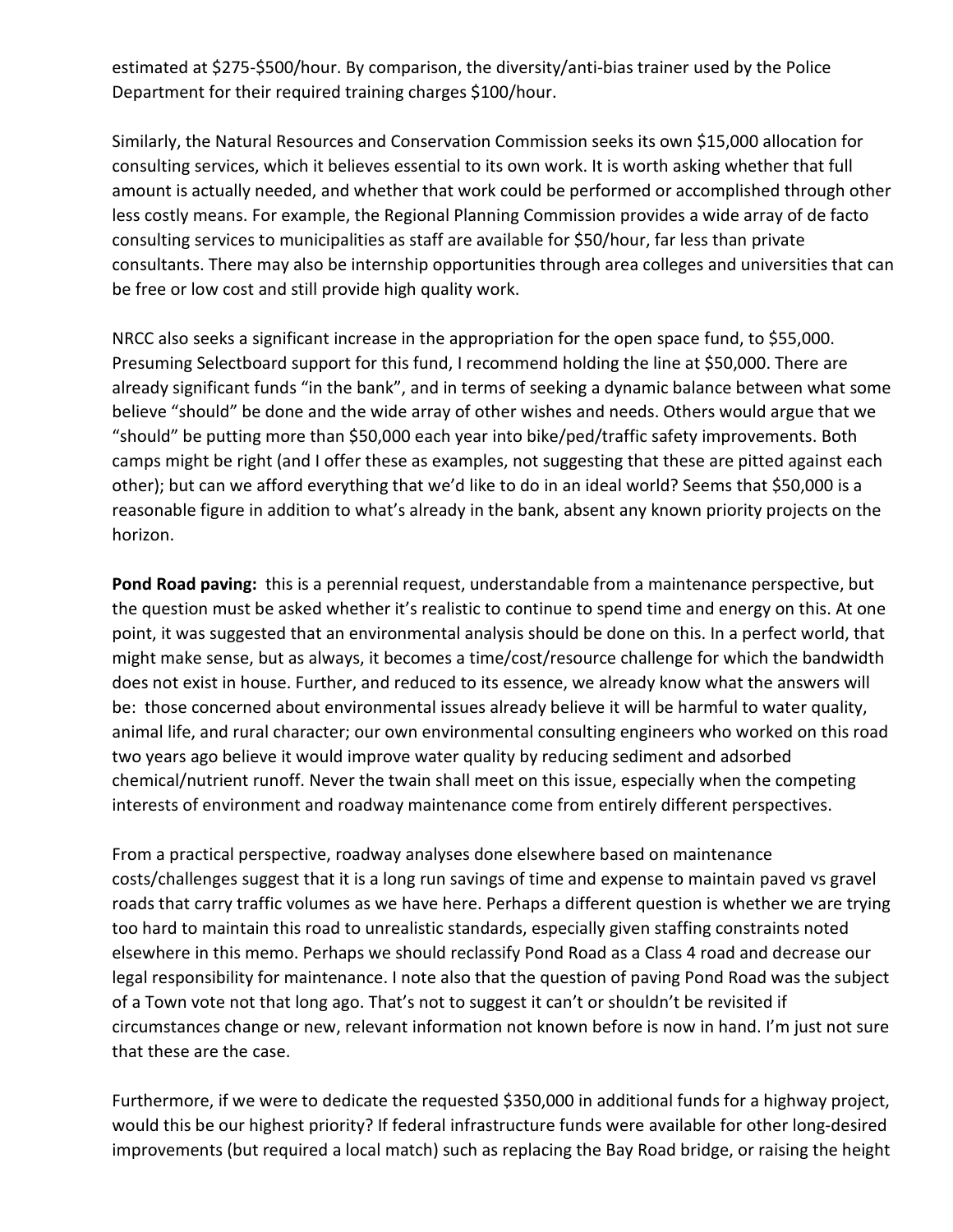of the Bay Road rail underpass, or suggested bike/ped path extensions along Bay Road or Harbor Road, might these not be higher priorities? When considering big ticket items like Pond Road, it's important to broaden the focus beyond the immediate question presented to other needs and opportunity costs potentially otherwise foregone.

I respect Highway Superintendent Paul Goodrich's judgment on matters related to roads, sidewalks, bike/ped travel, and related matters. He has a deeper understanding of these issues than anyone else; a deeper understanding than he is often given credit for. Yet it seems hard to justify this expense for this purpose in light of other possibilities or needs in the highway arena and across Town departments.

Finally, if we really do intend to conduct an environmental analysis of paving Pond Road, then we should dedicate funding in next year's budget to get it done. While I am not in favor of hiring consultants every time we think an issue needs to be studied, if we were able to do this work ourselves in this particular case, it will be subject to too much political pressure from various "sides", and any conclusion drawn will inevitably be criticized by those who did not find it satisfactory. And if we're really not inclined to put that kind of money into Pond Road, then we should just let the matter rest.

## **Additional staffing:**

Library: seeks an additional 30 hour/week staff position. Fully loaded with benefits this could be as much as \$50,000/year. While appreciating the value that the library brings to our community, and the increase in use that we hope the new library is now and will continue to experience, it's hard to see how or why an additional employee can be justified at this time. South Burlington may have increased staff with its new larger library, but that city also serves a much larger population and has far greater financial resources to both pay off their bond and to manage their facilities.

Highway: seeks two additional full-time employees. Fully loaded with benefits this could total as much as \$120,000/year. The challenge here is both fiscal and operational: it's a large amount of money that compounds each year into the future, yet as we continue to add new roads and sidewalks to maintain, we continue to do so with the same number of staff as we've had for many years. To me, this presents a compelling argument operationally, but is still difficult to justify financially.

While not seeking delay for its own sake, it seems to me that these both beg a larger question of a staffing audit across the board, as Selectboard Chair Mike Ashooh has suggested, to gain a clearer understanding of our entire municipal operation, and where staffing challenges and opportunities may be given current and foreseeable responsibilities. Water believes it needs one or two more employees; Stormwater believes it needs additional staff; and they are not alone. Peter Frankenburg does more work than any one person should ever have to do. We run a very lean ship here for all of the work that everyone does, with basically the same number of employees as we've had for many years in a much more complex legal and operational environment than in years past.

**Police/Dispatch Union**: As you know, this collective bargaining agreement is still in process. Based on salaries being offered by other area agencies with whom we compete for employees, it is likely that salaries will have to increase by a larger amount than we might prefer. Significant increases are anticipated for salaries as part of a recruitment and retention strategy in an ever more competitive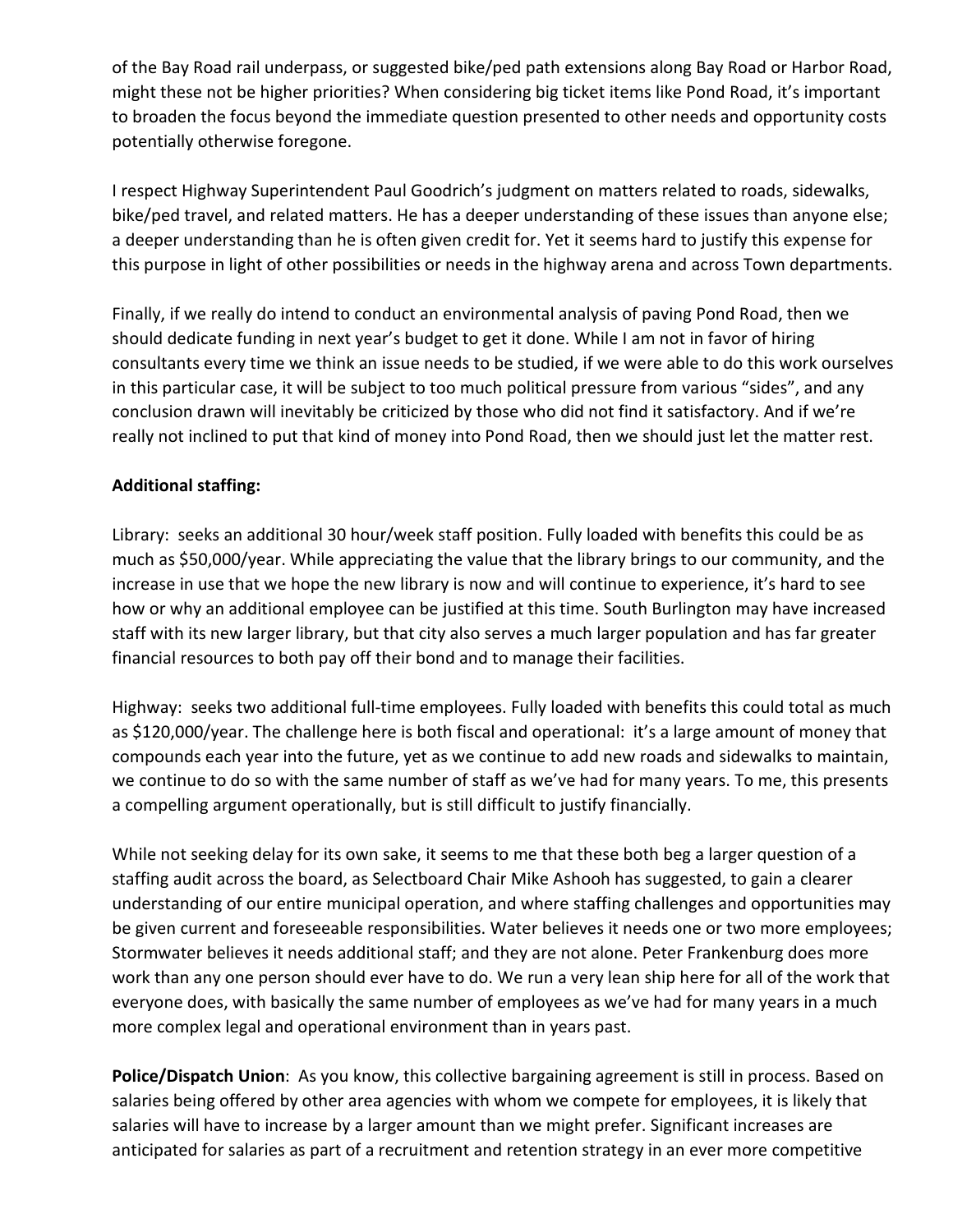market for both Officers and Dispatchers. While these may be difficult to swallow, and not wishing to engage in an "arms race" with other municipalities regarding salaries, it's been clear that when interested, qualified applicants come in the door, they turn away when they see our current contractual salary ranges.

**Legal**: We have held this budget line at \$60,000 for a number of years running. As Peter knows well, I have done my best to hold the line on legal expenses, challenging ourselves to be expert in our fields and to answer as many questions as we can for ourselves and our boards rather than always running to the attorneys; yet even with that, expert legal advice is needed frequently; and at times, it can be more costly in the long run to avoid seeking counsel when it is truly needed. I recommend increasing this line to \$80,000. While in both FY'19 and FY'20, we held this line under budget, last year we spent twice what was budgeted. This year will not likely be different, as various external drivers have required significant investment in legal advice. The world is not getting any simpler when it comes to challenging matters. We will certainly continue our efforts to keep these costs in check, but I think it imprudent to believe we can keep this level funded.

**Fire Department stipends:** proposed here is a 75% increase, from \$57,000 to \$100,000. To be sure, no one volunteers to take on the incredible risks and time commitment involved in the fire service for the money. Yet here and elsewhere, volunteerism is decreasing to all-time lows. Chief Ouimet reports that our volunteer firefighter roster right now is the lowest he's seen in his decades on the department. And while the costs of life safety and mission critical equipment continue to escalate as also proposed in the FD budget, none of that matters if we can't attract and retain the volunteers needed to keep our community safe. If we didn't have enough volunteers and had to transition to a paid department, it would cost orders of magnitude more than the \$400,000 annual budget proposed here. All that said, dramatic as this stipend increase is, it may well be an essential cost that represents real dollars, but which also represents significant avoided costs in hoping to hold off the day when we might need to transition to a partially or fully paid fire department.

However, as also important as I know that it is to the officers of the department, I recommend holding off on the paid per diem position at this time. This will serve to partially offset the volunteer stipend increase, and would allow this part time position to be analyzed as part of the larger staffing audit referenced above. There are also costly capital items sought by the department this year that are essential to providing effective life safety and property protection services to the community.

NOTE: in full disclosure, my contract prohibits me from receiving the volunteer firefighter stipend, so I receive no financial gain from any existing or proposed volunteer stipend.

**Non-Union staff salaries:** although this has not yet been discussed, and not knowing the Selectboard's comfort level with any possible cost of living increase, we have in this first round draft incorporated a 2% COLA as has historically been granted in order to understand effect on the overall budget.

These represent just some of the matters I thought worth bringing to our attention at this early stage in the budget review process; there will surely be other questions, concerns, and suggestions as we work together to distill all of this toward an acceptable outcome.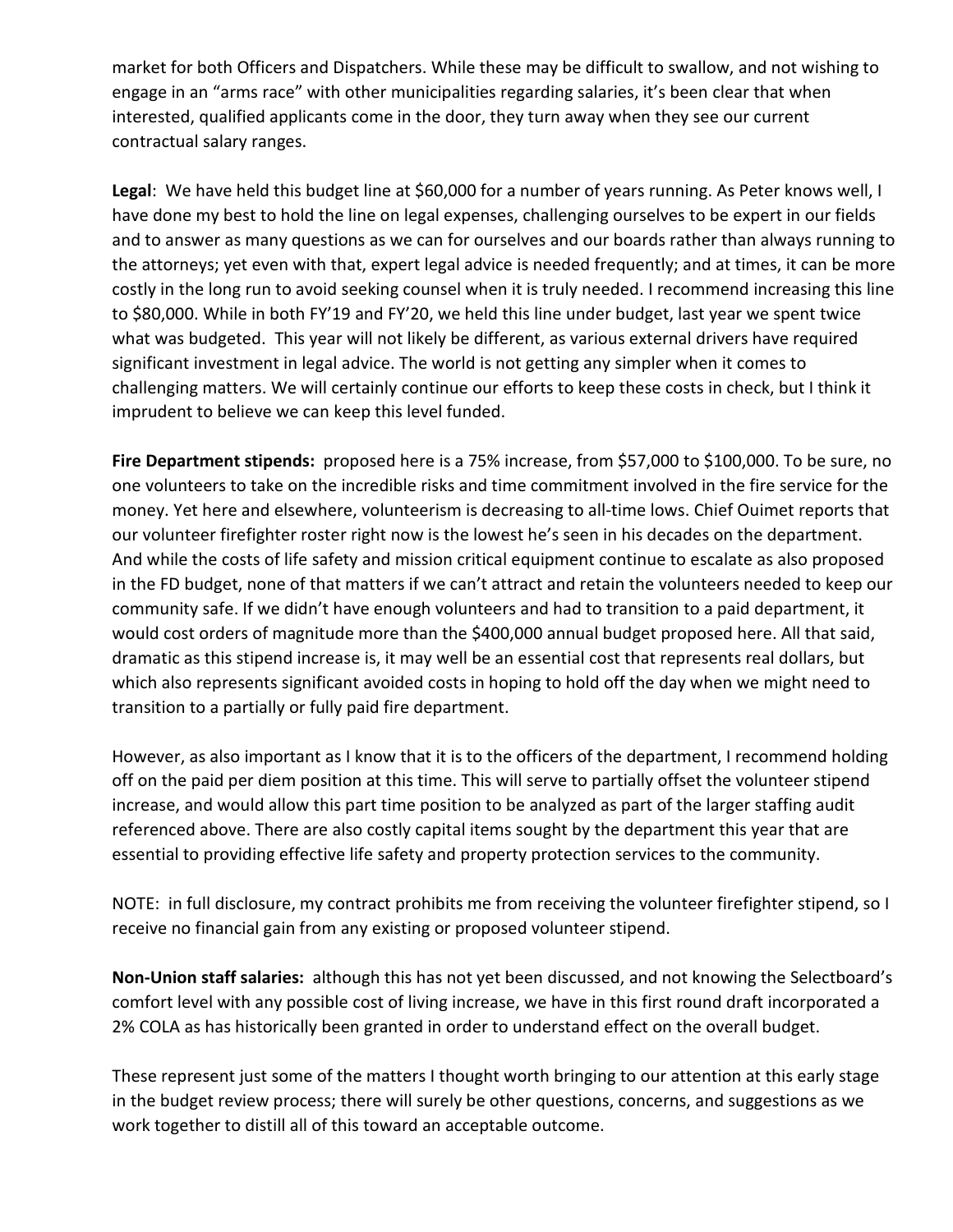**Rescue:** This is one area in which I believe increases over the current proposed budget are required. While respecting Rescue Chief Jacob Leopold's yeoman efforts to hold the line on this budget, I think we're pushing too hard here on this essential lifesaving service that to date has been self-supporting, but which cannot continue that way. Regarding volunteer incentive compensation, offered to those who attend trainings, meetings, and other matters above and beyond the minimum service required of members, I suggest restoring the \$3000 otherwise proposed to be cut. Rescue cannot survive on the minimum service requirements, steep as they are; and if not for the unseen, yeoman dedication of several of the officers, who step up whenever needed to fill shifts, Rescue would be out of service at times and unavailable to serve our needs in times of emergency. And it's no secret that Rescue has been under incredible pressure in recent times, due not only to COVID but to the huge increase in calls for service due to the State's housing program in our various lodging establishments. Rescue has already set new records for call volume this year, and many of these calls are far more challenging than the 'normal' calls that would typically be experienced in our community.

Regarding salaries, I believe these must be increased to reflect both the expertise of these part- and full-time employees, but also the competitive environment with other area agencies. We pay less and we offer a less hospitable environment for those who live and work their 12 hour shifts than other EMS agencies. I believe that somewhere in the 10% range is appropriate and necessary here.

Finally, I suggest that the time has arrived for the Town to help pay for ambulance replacements. Indeed, Rescue is delaying its intended purchase of a new ambulance and new AEDs next year due to funding constraints. To date, these have been covered entirely by insurance billings, but that is no longer the case. Many of Rescue's calls are for Medicare/Medicaid patients, and as we all know, these agencies do not pay medical providers anywhere near the actual cost of service. We can no longer rely on that funding stream to cover all of Rescue's expenses. I suggest we ask the voters to establish a reserve fund for Rescue apparatus and equipment, just as we did several years ago for Fire apparatus and equipment; in this case, with an annual appropriation of \$25,000. Just as with Fire, this will not cover the entire cost of a new rig, but helps save up toward that cost and replacement cycle.

We depend upon Rescue in our greatest times of need. They serve Shelburne residents and visitors, respond regularly to Fire and Police calls, and also serve as part of a broader mutual aid network along with our other first responder agencies. Other municipalities provide significant financial support to their squads. It's time that Shelburne begin to provide at least some financial support for this mission critical service.

**Buildings and Grounds:** As noted by our Auditors, and as raised in other venues, we as a Town have not been putting away sufficient money into reserve funds for various capital needs. Other than the new library, all of our other buildings and facilities are aging. Indeed, no sooner had we made the final payment on the 20 year note for the Town Office renovation than one of the rooftop HVAC units failed. We'd discussed the roof at a recent meeting. A piece of slate fell off from Historic Town Hall. The Rescue Squad building has serious needs. We should be putting some money aside as a hedge against known needs or those that can reasonably be anticipated for these aging facilities.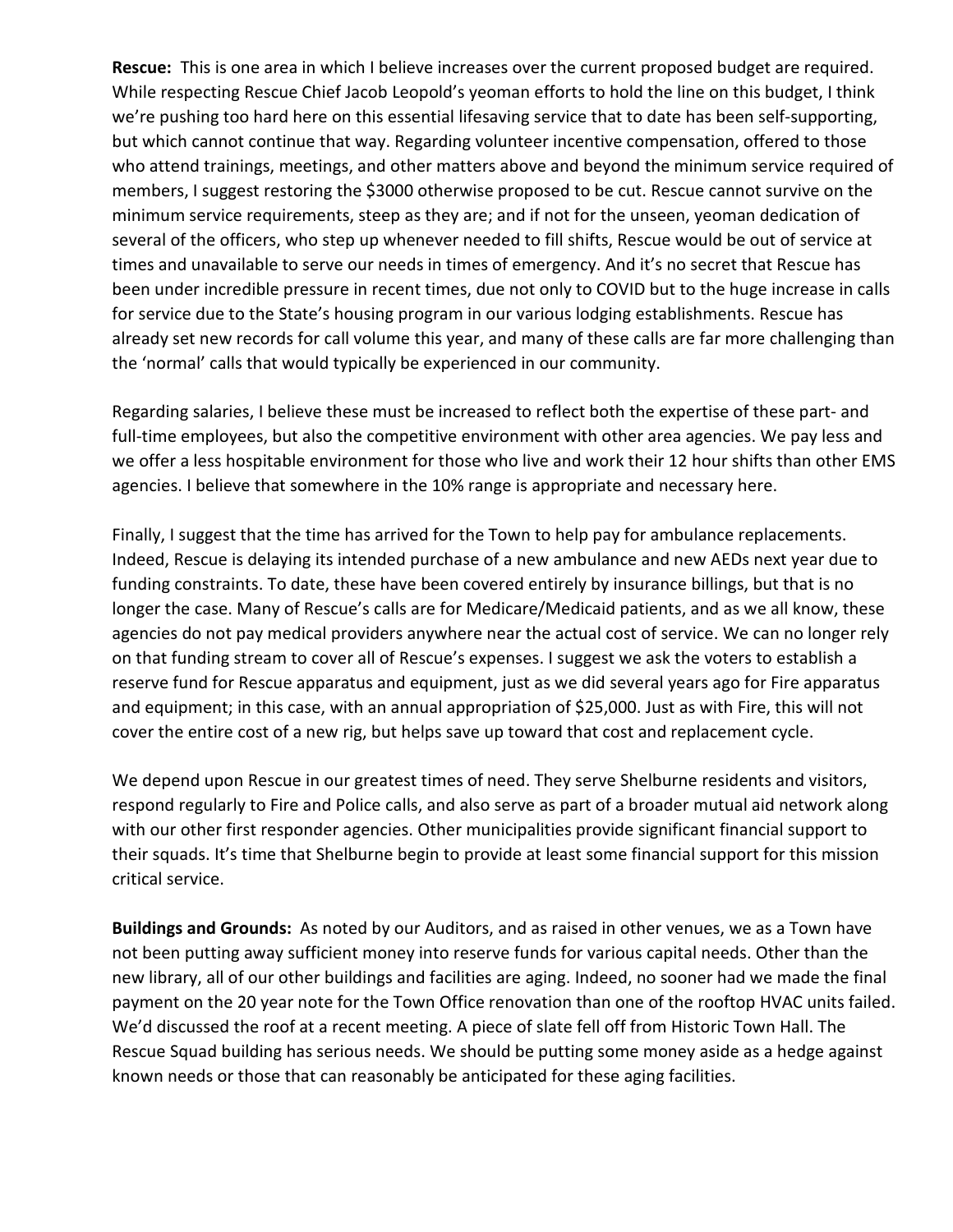Reserve funds are not exciting. They add to the budget, and don't result in new staff or new equipment, but are essential to prudent fiscal planning. Reserve funds are important to have on hand to replace items on a planned schedule, for when infrastructure fails unexpectedly, or as an advance savings account to help cover capital costs and decrease the amounts we need to borrow to finance capital expenses.

I recommend that we ask the voters to establish a facilities reserve fund, with \$50,000 to be allocated to that in this and (hopefully) years to come. Is this sufficient? Perhaps not, but better to start somewhere than to do nothing. And \$50,000 has found its way into other aspects of our budget as an accepted, round number that's large enough to accomplish work deemed important, while not being so large as to crowd out other needs, nor be too big a 'hit' to the budget all at once.

**Beach House:** Parks and Recreation has asked for a bond vote for \$350,000 to replace the old, dilapidated structure at Shelburne Beach. This has been discussed for years. The Selectboard tasked the committee to do some private fund raising toward this project, which they have done; yet no other CBC is asked raise funds for what they believe are their own priority projects.

I think it's clear the case has been made that the existing structure is dysfunctional, and is not worth trying to repair. The building trades would write this off as a 'teardown'. There will never be a "good time" to do this project, and there will always be new capital debt just around the corner. I think it's time to decide this matter once and for all. If we value Shelburne Beach as a key community asset, just as we value open space, well maintained roads, and many other elements that comprise Shelburne's quality of life, then it may be time to make this once in a generation investment in this community asset.

## **Summary, for now:**

I realize that some of these ideas or questions will not be received well by various parties, but part of my job is to ask the hard questions, help keep the big picture in mind as we consider all of these requests made from individual perspectives, and help toward a reality check on these matters. Each request on its own may be perfectly valid from its own independent perspective, but that doesn't mean that all can be accommodated when we put these all together. Please know that in asking all of these questions, it is not in any way questioning the importance or value of the work that would be performed by any of these departments or committees. Everything is important, but not everything can or need be funded at the amounts sought and hoped for. It's no different than all of the actual work needed to run a town – different entities have their own independent beliefs that they feel strongly should be "priority 1" – but not everything can be on the front burner at the same time, unless we are willing to increase dramatically both staffing and taxes.

At the same time, I think it important for us all to remember that a budget is not just figures, and not just about how low to keep the % tax increase. A budget is really an expression of a blend of needs, wishes, and operational priorities. Even further, it's a reflection of the value of all of these services that are provided to our community by an incredibly dedicated team of professionals. At the end of the day, it's about real people doing essential work in service to our community.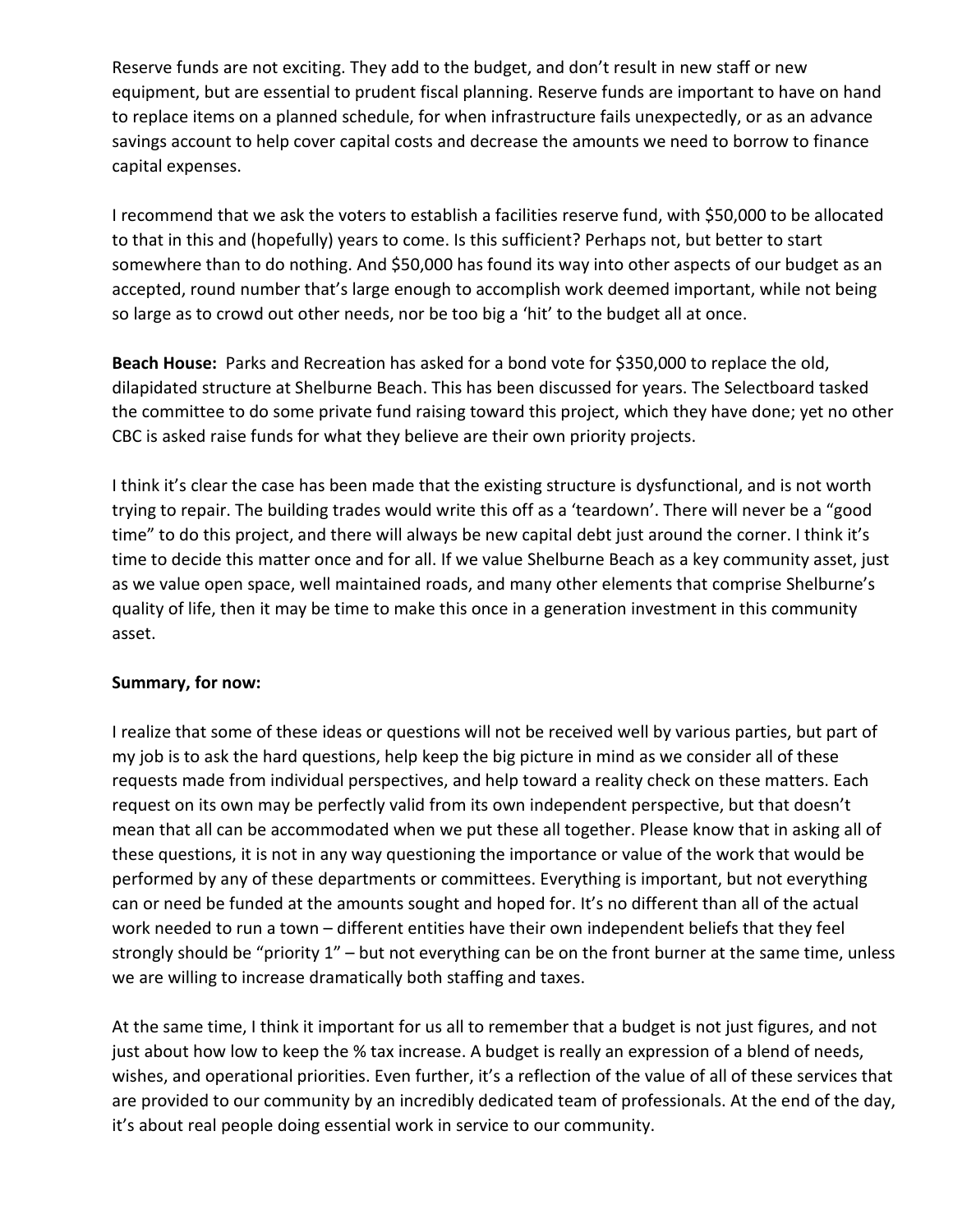HPDRC Chair Fritz Horton seek authorization to apply for a Certified Local Government grant to update the Historic Sites and Structures Survey, which was last updated in 2001. The total grant-funded project is estimated at \$11,000, of which the local share is 40%, or \$4400. Ideally, this work can be completed by June 30, 2022 with or without the grant, while the P&Z budget can accommodate it easily. Otherwise, the local match (presuming the grant is awarded) can be accommodated within the P&Z budget proposed for next year.

I intend to apply again for a federal Assistance to Firefighters Grant to fund the radio communications systems upgrade that has long been discussed and has been slowly in process as funds exist. As you may recall, we've tried several times before and have not yet been successful. That said, many suggest one must try several times with this program, and despite the work effort involved to prepare these complex applications, we know the answer if we don't try. Further, these only require of us a 5% local match, so for example, a request for \$400,000 would require only \$20,000 in local funds. How can we not try again, while this type of project remains a high priority in this federal system?

## **\*Resume public hearing on proposed zoning amendments/update 9:00 P.M.**

Brief update: as you recall, the Board asked for two types of changes to the Planning Commission's package of zoning proposals: one added clarifications about public notice requirements and that DRB hearings were quasi-judicial proceedings. These were added into the sections on sketch plan and final plan reviews for subdivisions. The other related to required setback for fences along public sidewalks. The PC had proposed 5 foot setbacks; based on Kate Lalley's ideas and concerns, it was suggested that a lesser setback of 3 feet be imposed within our design review and historic districts and along properties with historic buildings.

As required by statute, these were brought back to the PC for review. They agreed with the former, and suggested for the latter that the 3 foot setback for fences along public sidewalks be the standard for all public sidewalks. I think this makes sense. It is administratively efficient, being a single standard, and satisfies the same concerns townwide that Kate had raised in our village districts.

The final language for each is attached. Presuming the Board is satisfied with these last changes, then statute suggests a 14 day waiting period before the final hearing. A motion to accept these final changes and to recess the public hearing until December 21, 2021 will suffice.

## **\*Executive Session re: the appointment, employment, or evaluation of a public 9:10 P.M. officer or employee**

Motion: Pursuant to 1 VSA 313, I move to enter executive session to consider the appointment or employment or evaluation of a public officer or employee, and to invite the Town Manager to participate.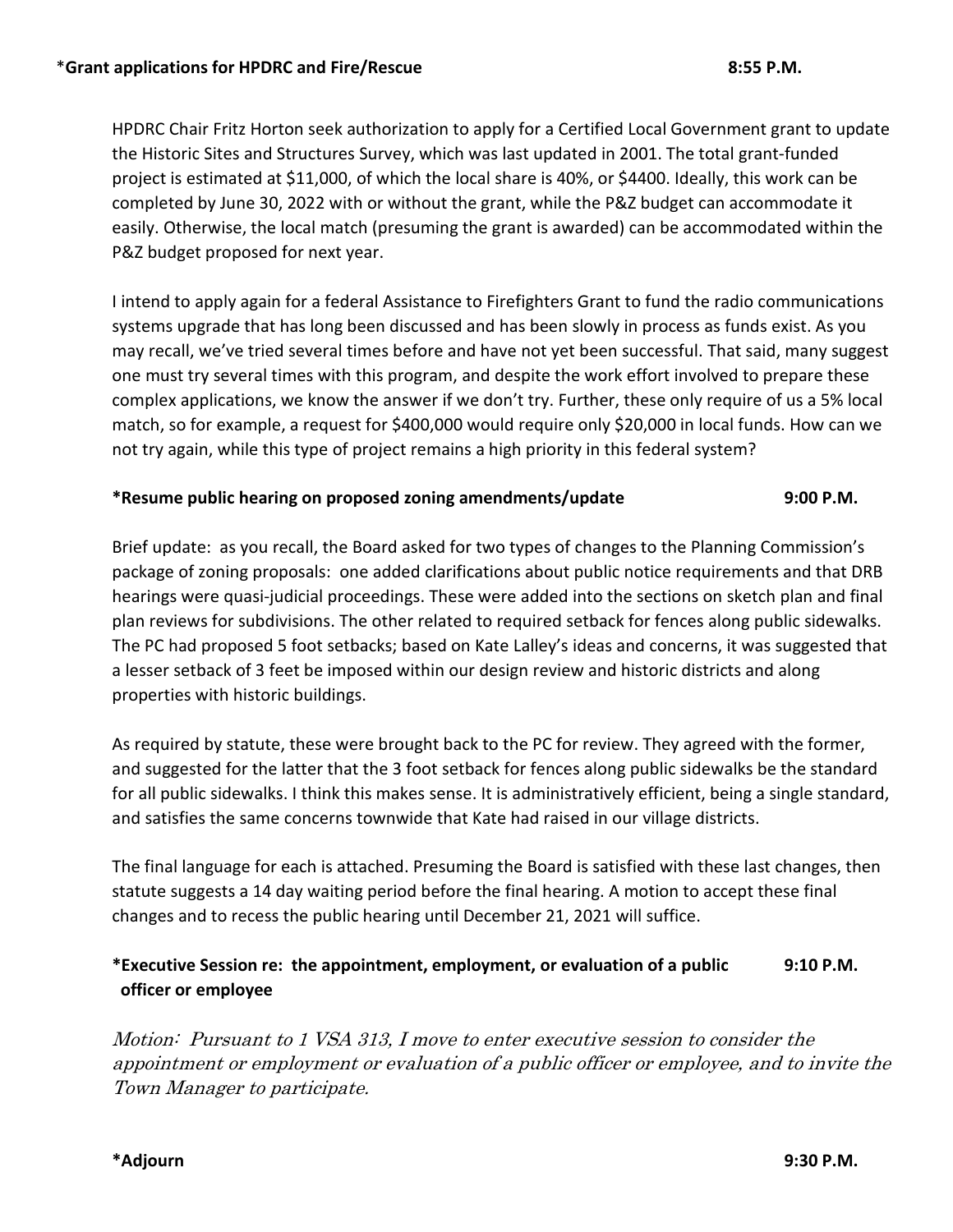





Shelburne Selectboard Attn: Kate, Michael, Cate, Luce and Mary CC: Lee Krohn

Dear Members of the Shelburne Selectboard.

December 2, 2021

It has come to our attention that you will be discussing the possibility of mandating indoor face mask use for the Town of Shelburne at your next selectboard meeting. While we wholeheartedly applaud you for your efforts in keeping our town safe, we would like to appeal to you to add an exception for business who require full vaccination for all it it's patrons and staff if you decide to issue a mask mandate.

Shelburne Athletic Club and CrossFit Shelburne have suffered greatly as a result of COVID-19. As of this writing, we are at about 50% of the members we had prior to March 2020. The only reason we have been able to make it back this far is because of the serious approach we take to keeping our members safe including

- $\bullet$ Requiring ALL members, guests, employees, instructors, and trainers to present their vaccination card to prove they are fully vaccinated. NO unvaccinated people are allowed to enter the gym.
- Requiring everyone to carry a rag and bottle of disinfectant to wipe down everything they've touched while at the gym.
- Thoroughly cleaning the entire gym regularly including the use of an electrostatic gun to disinfect hard to reach surfaces.
- Opening doors and windows as much as possible to create a healthy environment
- Encouraging social distancing  $\bullet$

People are finally feeling comfortable coming to the gym without a mask. We fear, at this point, that if mask use were once again mandated, we would lose a lot of our members. It is very difficult to work out while wearing a mask. I'm sure you can understand that after almost two years of trying to stay afloat, this could prove deadly to a company such as ours.

We humbly request that if you mandate indoor mask use, that you include an exception similar to the one that the City of Burlington included in their mandate. According to Seven Days, "A

crossfitshelburne.com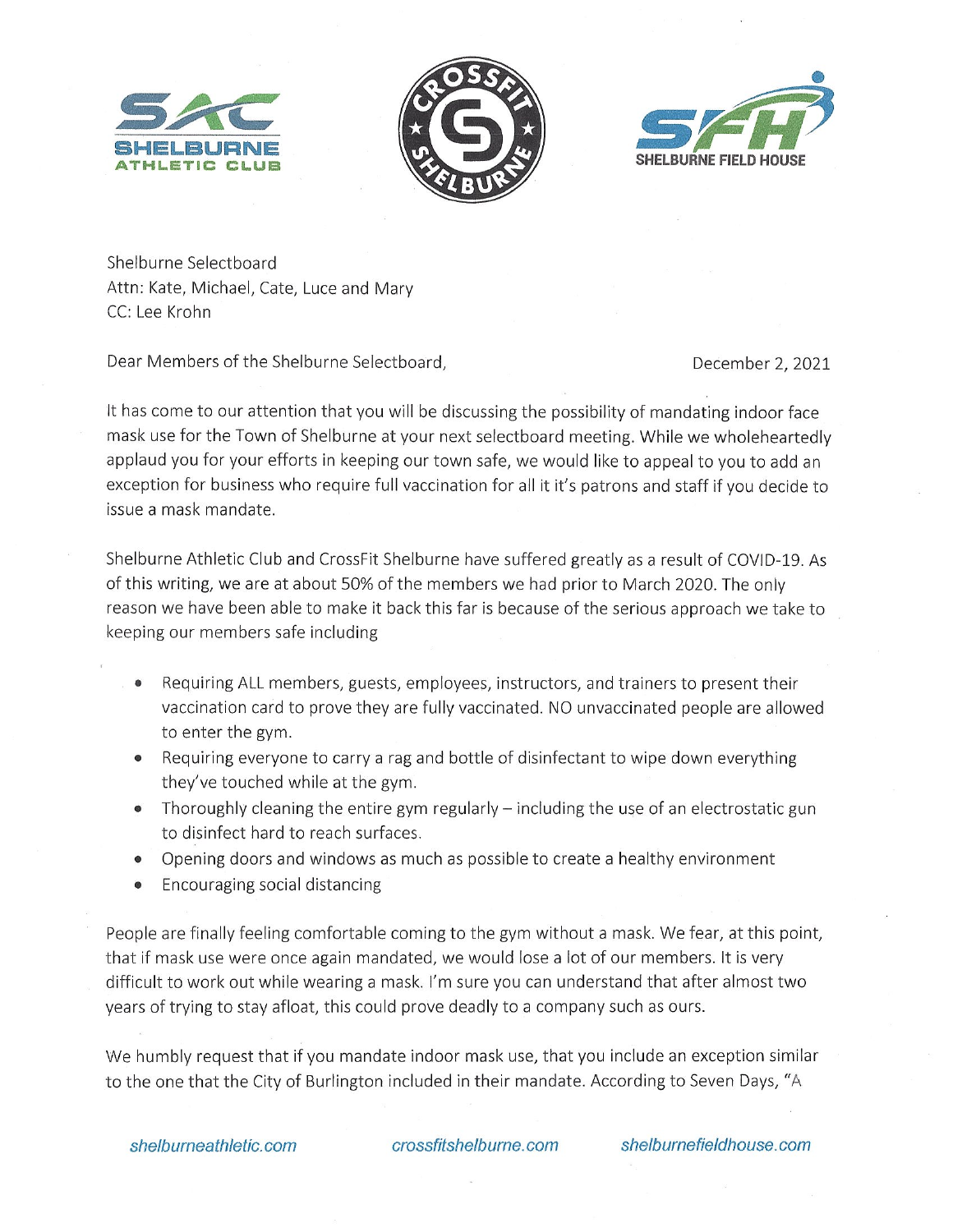handful of businesses - restaurants, bars and gyms - are exempt from the (Burlington) rule if they can verify that patrons are fully vaccinated against the coronavirus." Shelburne Athletic Club can verify this. Please do not require visitors to fitness facilities to wear masks indoors if they are requiring full vaccination.

Thank you very much for your consideration.

Sincerely,

Rayne Herzog General Manager

llu

Ute Talley Operations Manager : Shelburne Athletic Club An SFH LLC Company 802-985-4406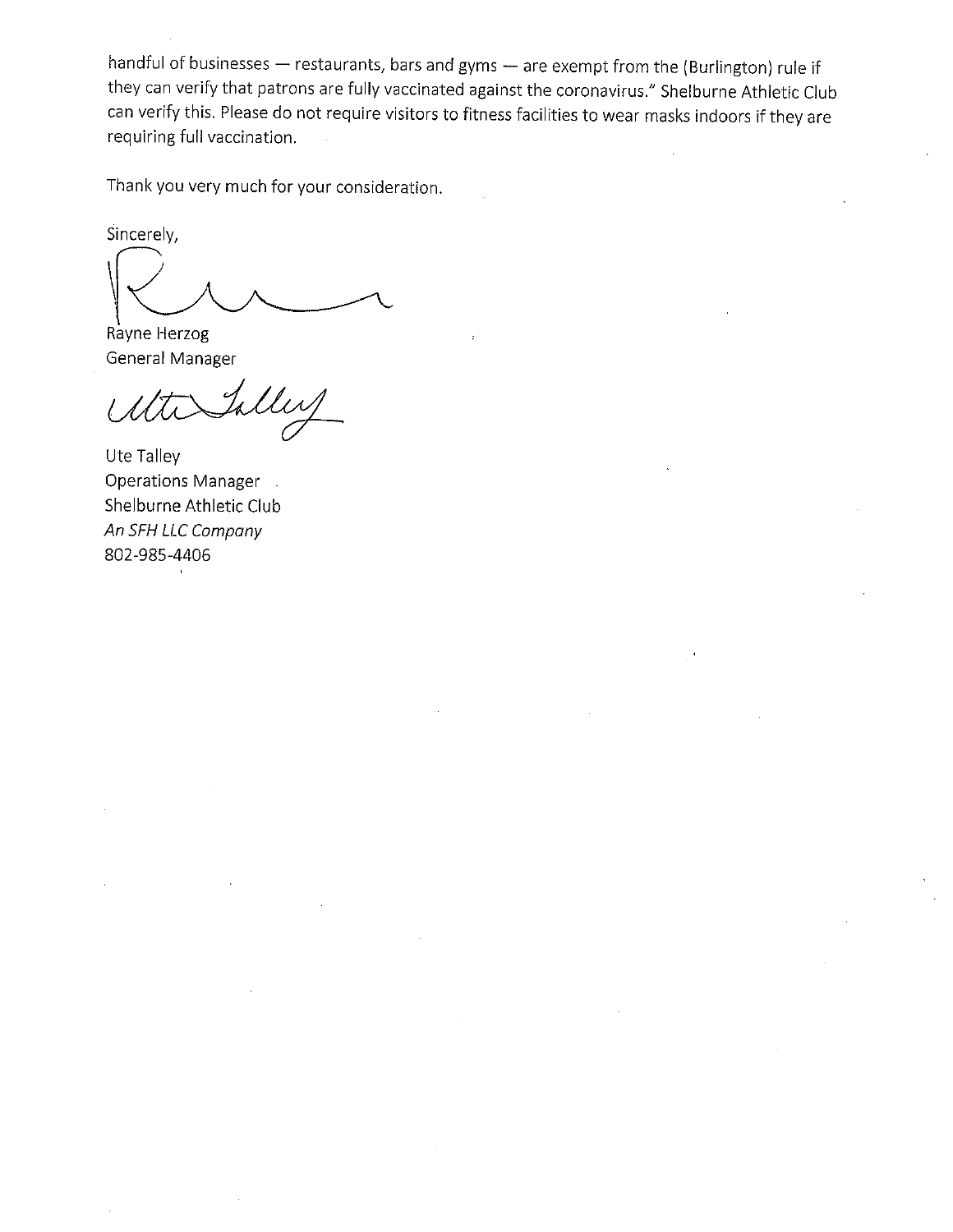## **VLCT MODEL FACE COVERING RULE GUIDANCE**

## **INTRODUCTION**

The VLCT Model Face Covering Rule has been developed as a result of a temporary law (Act 1, "an act relating to temporary municipal rules in response to COVID-19"). The Act allows selectboards to adopt a temporary rule that requires individuals within the town to wear face coverings while indoors at locations that are open to the public. As with other grants of rulemaking authority, the Act is permissive meaning that municipalities can – but are not required by law to – enact face covering rules. When the selectboard votes to adopt such a rule, it initially will remain in effect for 45 days unless repealed before that time. The selectboard must meet during the initial 45-day period to reconsider any rule and vote to affirmatively extend the rule an additional 30 days or rescind the rule or it will expire automatically at the end of the initial 45-day period. Thereafter, the selectboard must meet at a minimum once every 30 days to reconsider the rule, at which meeting the selectboard must vote either to rescind the rule, adopt an amended rule, or extend the rule for an additional 30 day period. If the selectboard does not meet before the initial 45-day period or the subsequent 30-day period(s), the rule automatically expires. The temporary law granting this rulemaking authority will sunset (i.e. be repealed by operation of law) on April 30, 2022, when any local mask rules still in effect will also automatically expire.

## **HOW TO CUSTOMIZE THIS MODEL**

**This model rule should be customized to suit the particular needs of your municipality, giving careful consideration to each element in light of your community's resources and expectations. Opportunities for editing this rule are marked with** *italicized* **text. The selectboard should consult with law enforcement to ensure that the provisions of the rule are relevant and realistic in terms of the resources needed for enforcement.**

## **LOCAL RESTRICTIONS**

The right to impose local face covering rules are bestowed by state law and may not exceed the limited grant of authority it provides. Any local rule regulating face coverings must be consistent with state law or risk being deemed void by a court of law.

#### **DEFINITIONS**

The law does not define the phrase "location open to the public" and there's no requirement that any facial covering rule contain a definitions section. Without a definitions section in a facial covering rule, the phrase likely would be interpreted broadly to mean any indoor space or area that is open to the public, but wouldn't include private residences or private offices/workspaces that are not open to customers or the public. However, the legislative body may choose to further define public locations or other relevant terms such as "face coverings" and how they should be worn in its rule if it helps clarify the rule's requirements. This model rule was developed to provide the broadest application possible which necessarily meant not further defining any phrases or terms. VLCT MAC's opinion is that selectboards have the authority to limit the scope of its face covering rule to certain indoor public locations so long as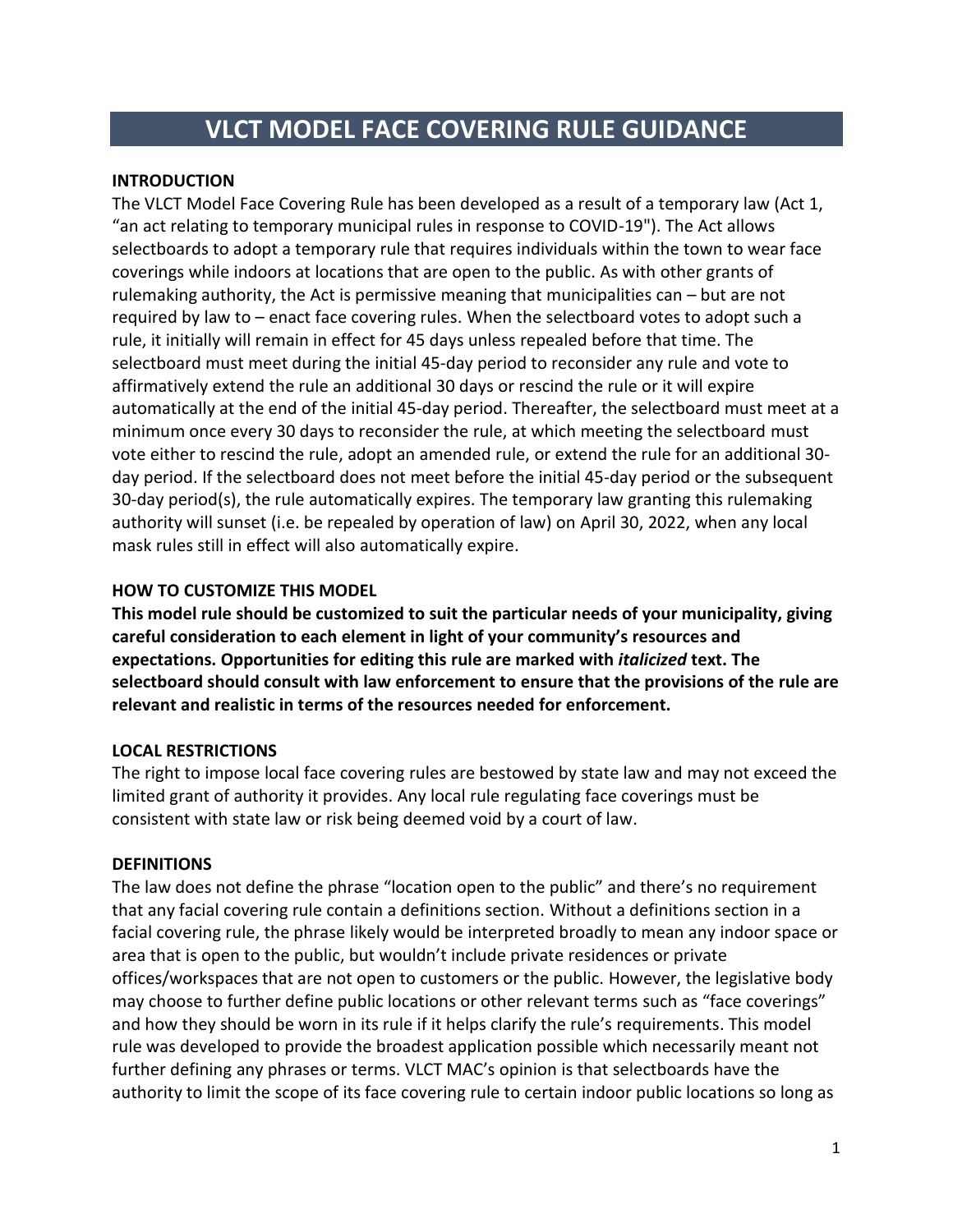it does not infringe upon a fundamental right. Selectboards seeking to craft a more targeted rule should contact their town attorney for additional assistance.

## **EXCEPTIONS**

The law has no stated exceptions to whom the rule applies; however, since municipalities have not only those powers and functions specifically authorized by the legislature but also any additional powers that are incidental, subordinate, or necessary to the exercise of such express authority, it is fairly safe to assume that they may also carve out exceptions to any rule they create so long as they are reasonable, do not implicate a suspect class, and are rationally related to the rule's objectives. *Hinesburg Sand & Gravel Co. v. Town of Hinesburg*, 135 Vt. 484 (1977). Examples of exceptions to the requirement to wear facial coverings that the legislative body may choose to add to its rule may include, but are not limited to: children under 2 years; a person with a disability who cannot wear a face covering or cannot safely wear a face covering for reasons related to the disability; a person for whom wearing a face covering would create a risk to workplace health, safety, or job duty as determined by the workplace risk assessment; individuals who are officiating or participating in a religious service or practice where the temporary removal of a face covering is necessary to complete or participate in the religious service or practice; and/or a person while eating or drinking inside any establishment that serves food or beverage. The imposition of exceptions may inadvertently raise constitutional issues. A municipality that carves out exceptions to its face covering rules must ensure that it is not treating secular institutions more favorably than religious ones. In comparing the two, the U.S. Supreme Court has instructed that the government must look to the risk factors associated with the activity, not the reasons why people gather. If temporary exceptions are made for wearing a face covering for a secular activity, then the same exception must be made for its comparable religious counterpart. This model rule allows for the temporary removal to participate in religious services as a precautionary measure to forestall any challenges under the Free Exercise Clause of the First Amendment.

## **RULE ENFORCEMENT**

If your municipality adopts a local face covering rule, the town's first and primary method of enforcement should be educating the public of the rule's requirements and requesting voluntary compliance. Furthermore, there is no requirement that such a rule if adopted must be enforced or even include an enforcement provision. For those rules that do include enforcement provisions, there are two options: civil and criminal enforcement. The vast majority of all municipal ordinances and rules are civilly enforced. Tickets for violation of a town's civil rule are issued by enforcement officers on the State's pre-printed "Uniform Traffic Complaints" which are available in booklets from the Vermont Judicial Bureau, P.O. Box 607, White River Junction, VT 05001-0607. When the issuing officer wishes to enforce a local rule, they will fill out a ticket, provide two copies to the alleged violator, and retain two copies, one of which is sent to the Judicial Bureau. A ticket may be served in person or by mail. Although not required by law, we recommend using certified mail, return receipt requested.

A violator can respond to a ticket/complaint in one of four ways: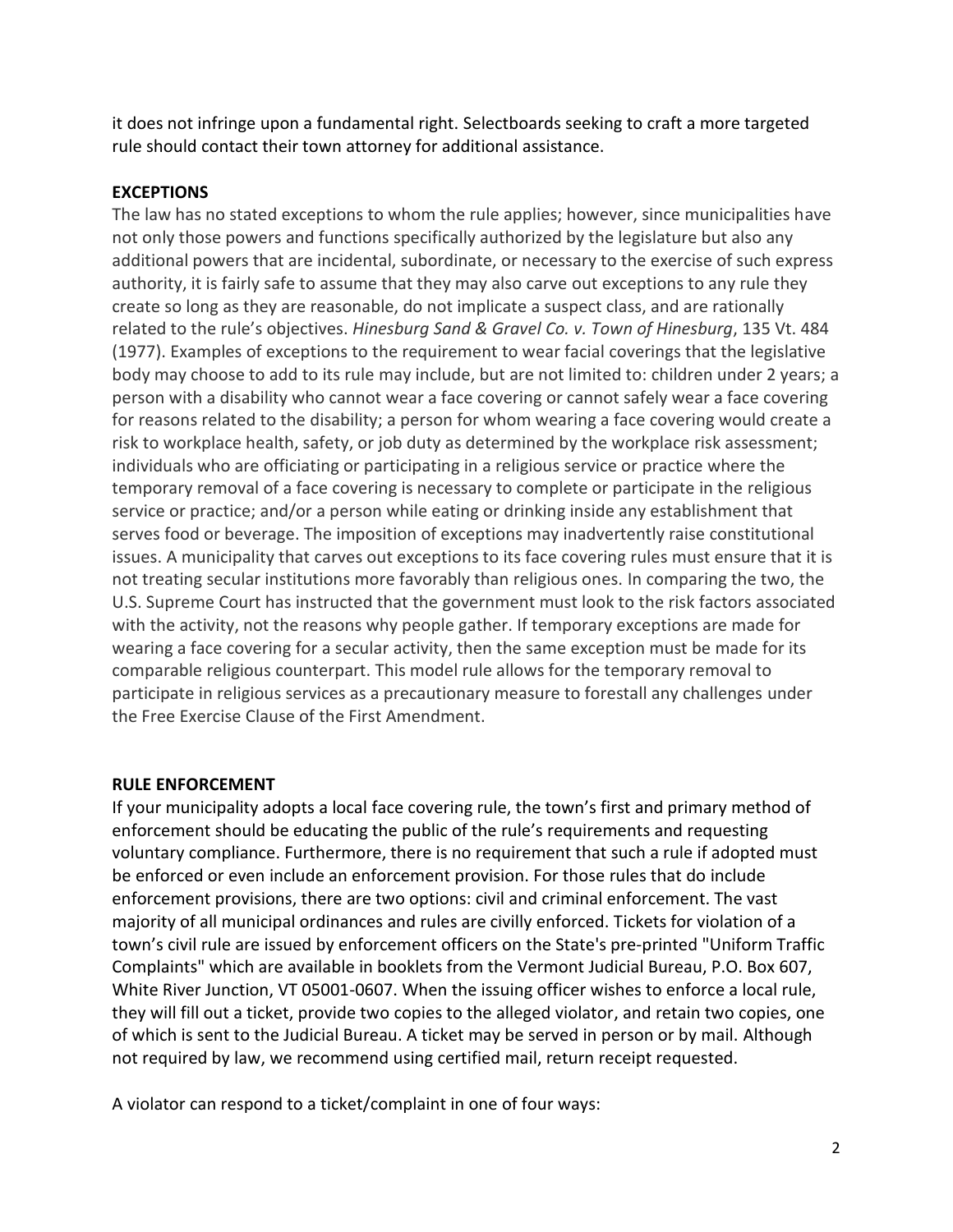- Admit to the offense and pay the waiver fee.
- Not contest the charge and pay the waiver fee.
- Deny the charge and request a hearing.
- Fails to respond within the requisite 20 days, resulting in a default judgment. In such case, the violator is ordered to pay the full amount of the fine (rather than the waiver fee).

If the violator pays the waiver fee, the money collected by the Judicial Bureau is sent to the town, minus an administrative fee which is retained by the Bureau for administrative expenses.

If the violator asks for a hearing, it will be held by a hearing officer assigned by the Judicial Bureau. The Bureau is designed to be used without attorneys. Therefore, if there is a hearing in the Judicial Bureau, the law enforcement officer who issued the ticket must appear to represent the town. The burden of proof is on the town and the violation must be proven by "clear and convincing evidence." If the defendant or town is unhappy with the outcome of the hearing at the Bureau, an appeal may be taken to Superior Court. **Due to the rarity by which municipal rules and ordinances are criminally enforced, this model rule only provides for civil enforcement.**

## **PENALTIES**

The selectboard does not have to include a penalty provision if it does not intend to enforce this rule. However, one would need to be included if the selectboard sought to impose a fine for a violation. In that event, fines must be set by the selectboard in amounts not to exceed \$800. The selectboard must also set a "waiver fee" for each offense. This is the fee that defendants pay to avoid contesting a municipal ticket in the Judicial Bureau. When setting the penalty and waiver fee amounts, the selectboard must determine what amounts are sufficient to deter violations of the rule. Fines are punitive in nature, and, therefore, the amount of the penalty does not have to correspond to the costs incurred by the town in enforcing the rule. Waiver fees should be set to discourage contested actions. Subsequent violations of the same rule should lead to an increased penalty and waiver fee.

## **RULE ADOPTION PROCESS**

The adoption of rules is governed by Title 24, Chapter 59. The process starts with the drafting of the rule, and its review by the selectboard. The selectboard then adopts the rule formally, by a majority vote of its members at a duly-warned selectboard meeting ensuring that the action and a copy of the proposed rule are entered in the minutes of the meeting. The rule must be posted in at least five conspicuous places in town and must be published in a newspaper of general circulation on a day not more than 14 days after the selectboard's vote to adopt the rule. The information included in the newspaper must include the following: the name of the municipality; the name of the municipality's website, if the municipality actively updates its website on a regular basis; the title or subject of the rule or rule; the name, telephone number, and mailing address of a municipal official designated to answer questions and receive comments on the proposal; and where the full text of the rule may be examined. The Act explicitly states that the permissive referendum process that otherwise governs the adoption of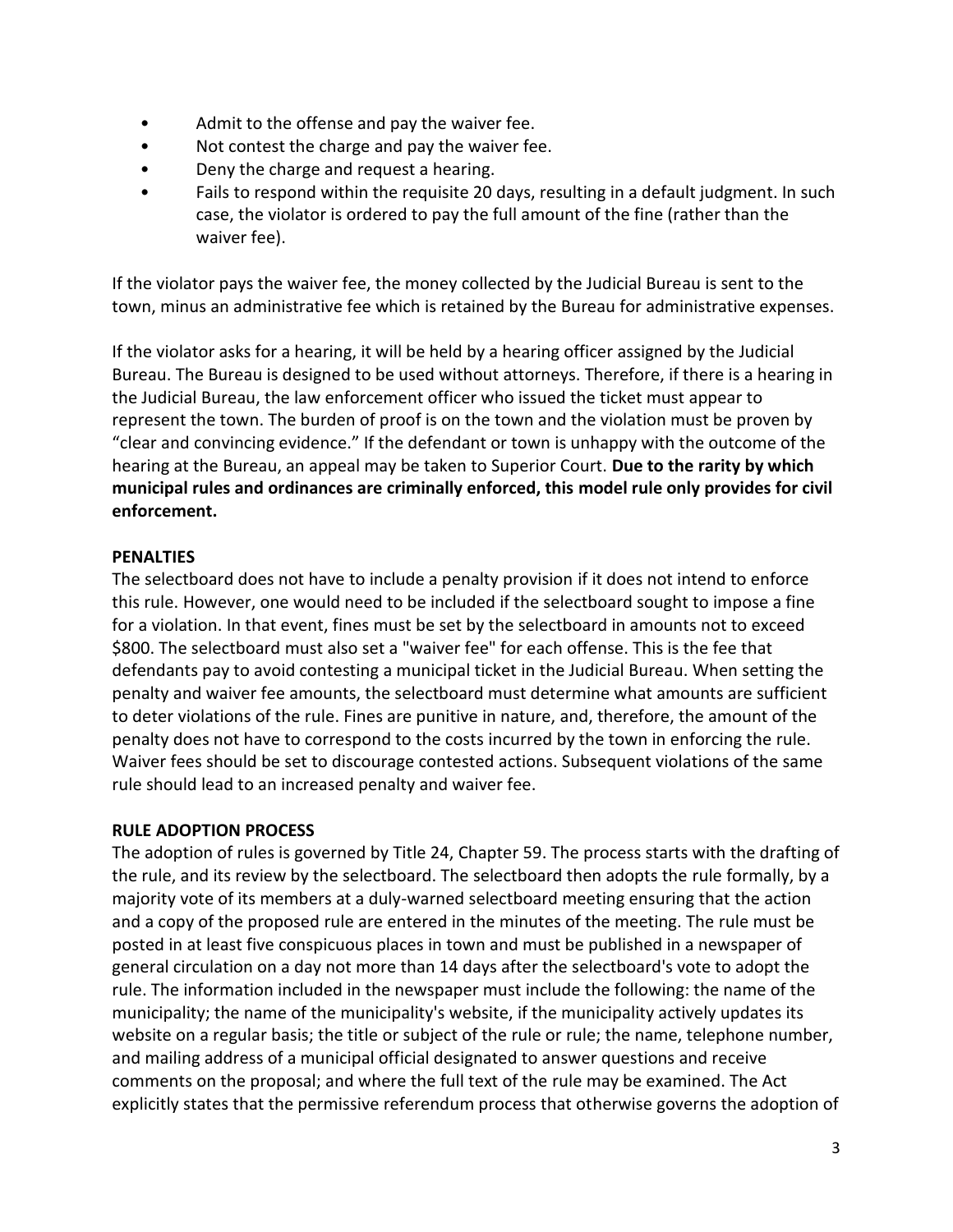ordinances and rules (i.e. 24 V.S.A. § 1973) does not apply in the adoption or renewal of this particular rule; the rule, therefore, will take effect immediately upon passage.

**This model rule has been developed for illustrative purposes only. VLCT makes no express or implied endorsement or recommendation of any rule, nor does it make any express or implied guarantee of legal enforceability or legal compliance, or that any rule is appropriate for any particular municipality. Each municipality is advised to seek legal counsel to review any proposed rule before adoption and / or use. VLCT PACIF members are advised to seek input from their municipality's loss control specialist regarding insurance considerations and risk avoidance.**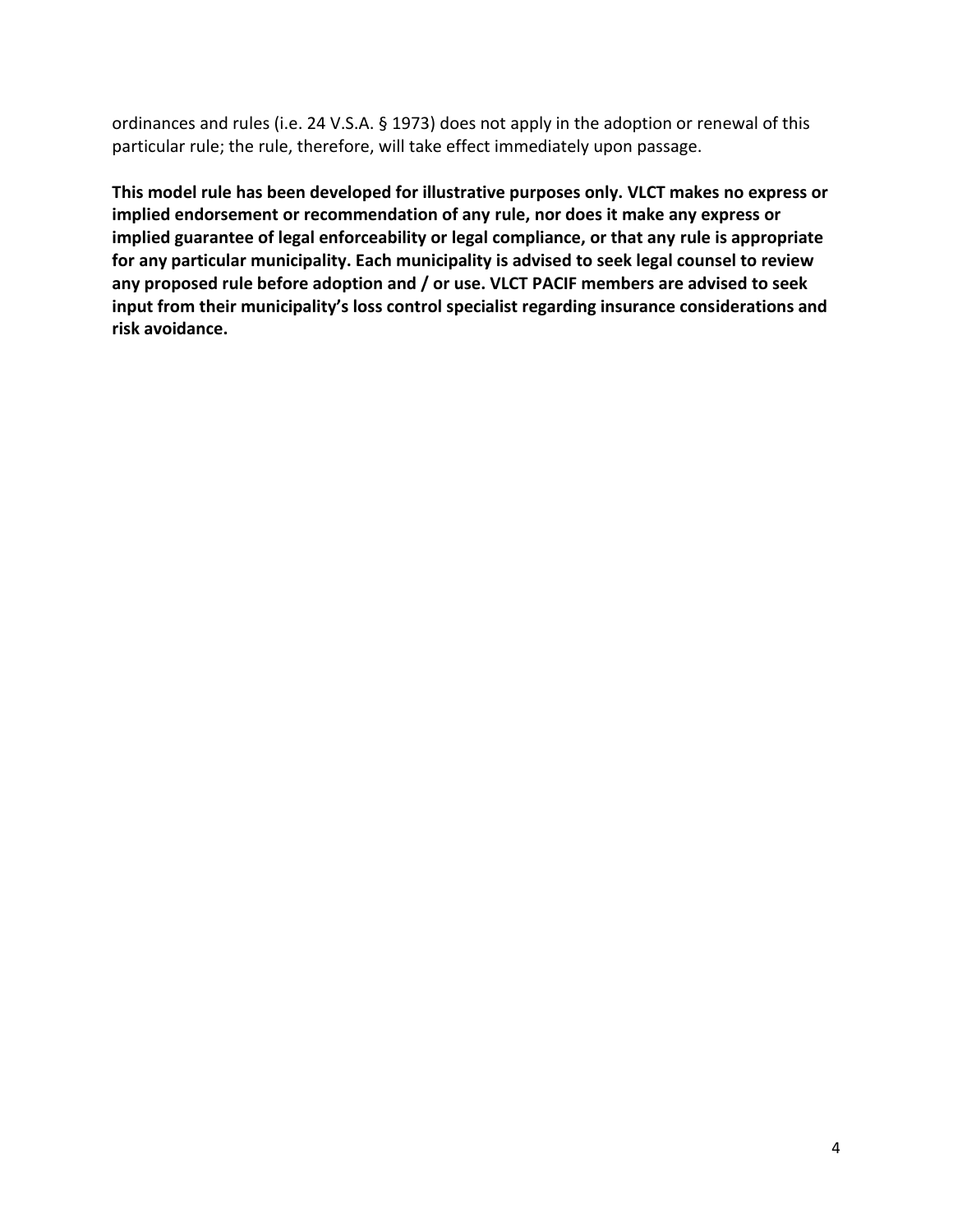## **RULE REQUIRING WEARING FACE COVERINGS INDOORS IN PUBLIC SPACES**

## **Section 1. Authority.**

This Rule is adopted by the [*Selectboard/Trustees/Council*] of the [*Town/Village/City*] of \_\_\_\_\_\_\_\_\_\_\_\_\_\_\_\_\_ under authority of Act 1, an act relating to temporary municipal rules in response to COVID-19 (2021).

## **Section 2. Purpose.**

The purpose of this Rule is to require all individuals to wear face coverings while indoors at locations that are open to the public in order to prevent and mitigate the spread of COVID-19 and protect the public health and safety of the [*Town/Village/City*] of

\_\_\_\_\_\_\_\_\_\_\_\_\_\_\_\_\_\_\_\_\_\_.

## **Section 3. Requirement to Wear Face Coverings.**

All individuals in the [*Town/Village/City*] of \_\_\_\_\_\_\_\_\_\_\_\_\_\_\_\_ shall wear face coverings while indoors at locations that are open to the public.

## **Section 4. Exceptions.**

Face coverings are not required for:

- Any person officiating or participating in a religious service or activity in which the temporary removal of a face covering is necessary to participate in or complete the religious service.
- [*insert additional exceptions, if any, e.g., "children under 2 years"; "A person with a disability who cannot wear a face covering or cannot safely wear a face covering for reasons related to the disability"; "A person for whom wearing a face covering would create a risk to workplace health, safety, or job duty as determined by the workplace risk assessment"; "Any person while eating or drinking inside any establishment that serves food or beverage;" etc.*]

## **Section 5. Other Laws.**

This Rule is in addition to all other ordinances and rules of the [*Town/Village/Council*] of \_\_\_\_\_\_\_\_\_\_\_\_\_\_\_\_\_ and all applicable laws of the State of Vermont. All ordinances, rules, or parts of ordinances, rules, resolutions, regulations, or other documents inconsistent with the provisions of this Rule are hereby repealed to the extent of such inconsistency.

## **Section 6. Severability.**

If any section or provision of this Rule is held by a court of competent jurisdiction to be invalid, such finding shall not invalidate any other part of this Rule.

## **Section 7. Effective Period.**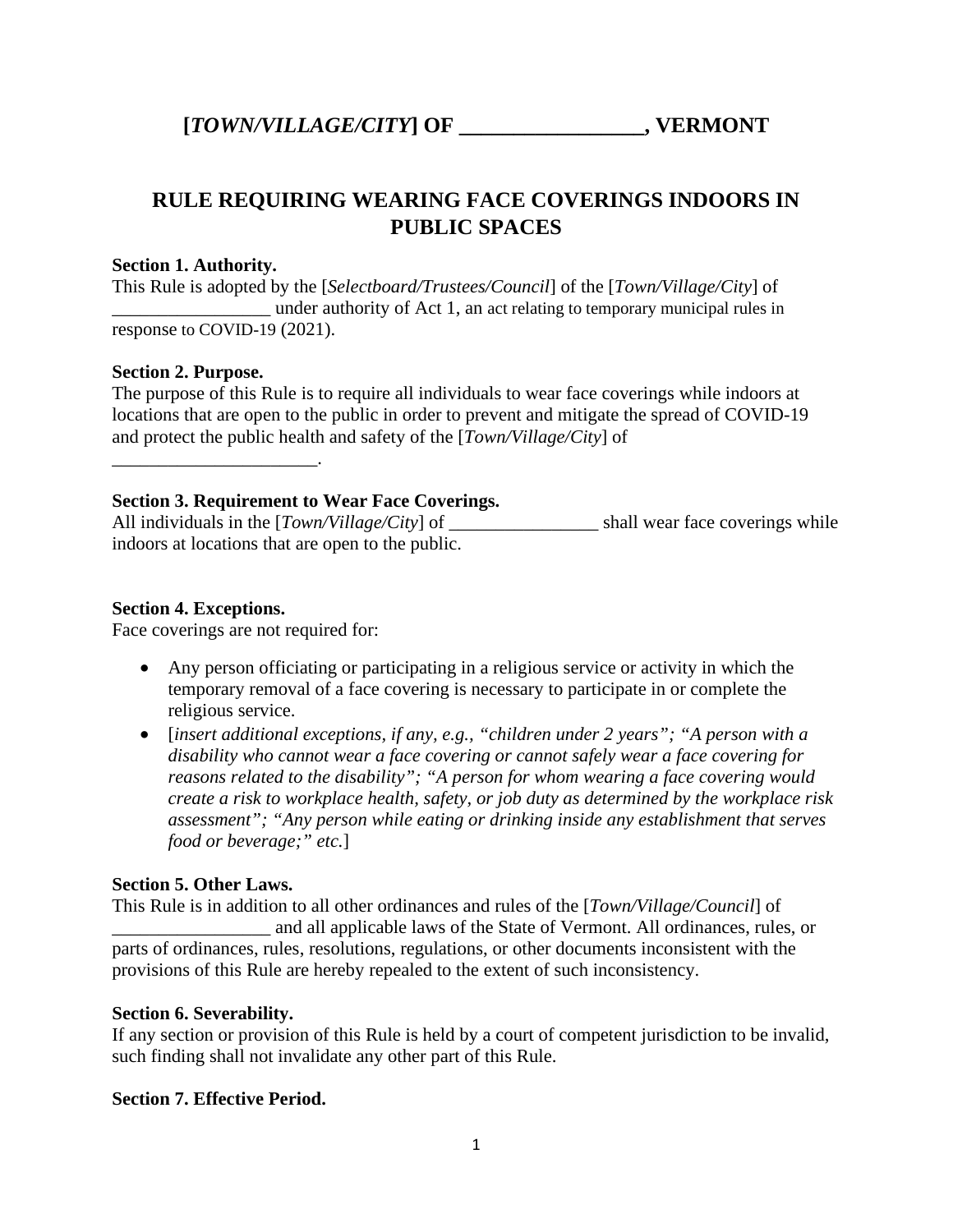This Rule shall take effect immediately upon the approval by the [*Selectboard/Village/Council*] and shall remain in effect for a period not to exceed 45 days following its initial adoption. The [*Selectboard/Village/Council*] shall meet during the 45-day period in which this initial Rule is in effect and vote either to rescind this Rule or to extend it for an additional 30 days. Thereafter, the [*Selectboard/Village/Council*] shall meet at a minimum once every 30 days to reconsider this Rule, at which meeting the [*Selectboard/Village/Council*] shall vote either to rescind this Rule or to extend it for an additional 30-day period. The filing of a petition under 24 V.S.A. §§ 1972 and 1973, shall not govern the taking effect of this Rule.

## **ADOPTED by the [Selectboard/Trustees/Council] of the [***Town/Village/Council***] of \_\_\_\_\_\_\_\_\_\_\_\_\_\_\_\_\_\_\_\_ at its meeting**  on this  $\qquad \qquad \text{day of} \qquad \qquad .20$ .

**SIGNATURES of [***Selectboard/Village/Council***]:**

\_\_\_\_\_\_\_\_\_\_\_\_\_\_\_\_\_\_\_\_\_\_\_\_\_\_\_\_\_\_\_\_\_\_\_\_\_\_\_\_\_\_\_\_\_

\_\_\_\_\_\_\_\_\_\_\_\_\_\_\_\_\_\_\_\_\_\_\_\_\_\_\_\_\_\_\_\_\_\_\_\_\_\_\_\_\_\_\_\_\_

\_\_\_\_\_\_\_\_\_\_\_\_\_\_\_\_\_\_\_\_\_\_\_\_\_\_\_\_\_\_\_\_\_\_\_\_\_\_\_\_\_\_\_\_\_

\_\_\_\_\_\_\_\_\_\_\_\_\_\_\_\_\_\_\_\_\_\_\_\_\_\_\_\_\_\_\_\_\_\_\_\_\_\_\_\_\_\_\_\_\_

\_\_\_\_\_\_\_\_\_\_\_\_\_\_\_\_\_\_\_\_\_\_\_\_\_\_\_\_\_\_\_\_\_\_\_\_\_\_\_\_\_\_\_\_\_

2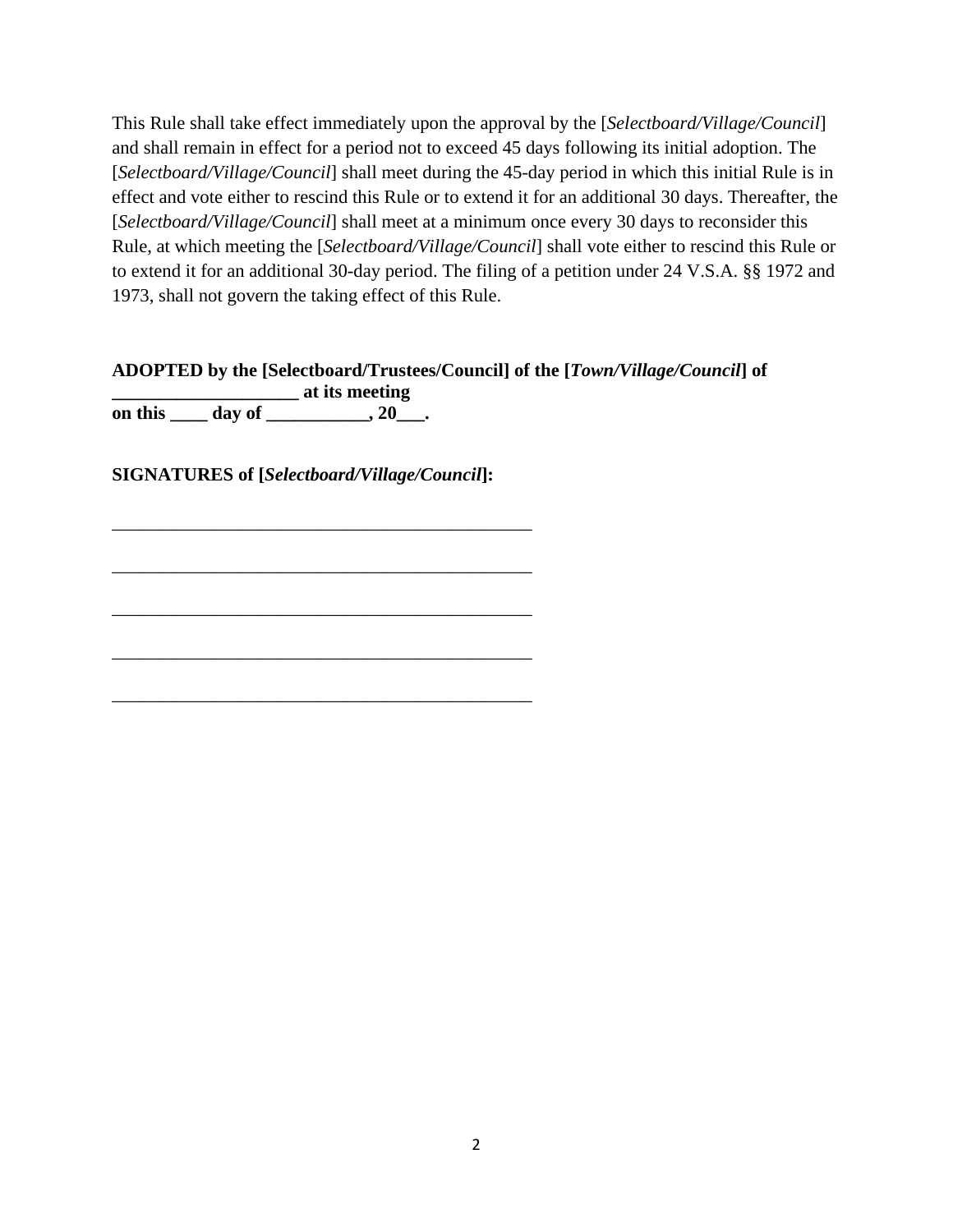## **RULE REQUIRING WEARING FACE COVERINGS INDOORS IN PUBLIC SPACES**

## **Section 1. Authority.**

This Rule is adopted by the [*Selectboard/Trustees/Council*] of the [*Town/Village/City*] of \_\_\_\_\_\_\_\_\_\_\_\_\_\_\_\_\_ under authority of Act 1, an act relating to temporary municipal rules in response to COVID-19 (2021).

## **Section 2. Purpose.**

The purpose of this Rule is to require all individuals to wear face coverings while indoors at locations that are open to the public in order to prevent and mitigate the spread of COVID-19 and protect the public health and safety of the [*Town/Village/City*] of

\_\_\_\_\_\_\_\_\_\_\_\_\_\_\_\_\_\_\_\_\_\_.

## **Section 3. Requirement to Wear Face Coverings.**

All individuals in the [*Town/Village/City*] of \_\_\_\_\_\_\_\_\_\_\_\_\_\_\_\_ shall wear face coverings while indoors at locations that are open to the public.

## **Section 4. Exceptions.**

Face coverings are not required for:

- Any person officiating or participating in a religious service or activity in which the temporary removal of a face covering is necessary to participate in or complete the religious service.
- [*insert additional exceptions, if any, e.g., "children under 2 years"; "A person with a disability who cannot wear a face covering or cannot safely wear a face covering for reasons related to the disability"; "A person for whom wearing a face covering would create a risk to workplace health, safety, or job duty as determined by the workplace risk assessment"; "Any person while eating or drinking inside any establishment that serves food or beverage;" etc.*]

## **Section 5. Enforcement.**

A violation of this Rule shall be a civil matter which may be enforced in the Vermont Judicial Bureau or in the [*insert name of county*] County Superior Court, at the election of the [*Selectboard/Trustees/Council*].

Violations enforced in the Judicial Bureau shall be in accordance with the provisions of 24 V.S.A. §§ 1974a and 1977 et seq. For purposes of enforcement in the Judicial Bureau, any Enforcement Officer shall have authority to issue tickets and represent the [*Town/Village/Council*] at any hearing.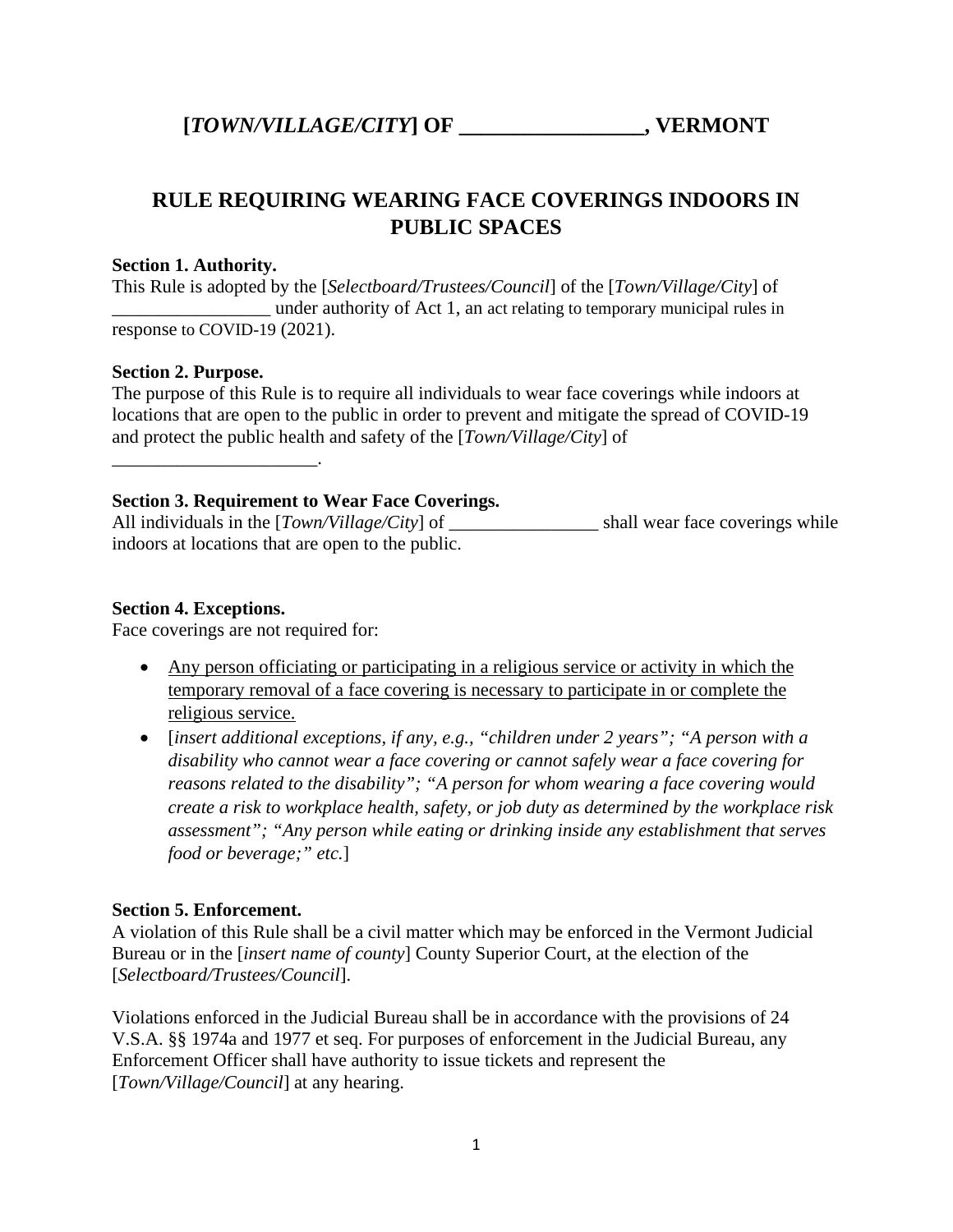Violations enforced in the Superior Court shall be in accordance with the Vermont Rules of Civil Procedure. The [*Town/Village/Council*] may pursue all appropriate injunctive relief.

## **Section 6. Penalties.**

The Enforcement Officer is authorized to recover civil penalties for violations of this Rule as set out below:

| 1st Offense: \$ fine.                   | Waiver amount: \$ |
|-----------------------------------------|-------------------|
| 2nd Offense: \$ fine.                   | Waiver amount: \$ |
| 3rd and subsequent Offense: \$<br>fine. | Waiver amount: \$ |

For the above offenses, the Enforcement Officer is authorized to recover a waiver fee, in lieu of a civil penalty, in the stated amount, for any person who declines to contest a municipal complaint and pays the waiver fee.

## **Section 7. Other Laws.**

This Rule is in addition to all other ordinances and rules of the [*Town/Village/Council*] of and all applicable laws of the State of Vermont. All ordinances, rules, or parts of ordinances, rules, resolutions, regulations, or other documents inconsistent with the provisions of this Rule are hereby repealed to the extent of such inconsistency.

## **Section 8. Severability.**

If any section or provision of this Rule is held by a court of competent jurisdiction to be invalid, such finding shall not invalidate any other part of this Rule.

## **Section 9. Effective Period.**

This Rule shall take effect immediately upon the approval by the [*Selectboard/Village/Council*] and shall remain in effect for a period not to exceed 45 days following its initial adoption. The [*Selectboard/Village/Council*] shall meet during the 45-day period in which this initial Rule is in effect and vote either to rescind this Rule or to extend it for an additional 30 days. Thereafter, the [*Selectboard/Village/Council*] shall meet at a minimum once every 30 days to reconsider this Rule, at which meeting the [*Selectboard/Village/Council*] shall vote either to rescind this Rule or to extend it for an additional 30-day period. The filing of a petition under 24 V.S.A. §§ 1972 and 1973, shall not govern the taking effect of this Rule.

**ADOPTED by the [Selectboard/Trustees/Council] of the [***Town/Village/Council***] of \_\_\_\_\_\_\_\_\_\_\_\_\_\_\_\_\_\_\_\_ at its meeting**  on this day of \_\_\_\_\_\_\_\_, 20\_\_\_.

**SIGNATURES of [***Selectboard/Village/Council***]:**

\_\_\_\_\_\_\_\_\_\_\_\_\_\_\_\_\_\_\_\_\_\_\_\_\_\_\_\_\_\_\_\_\_\_\_\_\_\_\_\_\_\_\_\_\_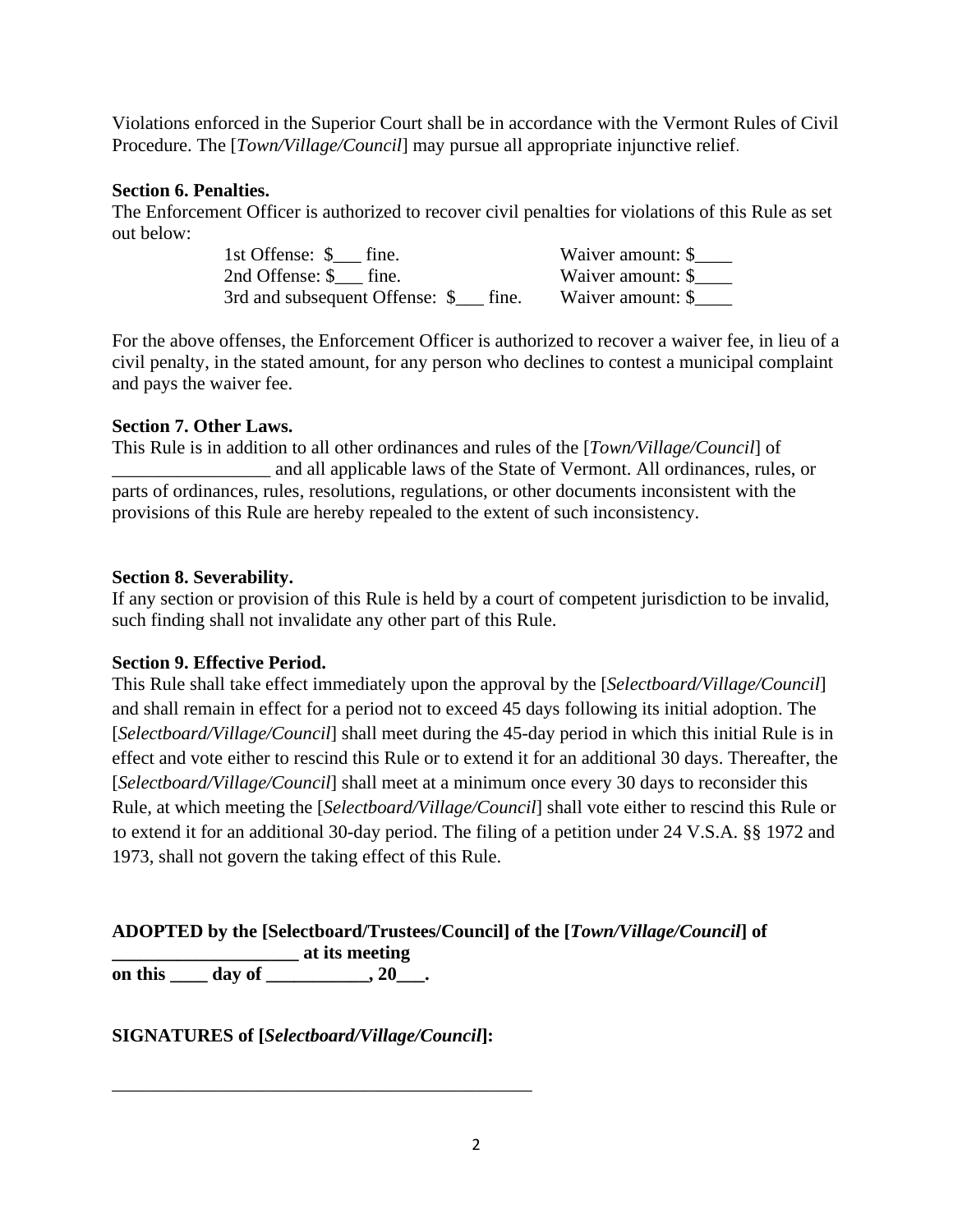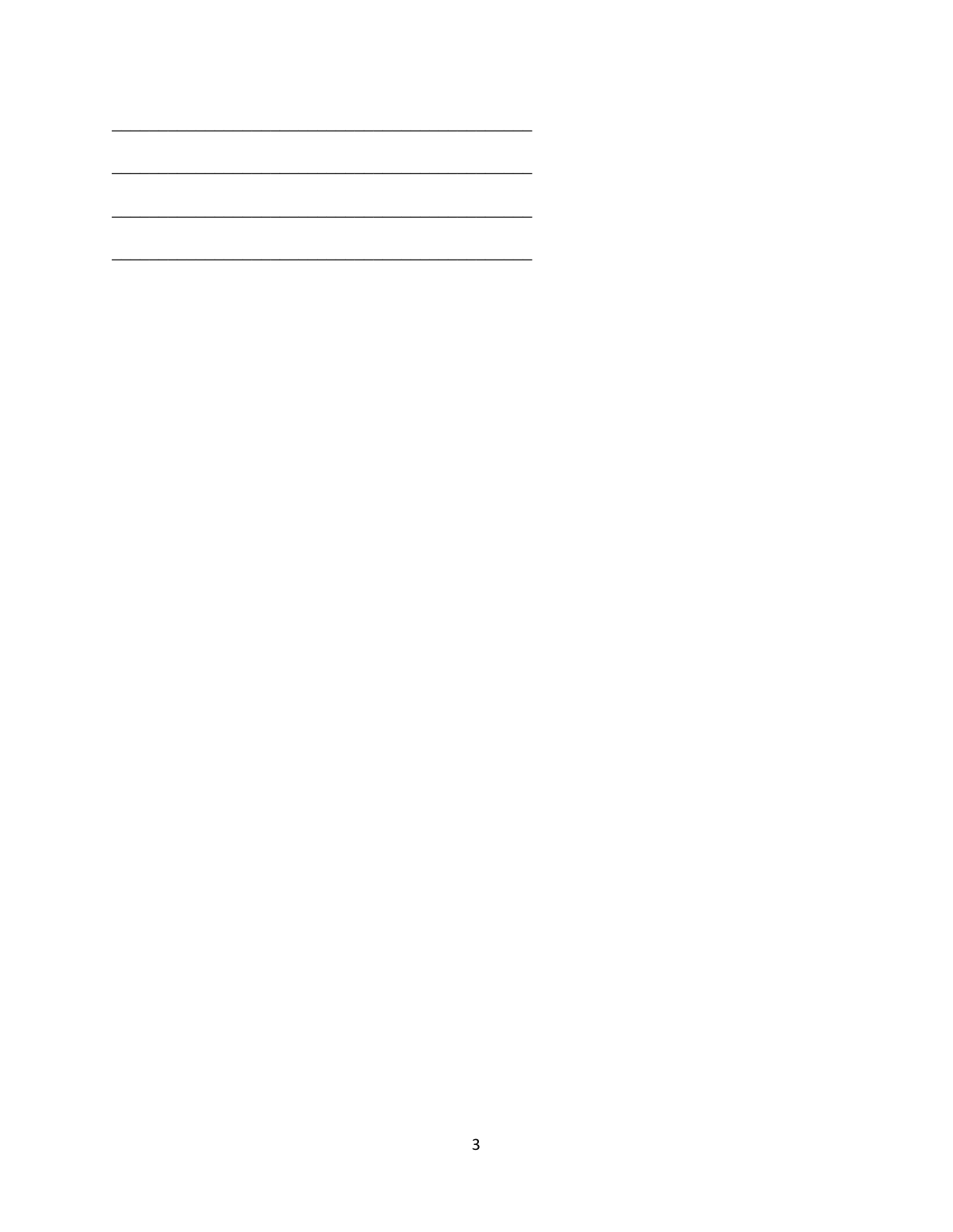#### **DRB REVIEW – SUMMARY; ACTUAL BYLAW SECTIONS FOLLOW**

There was clear consensus between the PC and DRB to change the current "three-step" process for subdivisions to a two-step process. This approach retains Sketch Plan Review, and then essentially combines Preliminary and Final Plan Review into a single process. As noted previously, this in no way decreases the depth and thoroughness of review. All substantive standards will still be upheld, and the overall review process can take as few or as many hearings as needed to ensure that those standards are satisfied. However, it will save considerable time, effort, and expense for all parties, and will also help to ensure that any desirable or necessary input from all involved is received earlier in the overall review process. Interestingly,

**Article III: Sketch Plan** would remain "as is" for the most part.

I do suggest eliminating Section 300 (2) which requires applicants to research adjoining landowners and submit addressed envelopes. It is far simpler and more efficient for Town staff to do this work, and then we know that all of the proper parties have been identified and notified. It is understood that not all agree with this approach.

Section 320: Classification would no longer be needed, for there will no longer be distinction between minor and major subdivisions. Interestingly, it appears that minor subdivisions can already proceed from sketch to final plan review, so we're now just adopting that existing approach for all subdivisions.

Section 330: Review Checklist should be revised to eliminate reference to "conformity with the Town Comprehensive Plan". Explanation was given above for this in another section.

Section 340: Effect of Sketch Plan Action – delete reference to preliminary plan.

**Article IV: Minor Subdivision Application and Procedure –** delete entire section.

**Article V: Major Subdivision Application and Procedure** – delete entire section.

**Article VI: Application Submission Requirements –** Section 600 is retitled 'submission requirements'; the first sentence changes "preliminary plans" to 'subdivision plans'; Section 610 is retitled simply "Final Plat"; and

Incorporate Sections 560: Final Plat Hearing and 570: Decision into appropriate locations, and delete reference to the Planning Commission in Section 560 and anywhere else it might appear (clearly a leftover reference to the 'old days', predating formation of the DRB).

NOTE: PLEASE SEE AS HIGHLIGHTED IN YELLOW, PROPOSED UPDATES FROM THE SELECTBOARD WITH MINOR EDITING BY LK, IN BOTH SKETCH AND FINAL. THESE CLARIFY NOTICE REQUIREMENTS AND THE QUASI-JUDICIAL NATURE OF THESE HEARINGS, BUT DO NOT CHANGE ANY OTHER SUBSTANCE OF THESE SECTIONS. I BELIEVE THESE CAN BE CONSIDERED MINOR CHANGES PURSUANT TO STATUTE (24 VSA 4442(b), AND ARE NOT "SUBSTANTIAL CHANGES IN THE CONCEPT, MEANING, OR EXTENT" OF THESE PROPOSED BYLAWS.

NOR DO I BELIEVE THESE REQURE ANY AMENDMENT TO THE PRIOR PC REPORT ON THESE PROPOSALS.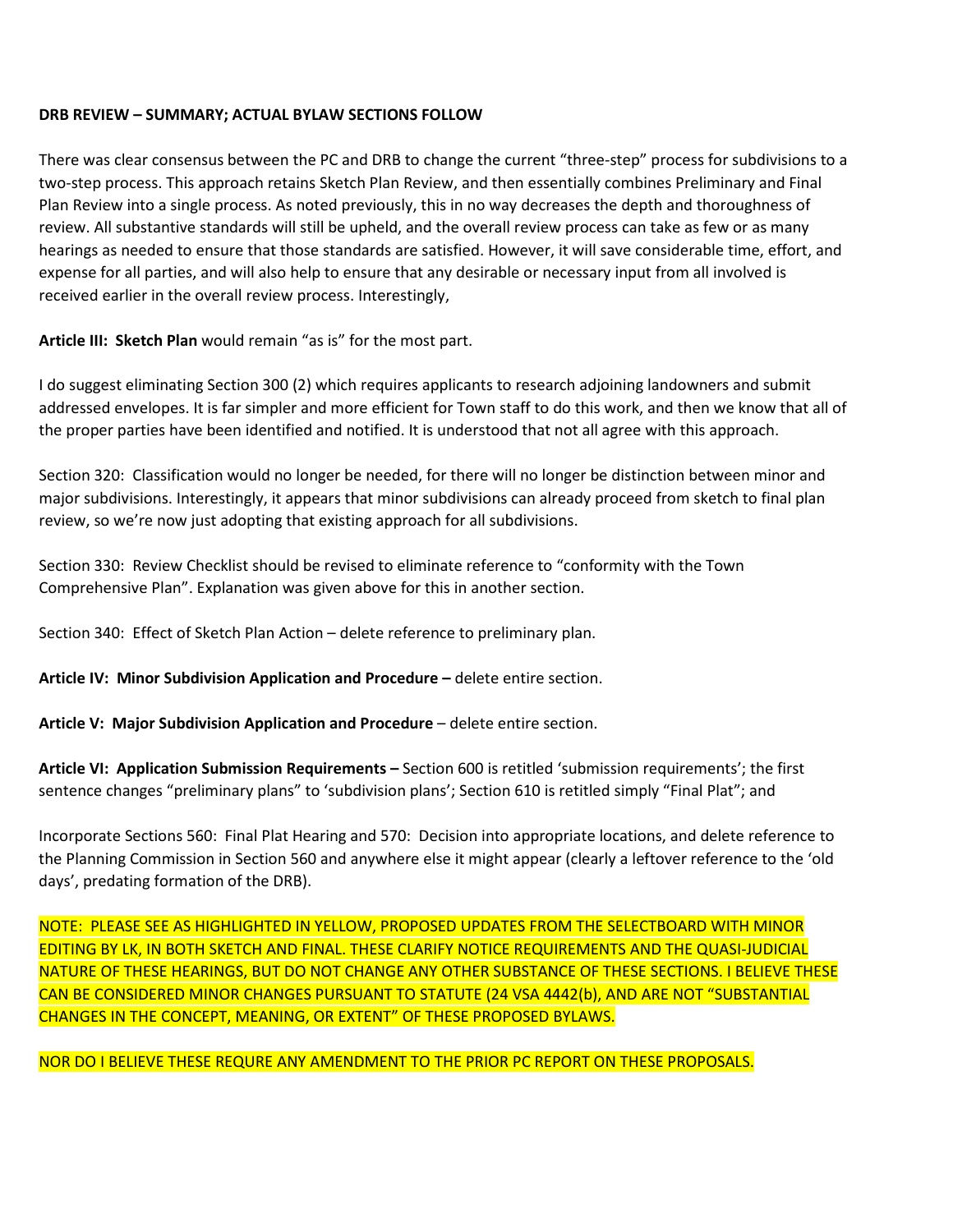## **ARTICLE III: SKETCH PLAN**

## 300 APPLICATION AND PROCEDURE

For the purpose of classification and preliminary discussion, any subdivider of land shall, prior to submitting an application for subdivision approval and following a pre-hearing conference with Planning and Zoning Staff, submit to the Development Review Board Administrator at least twenty one (21) days prior to the regularly scheduled meeting of the Development Review Board at which the matter may be heard, a SKETCH PLAN of the proposed subdivision, which shall include the following information:

- (1) Name and address of the owner of record and applicant.
- (2) Submit a list and three (3) addressed envelopes for each current owner of record of all contiguous properties and owners of properties directly across any public right-ofway.
- (3) Names and addresses of all professional advisors, including license seals and numbers.
- (4) Boundaries and area (in area) of: a) all contiguous land belonging to the owner of record; and b) of proposed subdivision.
- (5) Existing and proposed layout of property lines; type and location of existing and proposed restrictions on land, such as covenants and easements.
- (6) Type of, location, and approximate size of existing and proposed streets, utilities, and open space.
- (7) Date, true north arrow and scale (both numerical and graphic).
- (8) Delineation of significant physical features such as water courses, drainage ways, marshes, wooded areas, geologic outcrops which are within or near a subdivision.
- (9) A location map showing the relation of proposed subdivision to adjacent property and surrounding area.
- (10) Sketch plan map to be on a topographic map at a scale not to exceed 1" 200'.
- (11) A written statement of proposed development plans, general timing of development and construction and proposed covenants or restrictions.
- (12) If the owner of record is not the applicant, a letter from the owner of record authorizing the applicant to apply for subdivision approval must on submitted.
- (13) Copy of a statement certifying that, consistent with Act 146 of the Acts and Resolves of the 2009-2010 Legislative Session and 24 V.S.A. § 4463(d), the applicant has: a) been informed they are responsible for identifying and obtaining state permits before beginning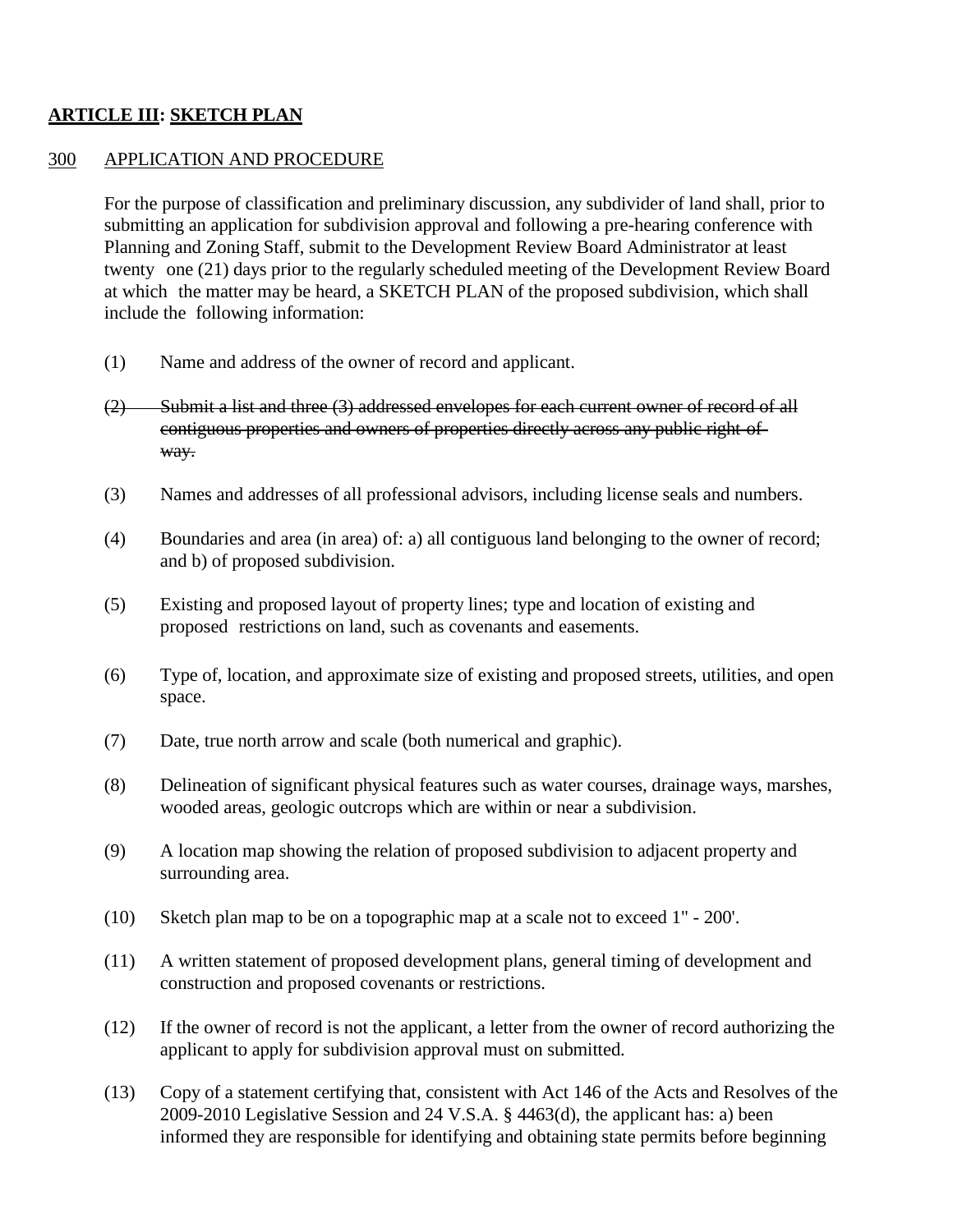construction on a project and (b) discussed with the Regional Permit Specialist the preparation of a Project Review Sheet, which the permit specialist completes to provide preliminary jurisdiction for all state permits.

## 310 ATTENDANCE

The subdivider, or his/her duly authorized representative, shall attend the meeting of the Development Review Board hearing on the sketch plan to discuss provide evidence regarding the requirements of these regulations for streets, improvements, Stormwater Management, sewerage, water supply, fire protection, and similar aspects, as well as the availability of existing services and **all** other pertinent information.

Notice of the initial public hearing for final plan review shall be sent to all parties identified in Section 300(2) of these regulations. NOTE: need to change to pursuant to State statute. as required by Title 24, Chapter 117, the Vermont Municipal and Regional Planning and Development Act, and shall specify the quasi-judicial nature of this proceeding where interested parties shall be permitted to provide evidence under oath supporting the ideas, issues, concerns, or suggestions germane to any issue under review.

## 320 CLASSIFICATION

The Development Review Board shall classify the subdivision proposal as either a MAJOR SUBDIVISION or a MINOR SUBDIVISION, using the definitions given in Article II.

## 330 REVIEW CHECKLIST

The Development Review Board shall review the sketch plan taking into consideration the requirements of these subdivision regulations, the zoning ordinance, and other bylaws then in effect. The Development Review Board shall also consider the Sketch Plan's conformity with the Town Comprehensive Plan.

The Development Review Board shall, where it deems necessary, make general or specific recommendations and/or suggestions to be incorporated by the applicant in his/her subsequent submissions. Such written recommendations shall be sent to the applicant after the expiration of the meeting or any continuation thereof. The Development Review Board may also require, where necessary for the protection of the public health, safety and welfare, that a Minor Subdivision comply with all or some of the requirements specified in these regulations regarding Major Subdivisions.

## 340 EFFECT OF SKETCH PLAN ACTION

Approval of a sketch plan shall not constitute approval of the subdivision plat and is merely authorization for the applicant to file a preliminary plan or final plan application. Should the Development Review Board disapprove a sketch plan, it shall notify the applicant in writing of the reason for such disapproval.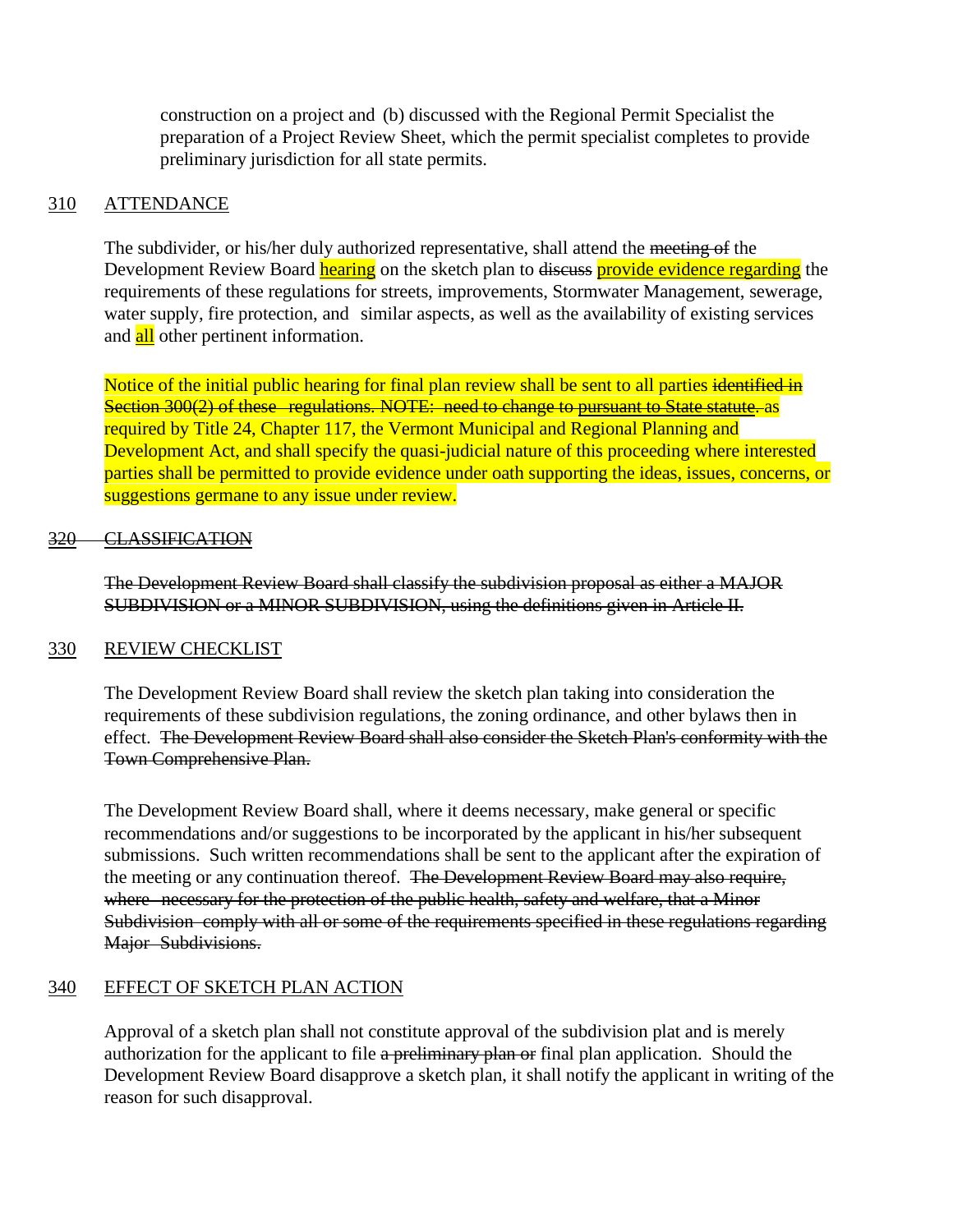## **ARTICLE IIIA: BOUNDARY LINE ADJUSTMENTS – SEE SEPARATE PAGE FOR NEW LANGUAGE FOR BOUNDARY LINE ADJUSTMENTS AND LOT MERGERSARTICLE IV: MINOR SUBDIVISION APPLICATION AND PROCEDURE**

## 400 APPLICATION

Within six (6) months of receiving authority to proceed for a Minor Subdivision, the subdivider shall submit a complete application for final approval of a subdivision plat to the Development Review Board Administrator. If the application is not made within six (6) months, then a new Sketch Plan must first be submitted for review in accordance with Article III of these regulations. The application shall contain those items set forth in section 610 of these regulations and shall conform to the layout shown on the Sketch Plan plus any recommendations made by the Development Review Board. The aforementioned requirement notwithstanding, the six (6) month deadline for filing the Final application may be extended by the Development Review Board following discussion at a regularly scheduled meeting upon finding that good cause for such an extension exists.

#### 410 PUBLIC HEARING

A public hearing shall be initiated by the Development Review Board within forty-five (45) days after the time of submission to the Development Review Board Administrator of an application for approval of a minor subdivision. Said hearing shall be warned in accordance with the public notice provisions of the Vermont Planning and Development Act and notice of the meeting shall be sent to adjoining landowners as identified in section 300(2) of these regulations and those required to receive notice under the provisions of the Act.

#### 420 DECISION

The Development Review Board shall, within forty-five (45) days after the completion of the public hearing or any continuation thereof, approve, modify and approve or disapprove such plat. Failure to so act within forty-five days shall be deemed approval according to the provisions established in 24 V.S.A. § 4464.

## **ARTICLE V:MAJOR SUBDIVISION APPLICATION AND PROCEDURE** 500 PRELIMINARY PLAN APPLICATION

Within six (6) months of receiving authority to proceed for a Major Subdivision, the subdivider shall submit a complete application for approval of a Preliminary Plan. The application shall contain those items set forth in Article VI of these regulations and shall conform to the layout shown on the sketch plan plus any recommendations made by the Development Review Board. The aforementioned requirement notwithstanding, the six (6) month deadline for filing the Preliminary Plan application may be extended by the Development Review Board following discussion at a regularly scheduled meeting upon finding that good cause for such an extension exists.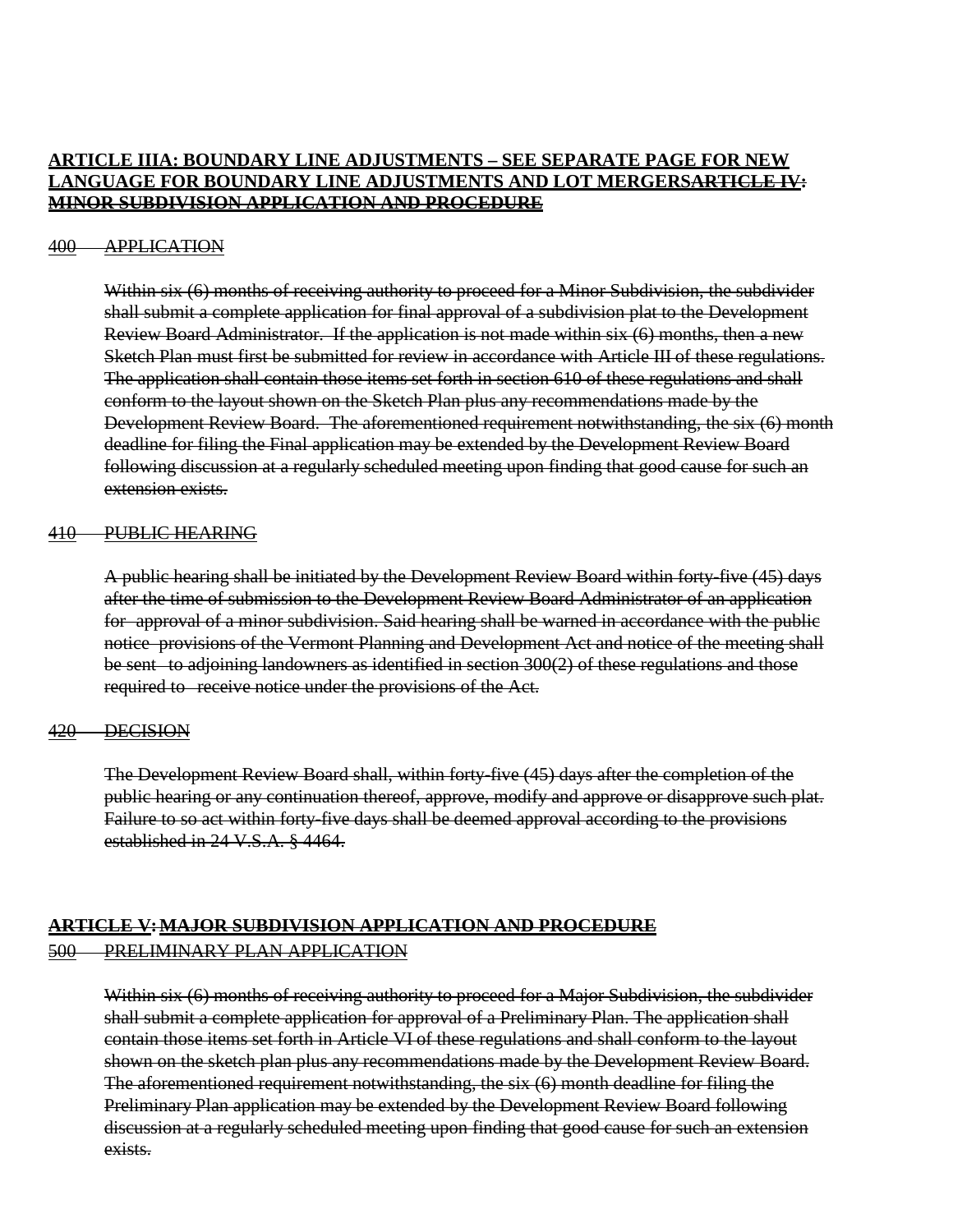## 510 PUBLIC HEARING

A public hearing on the study plan shall be held by the Commission after the time of submission to the Development Review Board Administrator of the Preliminary Plan Application. Said hearing shall be warned in accordance with the public notice provisions of the Vermont Planning and Development Act and notice of the meeting shall be sent to adjoining landowners as identified in Section 300 (2) of these regulations and those required to receive notice under the provisions of the Act.

## 520 ACTION ON PRELIMINARY PLAN

Within forty-five (45) days of the completion of the public hearing or any continuation thereof, the Development Review Board shall approve, modify and approve or disapprove said Preliminary Plan and the grounds for any modifications required or the grounds of disapproval shall be set forth in a written notice of decision. Failure of the Development Review Board to act within said forty-five (45) day period shall constitute an approval of the Preliminary Plan according to the provisions established in 24 V.S.A. § 4464. Copies of the notice of decision of the Development Review Board shall be sent to the applicant and any interested parties appearing at the public hearing.

## 530 PHASING

At the time the Development Review Board grants Preliminary Plan approval it may require the plat to be divided into two or more phases and may impose such conditions upon the filing of application for final plat approval for each phase as it deems necessary to assure the orderly development of the plat.

#### 540 EFFECT OF PRELIMINARY PLAN APPROVAL

Approval of the Preliminary Plan shall not constitute approval of the subdivision plat. Prior to approval of the final subdivision plat, the Development Review Board may require additional changes as a result of further study. The approval of a Preliminary Plan shall be effective for a period of one year. Any plat not receiving the final approval prior to the expiration of one year from Preliminary Plan approval shall be null and void, and the subdivider shall be required to resubmit a new plat for Preliminary Plan approval subject to all new zoning and subdivision regulations.

#### 550 FINAL PLAT APPLICATION

Within six (6) months of Preliminary Plan approval, the subdivider shall submit a complete application for approval of a final subdivision plat. The application must contain those items set forth in Section 610 of these regulations and shall conform to the layout shown on the Preliminary Plan plus any recommendations made by the Development Review Board. The aforementioned requirement notwithstanding, the six (6) month deadline for filing the Final application may be extended by the Development Review Board following discussion at a regularly scheduled meeting upon finding that good cause for such an extension exists.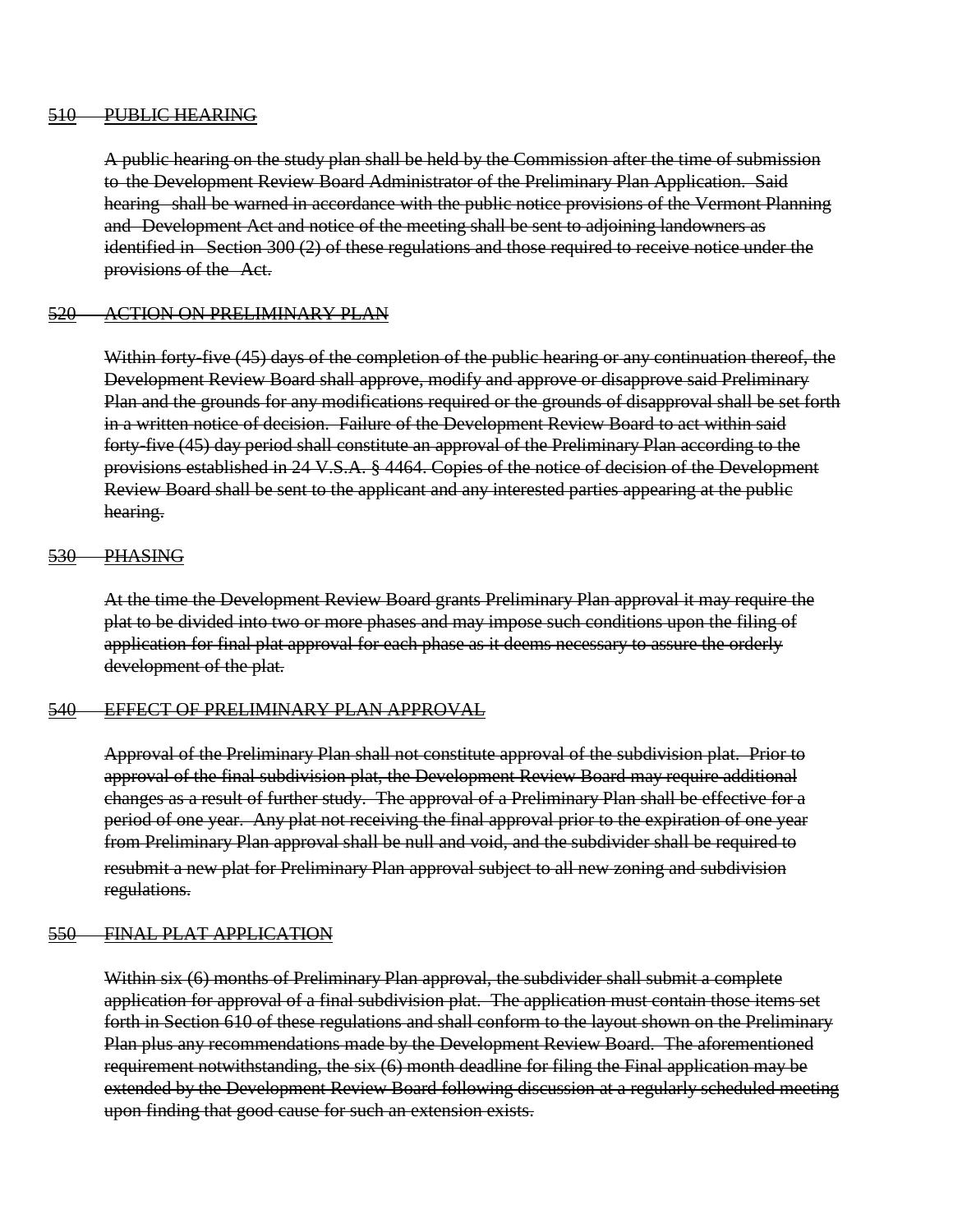## 560 FINAL PLAT HEARING

A public hearing shall be held by the Development Review Board after the time of submission to the Planning Commission of the complete final subdivision plat application. Said hearing shall be warned in accordance with the public notice provisions of the Vermont Planning and Development Act and notice of the meeting shall be sent to adjoining landowners as identified in Section 300 (2) of these regulations and those required to receive notice under the provisions of the Act.

## 570 DECISION

The Commission shall, within forty-five (45) days after the public hearing, approve, modify and approve or disapprove such plat. Failure to so act within forty-five (45) days shall be deemed approval according to the provisions established in 24 V.S.A. § 4464.

## **ARTICLE VI: APPLICATION FINAL PLAT SUBMISSION REQUIREMENTS**

*NOTE: This incorporates all prior requirements from preliminary and final into a single list.*

The subdivider, or his/her duly authorized representative, shall attend the meeting of the Development Review Board **hearing** on the final plan to discuss provide evidence regarding the requirements of these regulations for streets, improvements, Stormwater Management, sewerage, water supply, fire protection, and similar aspects, as well as the availability of existing services and all other pertinent information.

Notice of the initial public hearing for final plan review shall be sent to all parties identified in Section 300(2) of these regulations. NOTE: need to change to pursuant to State statute. as required by Title 24, Chapter 117, the Vermont Municipal and Regional Planning and Development Act, and shall specify the quasi-judicial nature of this proceeding where interested parties shall be permitted to provide evidence under oath supporting the ideas, issues, concerns, or suggestions germane to any issue under review.

## 600 PRELIMINARY PLAN - MAJOR SUBDIVISION

The Preliminary Final Plat Subdivision Plans shall consist of one or more maps or drawings which may be printed or reproduced on paper with all dimensions shown in feet or decimals of a foot, drawn to a scale of not more than one hundred (100) feet to the inch showing or accompanied by the following information:

- (1) Proposed subdivision name or identifying title, the name of the Town, the name and address of the record owner and subdivider; the name, license number, and seal of the registered land surveyor, the boundaries of the subdivision and its general location in relation to existing streets or other landmarks and scale, both graphic and numerical and north arrow.
- (2) Name and address of owner of record, subdivider, and land surveyor of the Plat.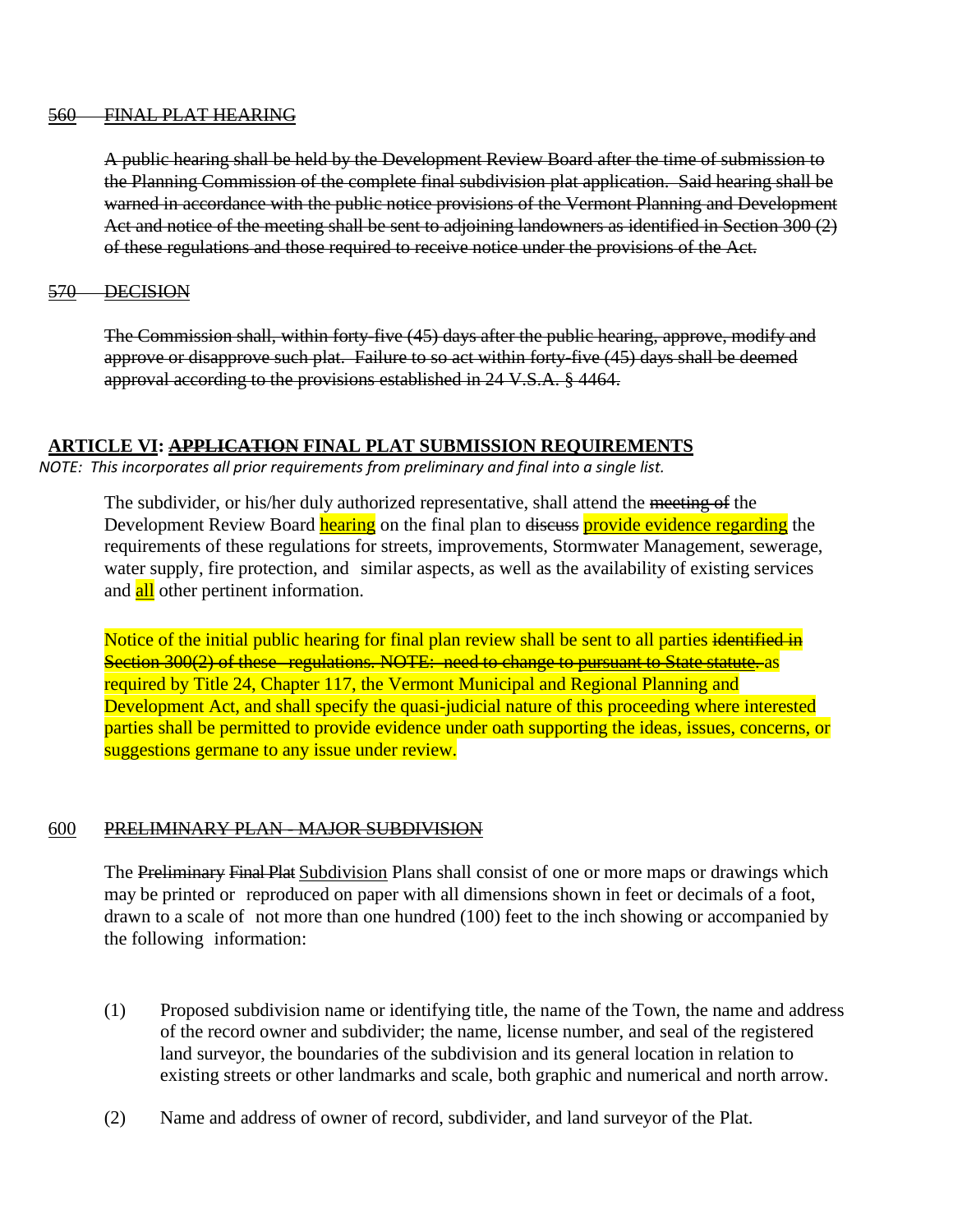- (3) Names of all subdivisions immediately adjacent and the names of owners of record of adjacent acreage.
- (4) Total number of acres within the proposed subdivision, location of proposed lot lines, number of acres within each lot, structure, water courses, wooded areas, geologic outcrops, and other essential existing physical features, including any endangered species, necessary wildlife habitat, and rare and irreplaceable natural areas identified pursuant to Section 810 of this Bylaw.
- (5) The location and size of existing sewer and water mains (on the property or serving the property) with letters from the Shelburne Water Department Superintendent, and the Shelburne Wastewater Superintendent stating that:

- adequate capacity exists for the proposed subdivision; or, - if improvements and modifications are needed to accommodate the proposed subdivision, the subdivider's proposal to address these improvements and modifications is acceptable.

- (6) The location and size of any existing culverts, drains, and stormwater treatment practices on the property or serving the property (see item #25). The application shall also include a stormwater management plan, including provisions for minimizing and treating stormwater during construction and post-construction stormwater management systems. Any erosion prevention and sediment control and post construction stormwater management measures, treatment practices, and/or infrastructure shall meet the regulations and standards of the Vermont Department of Environmental Conservation, and any applicable Town regulations and standards.
- (7) The provisions of the Shelburne Zoning Regulations or other Town Regulations applicable to the area to be subdivided and any zoning district boundaries affecting the tract.
- (8) Location, names and widths of existing and proposed streets, private ways, sidewalks, curb cuts, paths, easements, parks and other public or privately maintained open spaces, as well as similar facts regarding adjacent property (also see item #25).
- (9) Contour lines at intervals of five (5) feet of existing grades and of proposed grades where change of existing ground elevation will be five feet or more.
- (10) Complete survey of subdivision tract by a licensed land surveyor.
- (11) Typical cross sections of the proposed grading, roadways and sidewalks.
- (12) Date, true north point and numerical and graphic scale.
	- (13) Street names and lines, pedestrian ways, lots, reservations, easements and area(s) to be dedicated to public use.
	- (14) The length of all straight lines, the deflection angles, the radii, length of curves and central angles of all curves, tangent distances and tangent bearings for each street.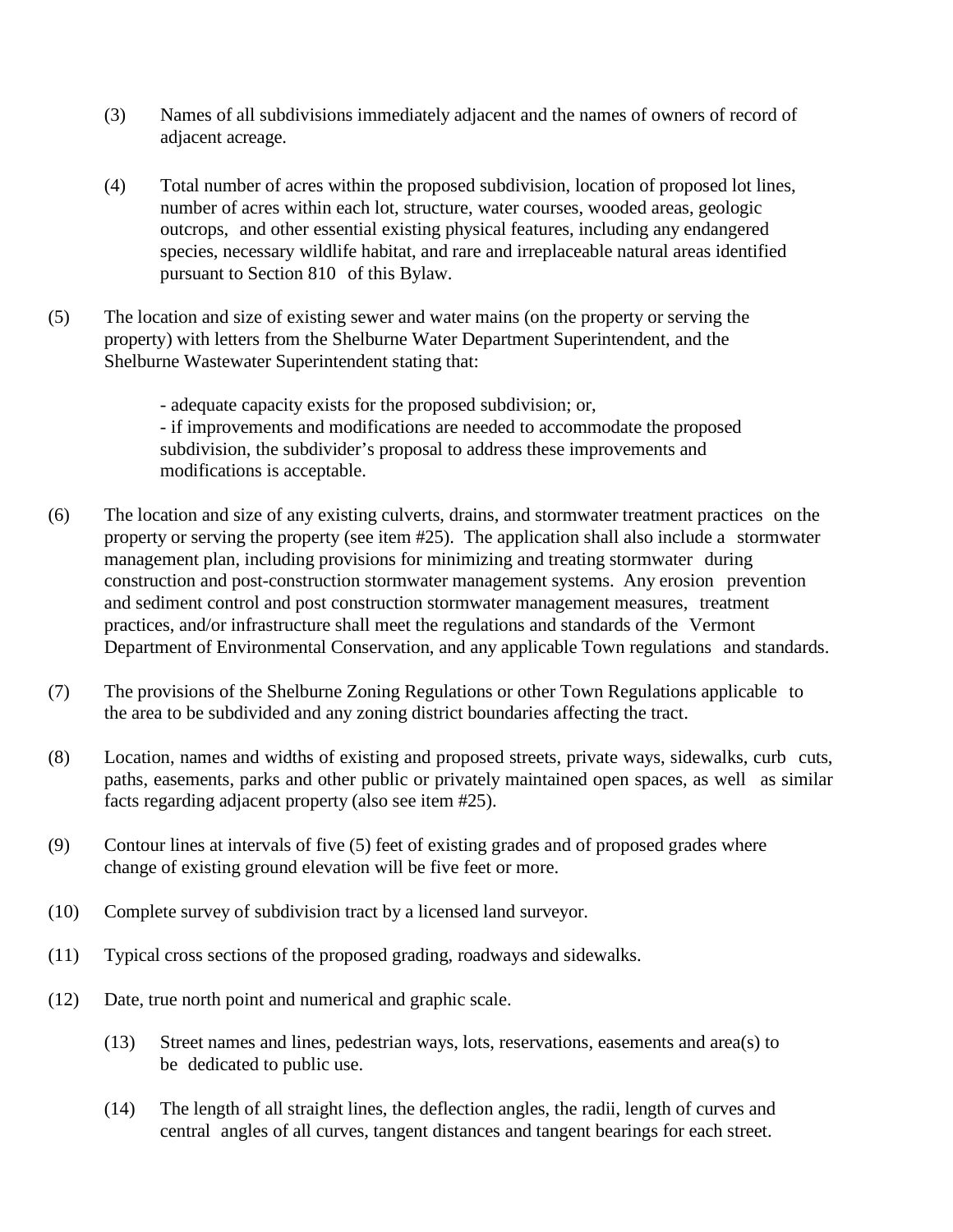- (15) By proper designation on such Plat, all public open space for which offers of dedication are made by the subdivider and those spaces for which title is reserved by him/her.
- (16) Lots within the subdivision numbered in numerical order within blocks and blocks lettered in alphabetical order.
- (17) Permanent reference monuments shown thus " " and lot corner markers shown thus " O ".
- (18) Monuments which shall be set at all corners and angle points of the boundaries of the subdivision and monuments required by Town of Shelburne Public Works Specifications for new roads, at all street intersections, angle points in street lines, points of curve and such intermediate points as shall be required by the Town.
- (19) The location of all the improvements referred to in Section VIII and in addition thereto the location of all utility poles, sewage disposal system, water supply systems, and erosion prevention and sediment control plans, stormwater treatment plans, rough grading and other devices and methods of draining the area affecting the subdivision.
- (20) Construction drawings (paper copies and digital PDF) of all required improvements listed in Section VIII.
- (21) Details of proposed connection with existing water supply or alternative means of providing water supply to the proposed subdivision. (Also see item #25).
- (22) Details of proposed connection with the existing sewage disposal system or adequate provision for on-site disposal of septic wastes. (Also see item #25).
- (23) If on-site sewage disposal system is proposed, then the location and results of tests to ascertain subsurface soil, rock, and groundwater conditions. All test and design criteria to be in accord with applicable State regulations or standards.
- (24) Provisions for collecting and discharging stormwater in the form of a stormwater management plan. The stormwater management plan must identify the construction disturbance area and demonstrate that stormwater runoff is minimized through the use of natural drainage systems and on-site infiltration and treatment techniques. The plan shall also demonstrate that soils best suited for infiltration are retained and that natural areas consisting of tree canopy and other native vegetation are preserved, preferably in contiguous blocks or linear corridors where feasible, for protection of the best stormwater management features identified in the site assessment.
- (25) Designs of any bridges and culverts which may be required.
- (26) The location of markers adequate to enable the Development Review Board to readily locate and appraise the basic layout in the field. Unless an existing street intersection is shown, the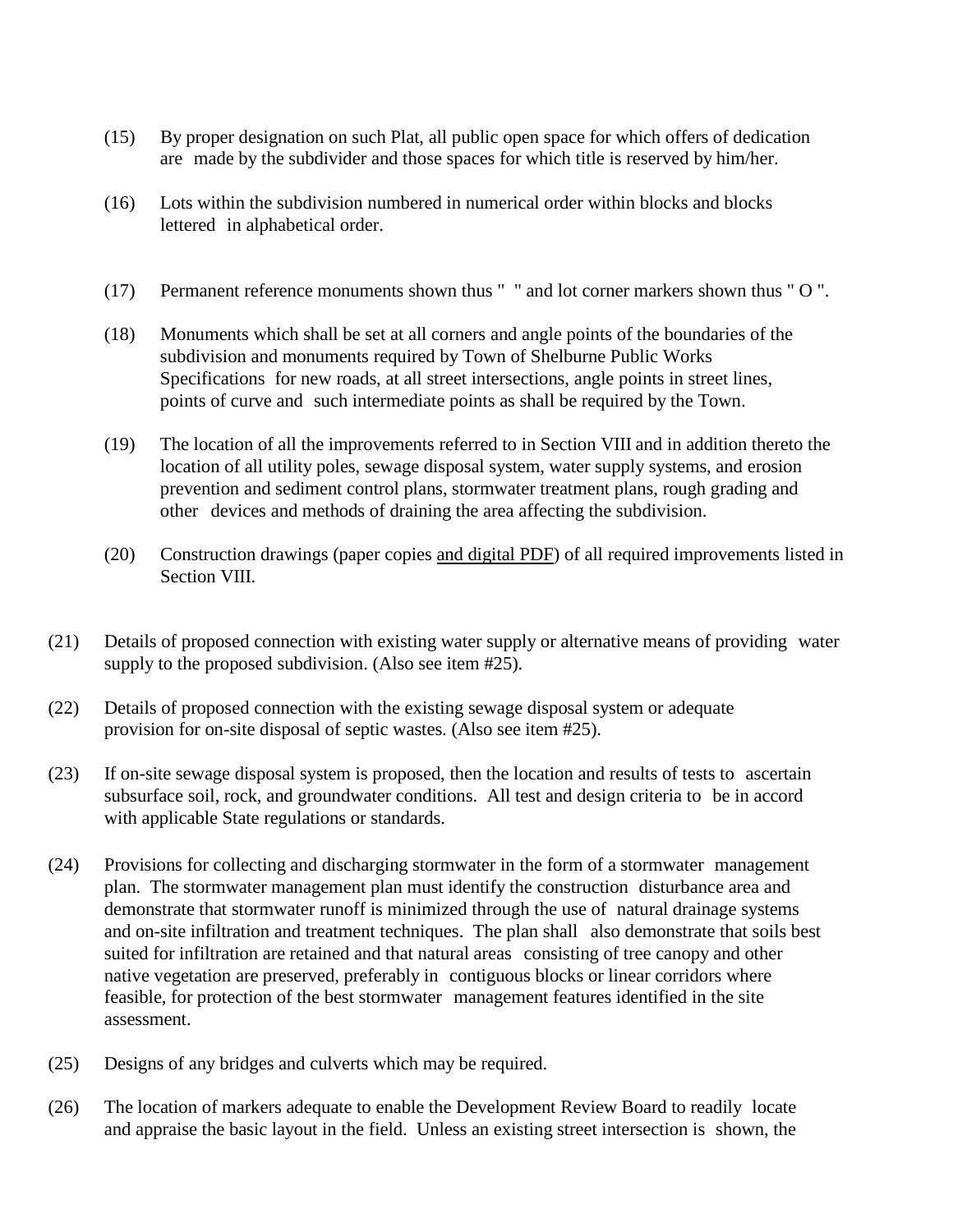distance along a street from one corner of the property to the nearest existing street intersection shall be shown.

- (27) All parcels of land proposed to be dedicated or reserved for public use and the conditions of such dedication or reservation.
- (28) Location of all natural features or site elements to be preserved.
- (29) List of waivers the subdivider desires from the requirements of these regulations.
- (30) A vicinity map drawn at scale of not over four hundred (400) feet to the inch to show the relationship of the proposed subdivision to the adjacent properties and to the general surrounding area. The vicinity map shall show all the area within two thousand (2,000) feet of any property line of the proposed subdivision or any smaller area between the tract and all surrounding existing streets, provided any part of such a street used as part of the perimeter for the vicinity map is at least five hundred (500) feet from any boundary of the proposed subdivision. Within such area the vicinity map shall show:
	- (a) All existing subdivisions and approximate tract lines of parcels together with the names of the record owners of all adjacent parcels of land; namely, those directly abutting or directly across any street adjoining the subdivision.
	- (b) Locations, widths, and names of existing, filed, or proposed streets, easements, building lines and alleys pertaining to the proposed subdivision and to the adjacent properties as designed in Paragraph (a) above.
	- (c) An outline of the platted area together with its street system and an indication of the future probable street system of the remaining portion of the tract, if the preliminary plat submitted covers only part of the subdivider's entire holding.
- (31) A copy of any proposed covenants and/or deed restrictions which are intended to cover all or part of the subdivision.
	- (32) A prospectus describing the management organization or homeowner's association if one is proposed. Included shall be a disclosure statement which will be given to all prospective purchasers detailing responsibility for services, such as maintenance and plowing of roadways within the development. **NOTE: WE DO NOT REGULATE PRIVATE RULES OR HOMEOWNERS' ASSOCIATIONS. WHY DO WE EVEN WANT TO KNOW THIS? IT IMPLIES THAT WE DO HAVE JURISDICTION.**
	- (33) Construction drawings on paper and in digital PDF format of all proposed public improvements.
	- (34) Lots within the subdivision numbered in numerical order within blocks, and blocks lettered in alphabetical order.
	- (35) Proposals and/or offers concerning the manner in which open space, including park and recreational lands and school site areas, are to be dedicated, reserved, and/or maintained or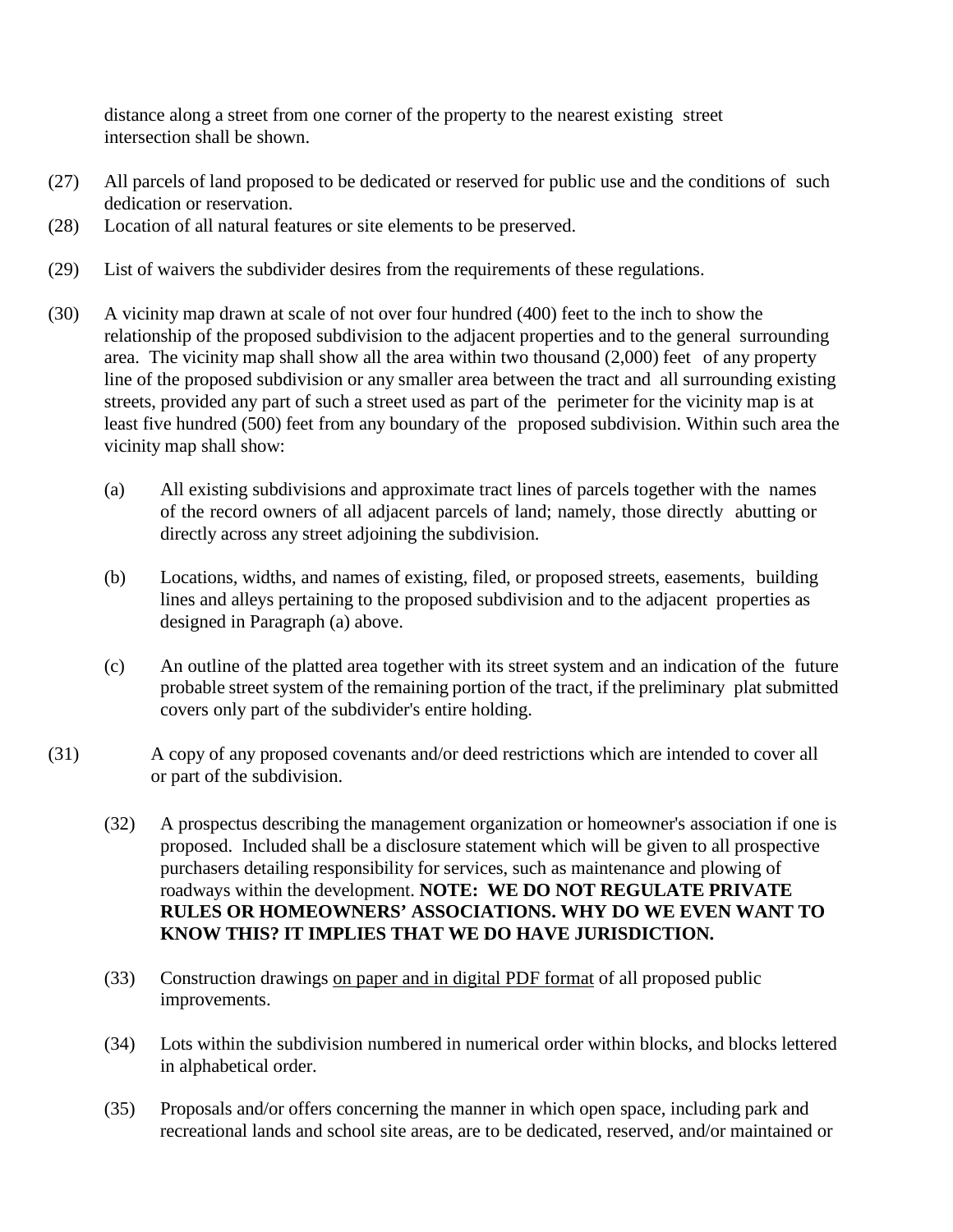payments proposed in lieu thereof.

- (36) Documentation from the following Town departments or agencies that the subdivider's plans have been reviewed and are deemed acceptable or would be deemed acceptable upon adherence to clearly identified proposed conditions of approval:
	- (a) Police department;
	- (b) Fire department;
	- (c) Highway department;
	- (d) Wastewater department;
	- (e) Water department;
	- (f) Town Manager's office;
	- (g) Elementary and High School;
	- (h) Recreation department;
	- (i) Natural Resources and Conservation Committee.
- (37) Landscaping Plan prepared by a landscape architect, master gardener, nursery professional, arborist, professional landscape designer, or other qualified landscape professional.
- (38) Before final approval of a subdivision plat, or with the consent of the Town Manager as evidenced by letter presented at the Final Plan public hearing, the subdivider shall furnish the Town with an appropriate performance bond to secure the completion of all public improvements and their maintenance for a period of two (2) years, with a certificate from the Board of Selectmen, or its designee, that it is satisfied either with the bonding or surety company, or with security furnished by the subdivider. A certificate or letter from the Town attorney shall also be filed with the Development Review Board and Town Manager indicating that he or she is satisfied with the form and substance of the performance bond.
- (39) The final plan application for a minor or major subdivision shall be accompanied by a Certificate of Title showing the ownership of all property and easements to be dedicated or acquired by the Town, or reserved, and said Certificate of Title shall be approved by the Town attorney. Copies of all proposed Offers of Dedication, deeds, easements to the Town shall also accompany the final application, and be approved by the Town attorney.
- $(12)$  A final application for a major or minor subdivision shall include all legal documentation necessary, in a complete and final form.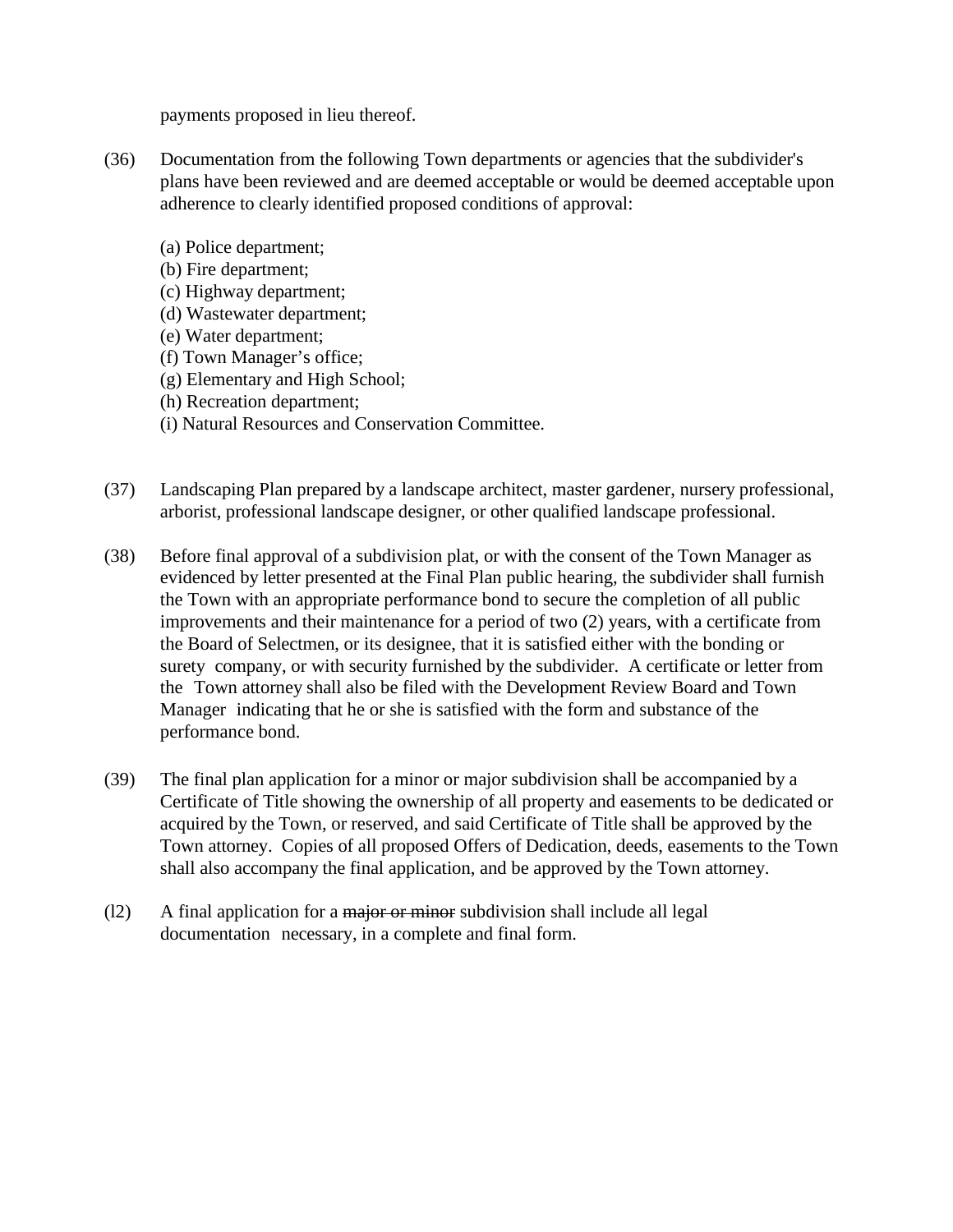The final plat for a major and minor subdivision shall conform in all respects to the preliminary plan and sketch plan respectively as approved by the Development Review Board. The subdivision plat shall show:

- (1) Proposed subdivision name or identifying title, the name of the Town, the name and address of the record owner and subdivider; the name, license number, and seal of the registered land surveyor, the boundaries of the subdivision and its general location in relation to existing streets or other landmarks and scale, both graphic and numerical and north arrow.
- (2) Street names and lines, pedestrian ways, lots, reservations, easements and area(s) to be dedicated to public use.
- (3) The length of all straight lines, the deflection angles, the radii, length of curves and central angles of all curves, tangent distances and tangent bearings for each street.
- (4) By proper designation on such Plat, all public open space for which offers of dedication are made by the subdivider and those spaces for which title is reserved by him/her.
- (5) Lots within the subdivision numbered in numerical order within blocks and blocks lettered in alphabetical order.
- (6) Permanent reference monuments shown thus " " and lot corner markers shown thus " O ".
- (7) Monuments which shall be set at all corners and angle points of the boundaries of the subdivision and monuments required by Town of Shelburne Public Works Specifications for new roads, at all street intersections, angle points in street lines, points of curve and such intermediate points as shall be required by the Town.
- (8) The location of all the improvements referred to in Section VIII and in addition thereto the location of all utility poles, sewage disposal system, water supply systems, and erosion prevention and sediment control plans, stormwater treatment plans, rough grading and other devices and methods of draining the area affecting the subdivision.
- (9) Construction drawings (paper copies and digital PDF) of all required improvements listed in Section VIII.
- (10) Before final approval of a subdivision plat, or with the consent of the Town Manager as evidenced by letter presented at the Final Plan public hearing, the subdivider shall furnish the Town with an appropriate performance bond to secure the completion of all public improvements and their maintenance for a period of two (2) years, with a certificate from the Board of Selectmen, or its designee, that it is satisfied either with the bonding or surety company, or with security furnished by the subdivider. A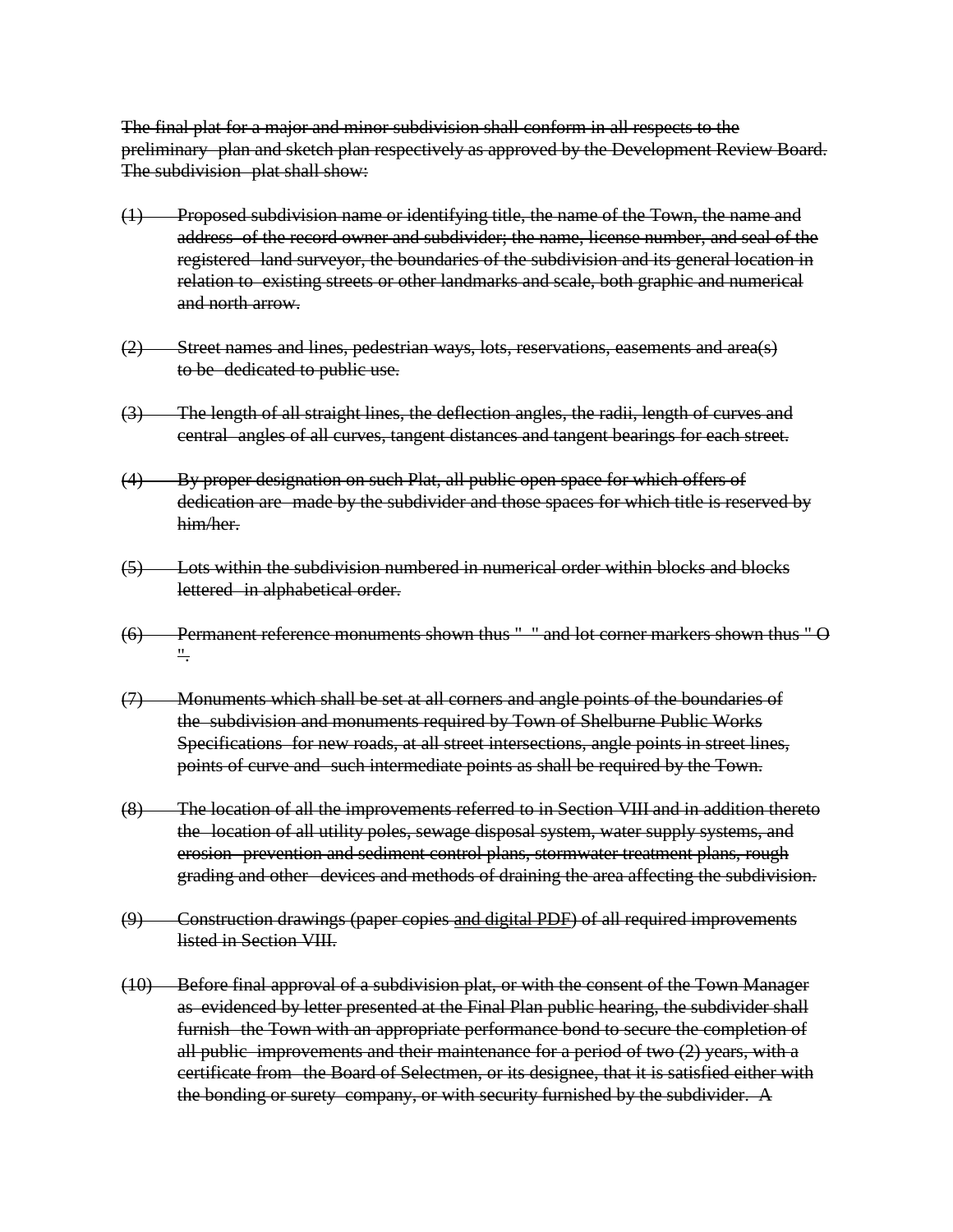certificate or letter from the Town attorney shall also be filed with the Development Review Board and Town Manager indicating that he or she is satisfied with the form and substance of the performance bond.

(11) The final plan application for a minor or major subdivision shall be accompanied by a Certificate of Title showing the ownership of all property and easements to be dedicated or acquired by the Town, or reserved, and said Certificate of Title shall be approved by the

> Town attorney. Copies of all proposed Offers of Dedication, deeds, easements to the Town shall also accompany the final application, and be approved by the Town attorney.

- (l2) A final application for a major or minor subdivision shall include all legal documentation necessary, in a complete and final form.
- (14) A final application for a minor subdivision for which no preliminary plan was submitted shall include the documentation required in section 600 (28).

## 610 FINAL PLAT - MAJOR AND MINOR SUBDIVISIONS

The Final Subdivision Plat shall consist of one or more sheets of drawings which conform to the following requirements: It shall be on mylar clearly and legibly drawn, and the sheets shall be a standard size of 18" by 24" suitable for recording under Vermont Statutes.

Such sheets shall have a margin of two (2) inches outside of the border lines on the left side for binding and a one (l) inch margin outside the border along the remaining sides. The subdivision plat shall carry the following endorsement on the copy to be filed with the Town Clerk:

Approved by Resolution of the Development Review Board of the Town of Shelburne, Vermont, on the day of , 20 subject to the requirements and conditions of said resolution. Signed this day of  $\_\_\_\_\_\_\_\_\_\_\_\_\_\_\_\_\_\_\_\_\_\,\$